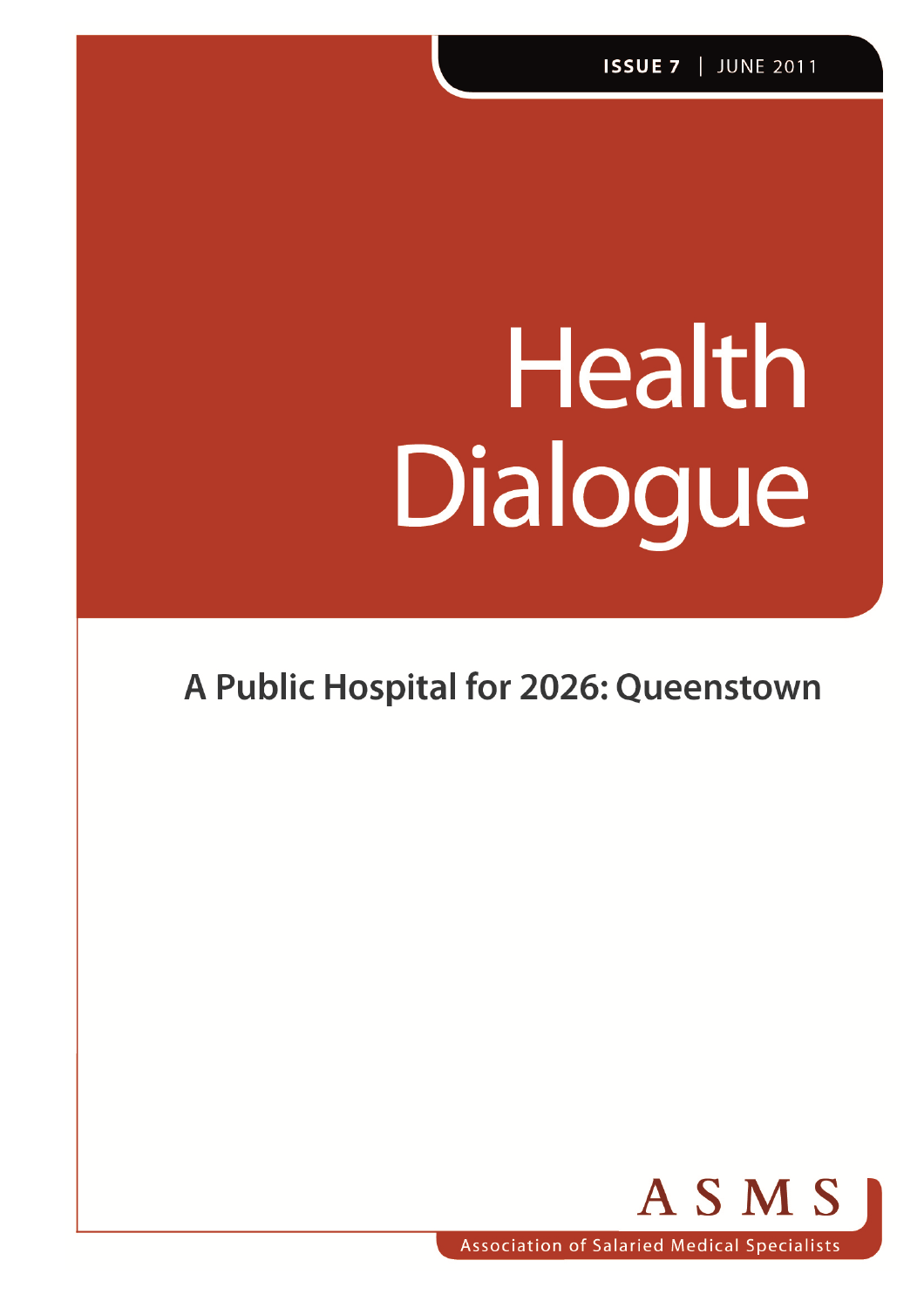# **A Public Hospital for 2026: Queenstown**

T 04 499 1271 E asms@asms.org.nz

www.asms.org.nz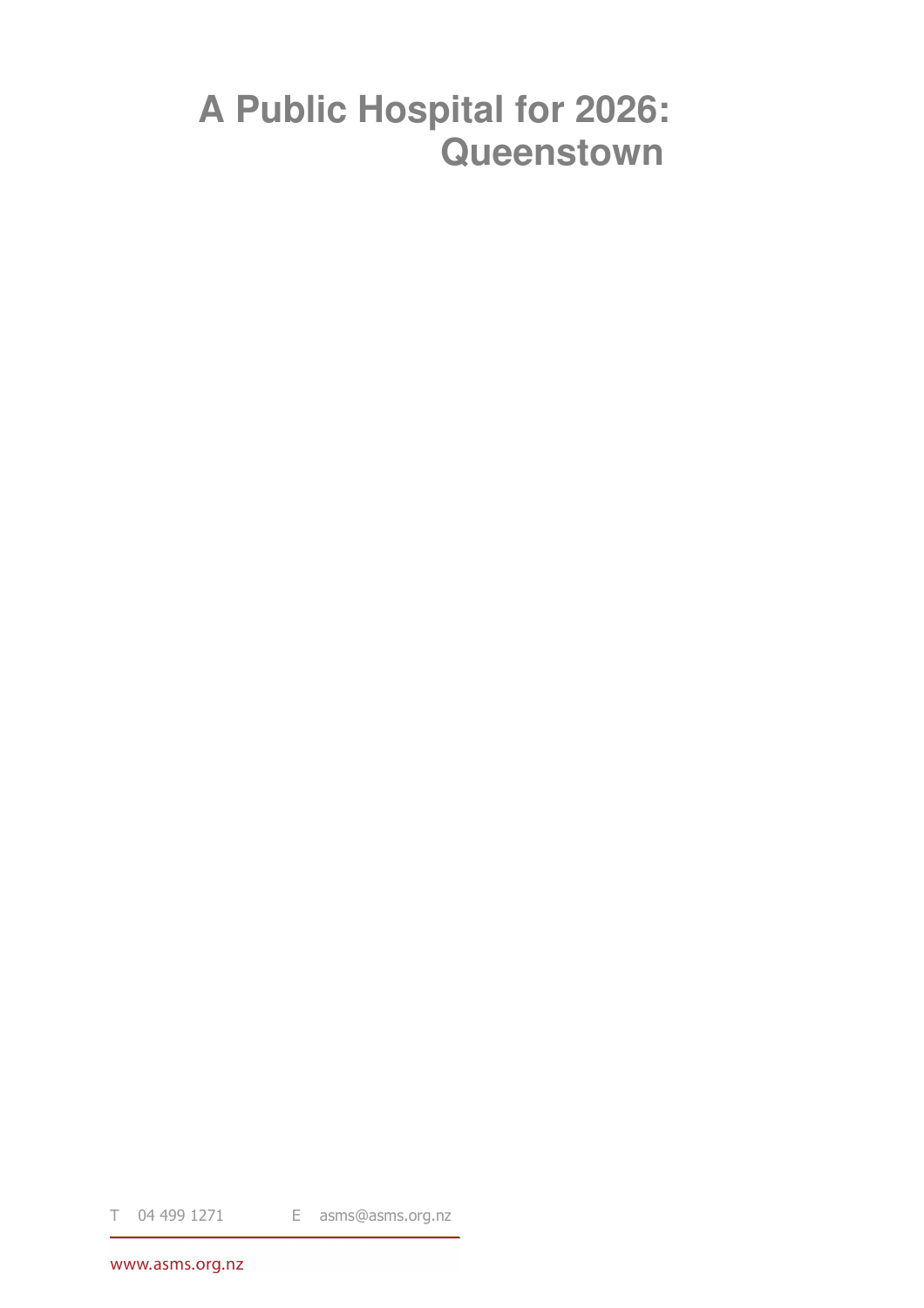#### Previous Issues of Health Dialogue

| <b>Issue 1</b> | <b>Workforce Planning</b>                                        | April 1999       |
|----------------|------------------------------------------------------------------|------------------|
| <b>Issue 2</b> | <b>Sexual Health Services</b>                                    | March 1999       |
| <b>Issue 3</b> | Managed Care and the<br>Capital Coast Health Draft Business Plan | <b>June 1999</b> |
| <b>Issue 4</b> | Superannuation for Senior Doctors in DHBs                        | April 2002       |
| Issue 5        | Professionalism in a Modern Health System                        | <b>June 2003</b> |
| Issue 6        | The Future of the Leaking Bucket                                 | November 2009    |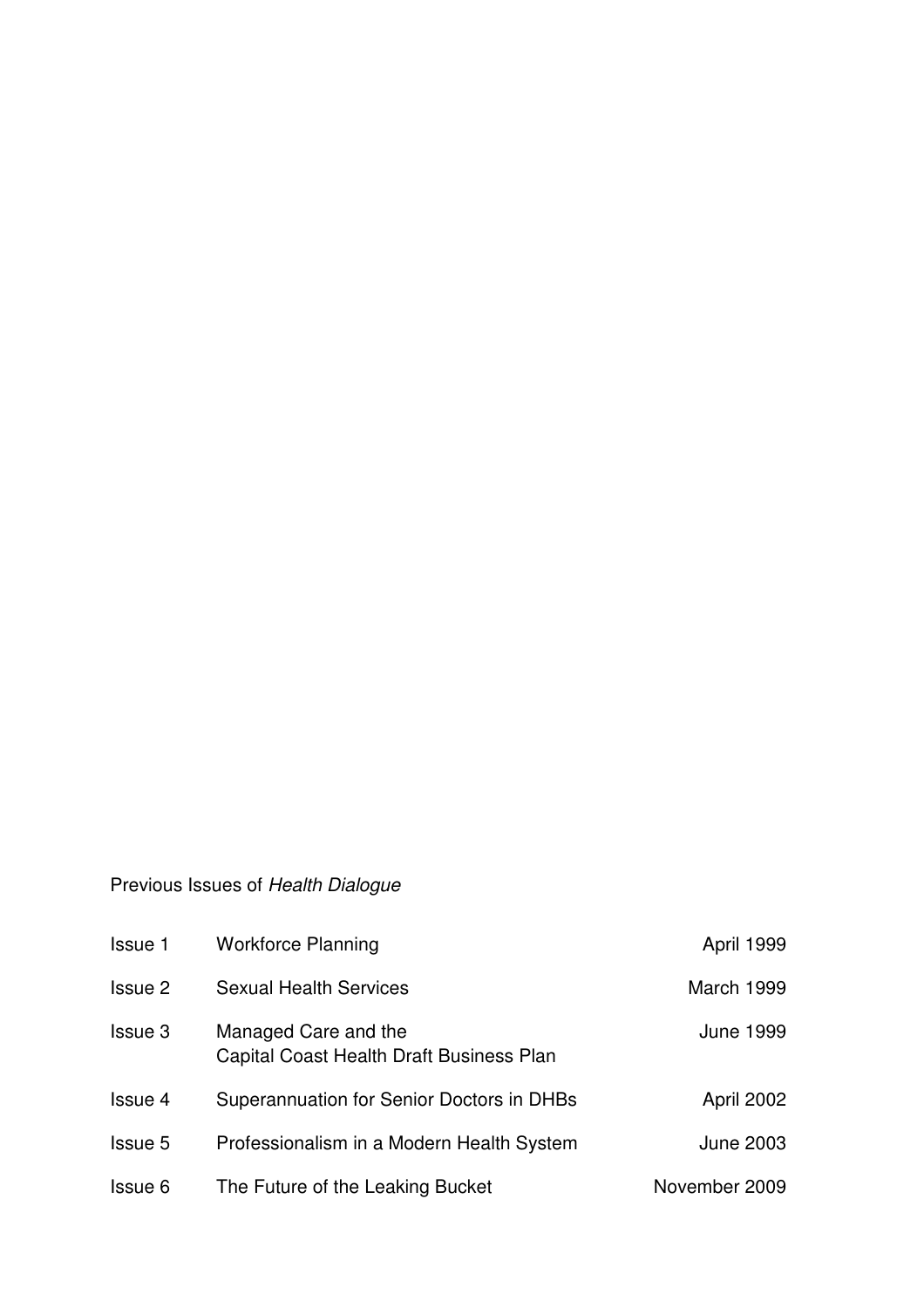#### **Contents**

|                | <b>SECTION</b>                                                    | <b>PAGE#</b> |
|----------------|-------------------------------------------------------------------|--------------|
| 1              | Introduction                                                      | 1            |
| $\overline{2}$ | The future Wakatipu, Wanaka, Central Otago, 2026                  | 3            |
| 3              | The Past: From "health centre" to hospital                        | 8            |
|                | Current primary care services                                     | 9            |
| 4              | Now: A work in progress                                           | 10           |
| 5              | The initial proposal                                              | 12           |
| 6              | Clinician and public response to management's proposal            | 14           |
| 7              | DHB management's revised proposal                                 | 19           |
| 8              | Issues raised by the DHB management's proposals                   | 26           |
|                | <b>Integrated Family Health Centres</b>                           | 26           |
|                | "Financial unsustainability"                                      | 27           |
|                | "Clinical unsustainability"                                       | 31           |
|                | The proposal to cut staff                                         | 33           |
|                | Maintaining free access to hospital services                      | 37           |
|                | Maintaining sufficient hospital capacity to meet increasing needs | 38           |
|                | Subsidising GP after-hours' services                              | 39           |
|                | Public-private partnerships                                       | 40           |
|                | Governance                                                        | 42           |
|                | <b>Clinical leadership</b>                                        | 47           |
|                | Divisiveness in community                                         | 49           |
| 9              | A way ahead                                                       | 50           |
|                | An integrated rural health strategy for the Southern DHB          | 50           |
|                | 10 Conclusion                                                     | 54           |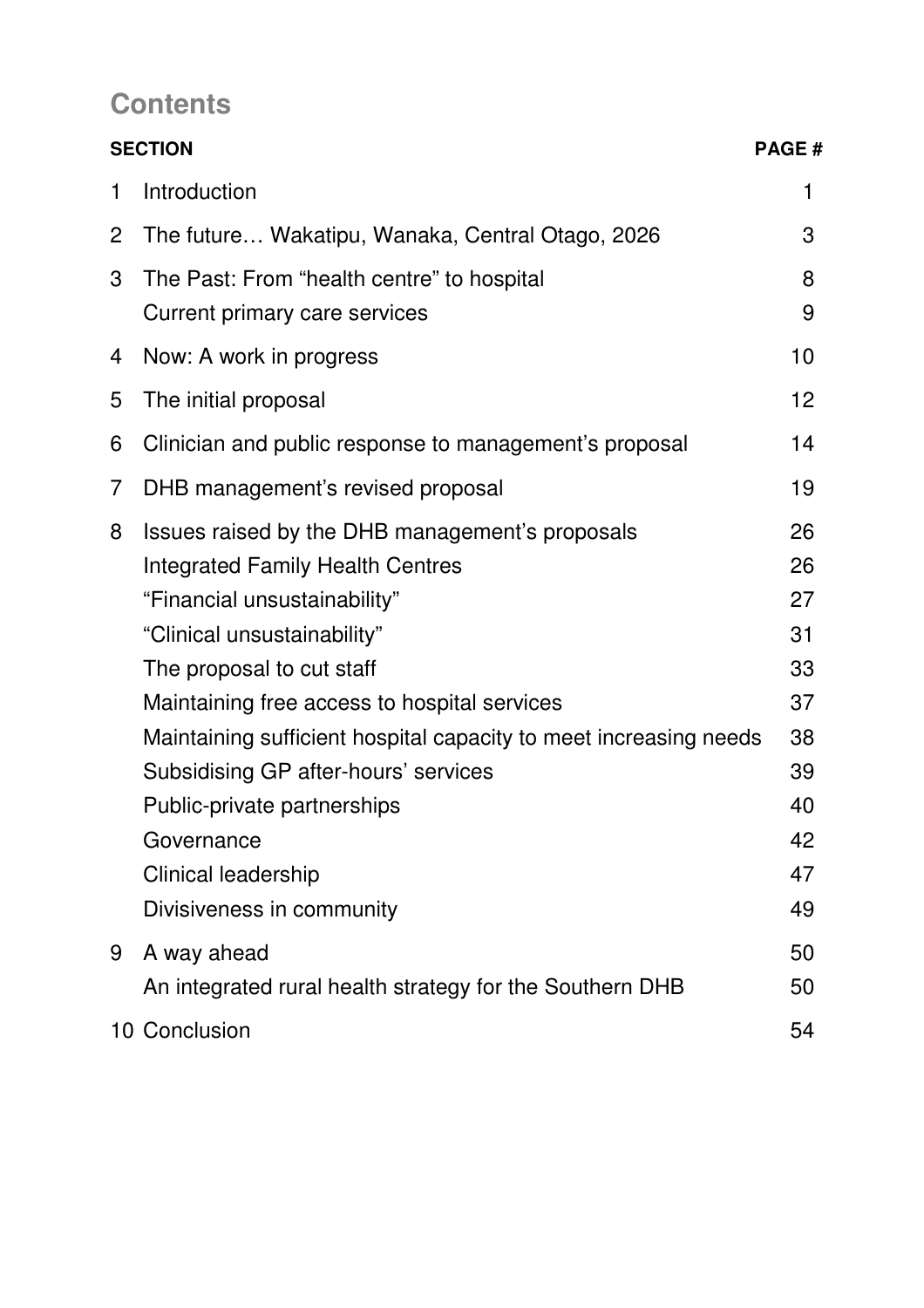## **1 Introduction**

The Southern District Health Board's management has proposed major changes to the way public health services are delivered in the Wakatipu region that would see Queenstown's Lakes District Hospital services dismantled and moved into a new facility owned by a property developer, which it would share with a private health company. Directly linked to this is the desire of the DHB's management to cut medical and nursing staff numbers at the hospital. At the same time, a Queenstown Lakes District Council-appointed health governance reference group has proposed a community trust takes charge of Lakes District Hospital.

The DHB management's rationale for the change is that in order for local public health services to be financially and clinically sustainable, hospital services need to be provided through an integrated family health centre where hospital services are delivered under the same roof as primary care and other health services. Its justification for the clinical staff cuts is that by diverting low acuity patients from the emergency department (ED) to GP practices, the ED workload would be reduced.

Few disagree that innovative planning is needed to ensure the right services are in place to meet increasing health needs effectively and efficiently into the future, no

the DHB management's handling of the emerging issues has shaped up as a good example of how not to manage change

more so than in the rapidly growing Queenstown district. The DHB management's proposal, however, lacks essential details, raises many uncertainties and poses considerable risks for future delivery of public health services in the district. Aside from the proposal's shortcomings, the DHB management's handling of the emerging issues has shaped up as a good example of how not to manage change.

Now the DHB has asked the National Health Board to step in to lead the review of services "as it believes an independent approach will ensure public confidence and help reach a consensus view by building on the work undertaken during the past two years."<sup>1</sup>

The NHB has established a special three-person panel 2 to consider the clinical and financial sustainability of primary and secondary health services, including integrating care, supporting workforce training and development, and effective access to other hospital clinical specialties and support services.

The panel will hold a series of community and health sector meetings and workshops and, by the end of July, make recommendations to the

<sup>&</sup>lt;sup>1</sup> National Health Board statement: Wakatipu Expert Panel – Community Update, 10 June 2011.

<sup>&</sup>lt;sup>2</sup> Dr Peter Foley (chair), David Russell, Prof Mike Ardargh/Dr Angela Pitchford (sharing)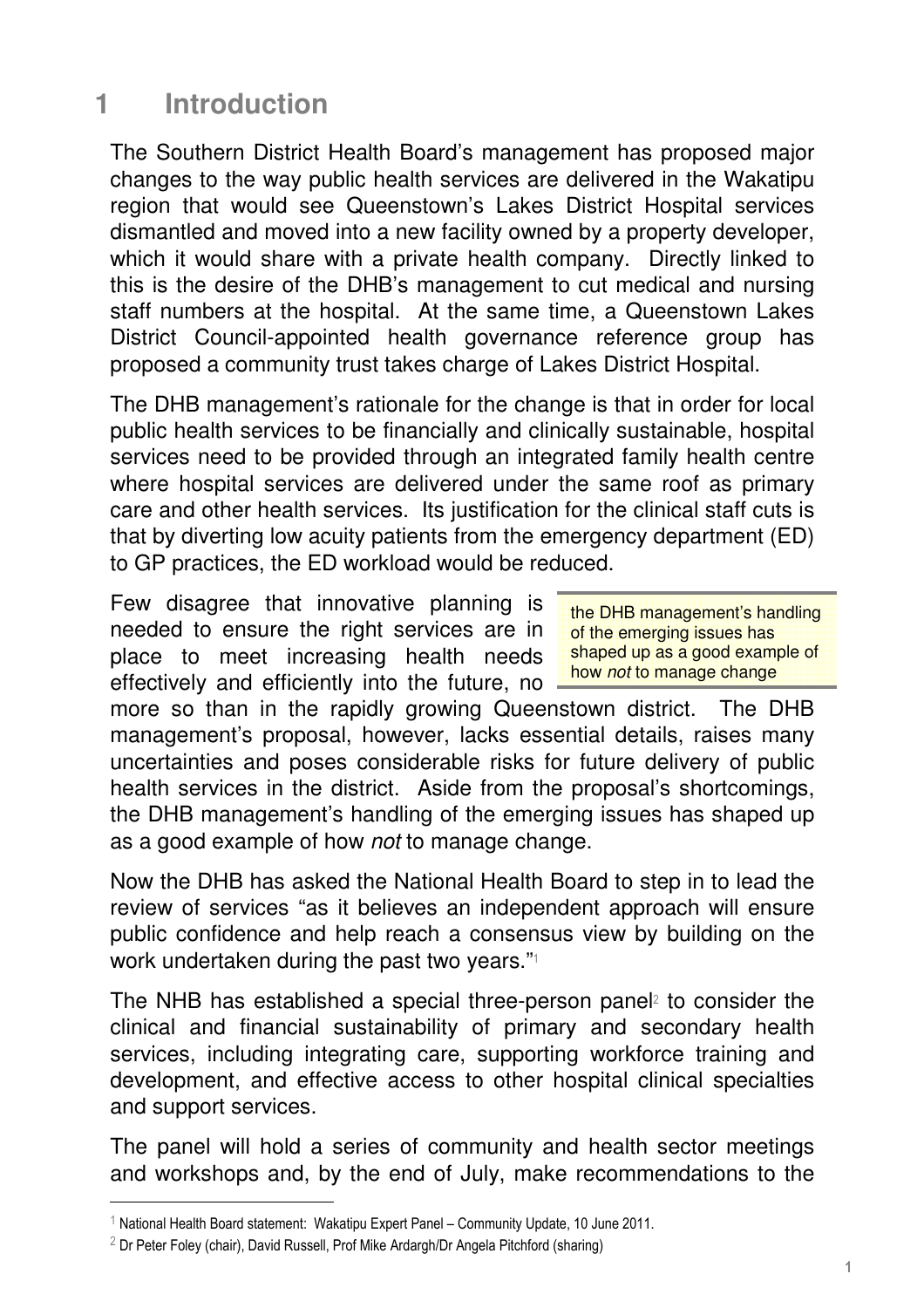DHB Board on the desired medium-term service configuration for integrated community and hospital-based services, and how to implement this. This is likely to cover all issues relevant to the effective delivery of services, including both the optimal structure and governance of health services in the Wakatipu.

The review, unwisely, does not include Dunstan

The DHB Board will consider the recommendation at its August board meeting and implementation could begin in September, if approved.

The review, unwisely, does not include Dunstan, despite the strong professional and clinical relationships between the two hospitals and the rapidly growing need for comprehensive service planning across the region, as discussed below.

This paper examines the issues to date: the DHB's arguments, the information on which it bases its arguments, the service implications and risks, and the way the proposal has been managed. It also discusses some of the risks involved with community governance and issues that need to be considered in deciding a future governance model. Finally,

a way forward, taking a strategically planned regional approach to developing services, rather than the somewhat ad hoc. narrowly focused proposal promoted by the DHB

the paper proposes a way forward, taking a strategically planned regional approach to developing services, rather than the somewhat ad hoc, narrowly focused proposal promoted by the DHB.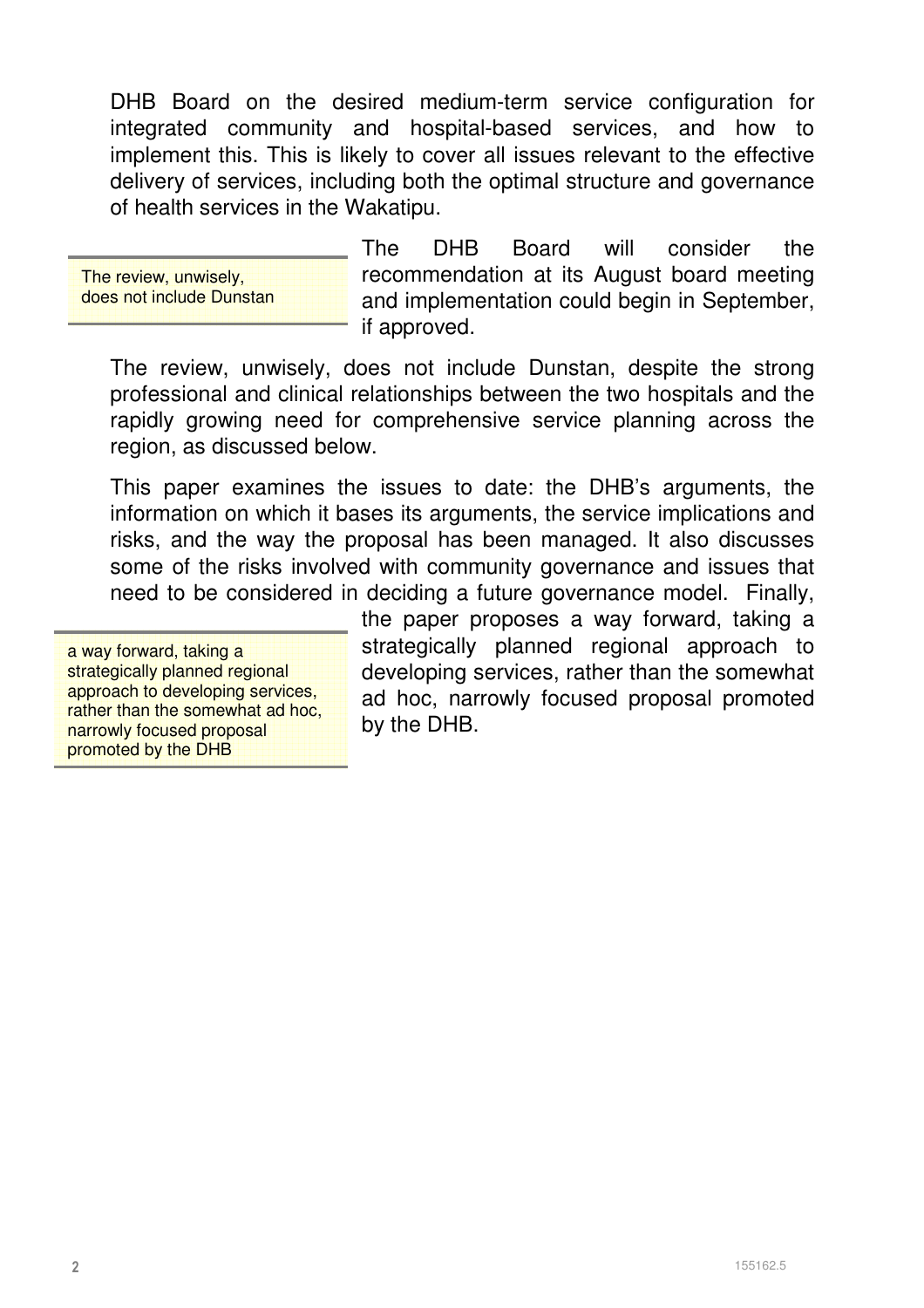#### **2 The future… Wakatipu, Wanaka, Central Otago, 2026**

A recent media report revealed how, over a period of six months, a Queenstown woman had to make regular 400km return trips to Invercargill to receive chemotherapy when she could have been treated at Clyde's Dunstan Hospital, 90km away.<sup>3</sup>

The case was a stark illustration of the health service divide that continues to exist between Queenstown's Wakatipu district, formerly in the Southland DHB, and Wanaka<sup>4</sup> /Central Otago, formerly in the Otago DHB, despite the two DHBs merging in May 2010. The divide also cuts in half the region covered by the Queenstown Lakes District Council, which comprises Wakatipu and Wanaka. The DHB management has said it will give urgent attention to the obvious shortcomings in relation to some cancer treatment services of Wakatipu residents. However, it does not appear to have recognised the case raises far wider matters that also need attention.

It is clear that from a health management perspective Wakatipu and Wanaka/Central Otago continue to be seen as separate, rural neighbours. While this may be partly due to from a health management perspective Wakatipu and Wanaka/Central Otago continue to be seen as separate, rural neighbours

old habits established under the former DHBs, it is also partly due to their having separate funding arrangements on account of Dunstan Hospital being governed by a community trust. Nevertheless they have much in common. Both face similar, significant service implications from the growth and ageing of their resident populations, as well as growing visitor numbers. The residents (and many visitors) of both districts must travel to other public hospitals for most hospital treatments. And both districts' rural hospitals are more than a two-hour road journey from their respective base hospitals.

Up until now, it is probably fair to say that most residents have accepted that, by and large, a two-hour-plus drive to the base hospital is the price you pay for living in rural isolation (cases such as the above aside). However, Wakatipu and Wanaka are among the fastest growing areas in New Zealand. – to the extent that in just 15 years' time Wakatipu and Wanaka/Central Otago combined will have a resident population as big or bigger than five current DHBs (South Canterbury, West Coast, Wairarapa, Tairawhiti and Whanganui). And that is not even taking into account the growing visitor numbers.

 $3$  R Blackstock, "Don't let cancer patients go through my travel hell". Mountain Scene 31 March 2011.

<sup>4</sup> Includes Wanaka, Hawea and Matukituki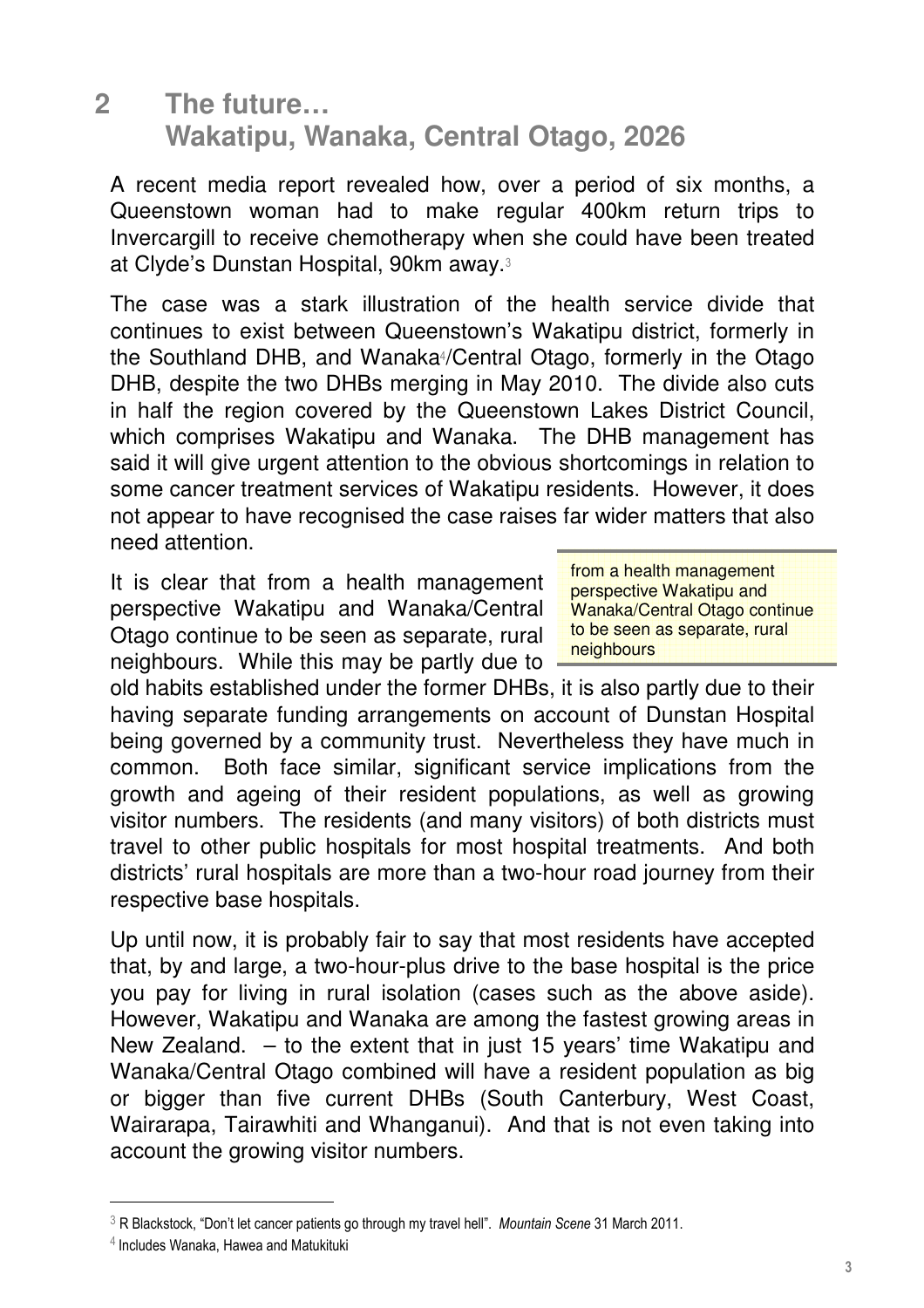Further, the collegiality between senior doctors at both hospitals (Lakes and Dunstan) is highly professional and beneficial to both. It is reinforced by the fact that most doctors at both hospitals are registered with the relatively new rural hospital doctor vocational scope of practice.

Queenstown Lakes district's medium population projections indicate a 36% increase over the next 15 years (from 28,200 in 2011 to 38,400 in 2026). That's nearly three times New Zealand's projected growth rate. While the district's current population is relatively young, those aged 65+ are projected to increase by 115% in the same period (from 2600 to 5600). Lakes District Hospital is fundamentally different from other rural hospitals both in the Otago-Southland area and the rest of the country. Although in a rural setting it is based in one of New Zealand's largest year-round tourist centres which gives it unique features and needs.

In neighbouring Central Otago, where Dunstan Hospital serves part of the Queenstown Lakes population (Wanaka $5$ ), medium population projections indicate a growth of 9% over the same period. This district's current population is already relatively old, and those aged 65+ are projected to increase by 61%. $6$ 

Between them these two districts are projected to have a resident population of 61,000 by 2026, including 19% of the population aged 65+, which is the projected average for New Zealand as a whole for that year.

|                      | <b>Lakes District Hospital</b> | <b>Dunstan Hospital</b> |                        |                |                 |                           |                           |           |
|----------------------|--------------------------------|-------------------------|------------------------|----------------|-----------------|---------------------------|---------------------------|-----------|
| Wakatipu 2026        |                                |                         | Wanaka etc 2026        |                |                 | <b>Central Otago 2026</b> |                           |           |
| Population           | 26,708                         |                         |                        | Population     | 13,747          |                           | Population                | 20,600    |
| Daily visitors       | 16,353                         |                         | Daily visitors<br>6514 |                |                 |                           | Daily visitors            | n/a       |
| Total                | 43,061                         |                         | Total<br>20,261        |                |                 | Total                     | $20,600+$                 |           |
| <b>Wakatipu 2011</b> |                                |                         |                        |                | Wanaka etc 2011 |                           | <b>Central Otago 2011</b> |           |
| Population           | 18,484                         |                         |                        | Population     | 8,666           |                           | Population                | 18,900    |
| Daily visitors       | 10,690                         |                         |                        | Daily visitors | 4,059           |                           | Daily visitors            | n/a       |
| Total                | 29,174                         |                         |                        | Total          | 12,725          |                           | <b>Total</b>              | $18,900+$ |

**Figure 1: Population projections for the catchments of Lakes District Hospital and Dunstan Hospital** 

Sources: Wakatipu and Wanaka figures: Queenstown Lakes District Council. Central Otago: Statistics New Zealand

<sup>5</sup> Including Hawera and Matukituki

 $6$  Statistics New Zealand, Projected Population of Territorial Authority Areas 2006-31 (2006-base) update.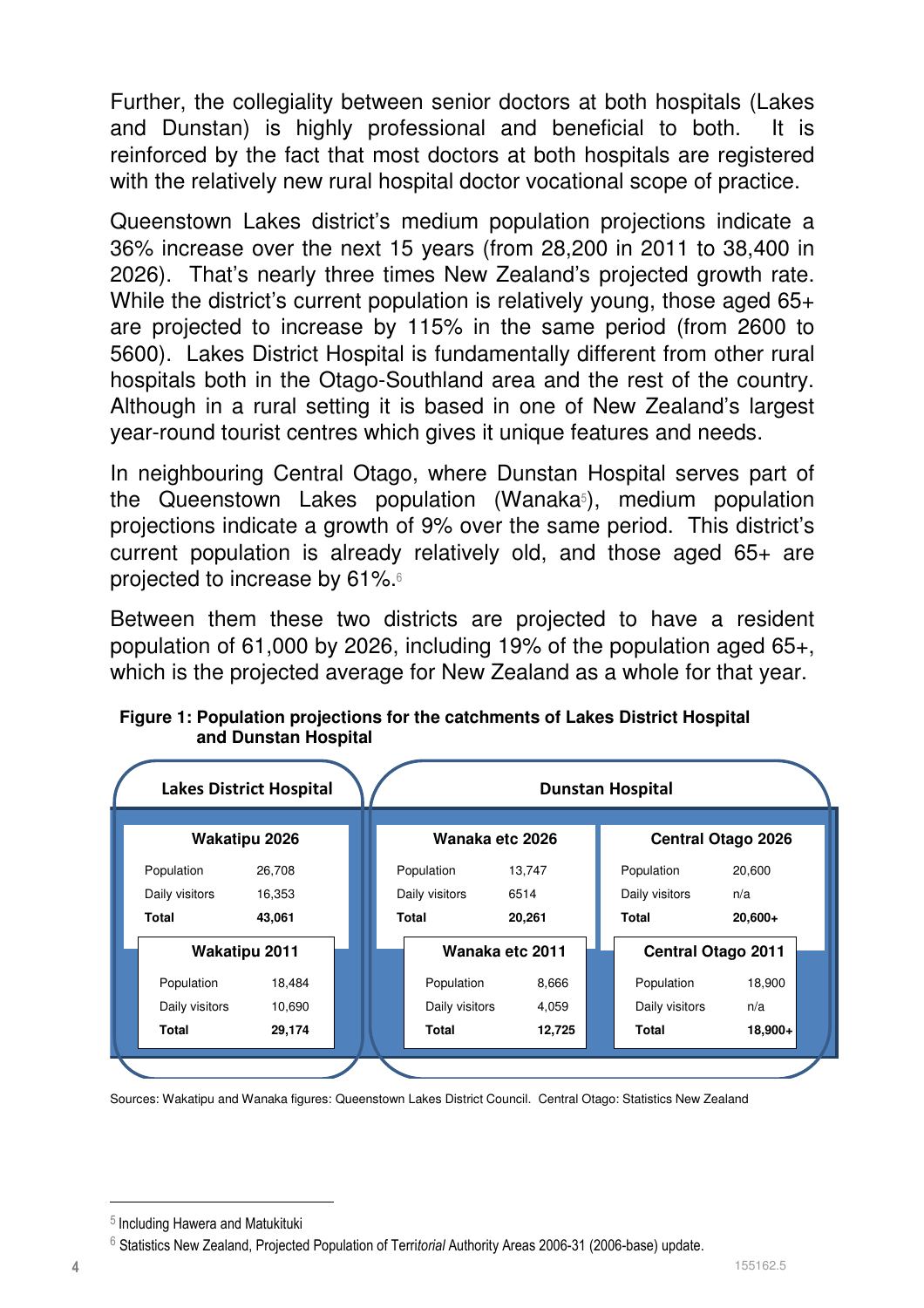To gain an understanding of the scale of publicly funded and provided health services needed for a population of that size, one needs only to look at the South Canterbury District Health Board, which currently serves a resident population of around 55,000 (18% 65+).

If anything this is a conservative comparison because of the far greater number of visitors to the Queenstown area. (Average daily visitor numbers in the Queenstown Lakes District are projected to increase from **12,800 in 2006 to 24,900 in 2029.)** 7,8

There are no significant differences in the ethnic or socioeconomic status between the latter population and that of South Canterbury's, especially when Queenstown's high cost of living is taken into account. 9,10,11 The distance to a tertiary hospital is greater for Lakes/Dunstan hospitals (approximately 200km Queenstown-Invercargill and Clyde-Dunedin) than for Timaru Hospital (approximately 160km to Christchurch).

South Canterbury DHB's Timaru Hospital, which serves the whole DHB region, has 131 beds, including elective surgical services, a 24/7 district trauma service and an intensive care unit. The comparisons in Table 1 should be viewed as broadly indicative of the extent to which hospital services in the Queenstown Lakes/Central Otago districts would need to grow if they were to match current services in Timaru, although not necessarily in the same way, given new ways of providing hospital care, including changing vocational scopes of practice.

|                                 | <b>Lakes District</b><br>Hospital | <b>Dunstan</b><br><b>Hospital</b> | Total:<br>Lakes/Dunstan | <b>Timaru</b> |
|---------------------------------|-----------------------------------|-----------------------------------|-------------------------|---------------|
| <b>Hospital beds</b>            | 15                                | 24                                | 39                      | 131           |
| <b>Inpatient discharges</b>     | 1,569                             | 1,560                             | 3,129                   | 12,000        |
| <b>Outpatient attendances</b>   | 874                               | 2,376                             | 3,250                   | 71,000        |
| <b>ED</b> attendances           | 6,103                             | 688 <sup>ii</sup>                 | 6,791                   | 15,450        |
| <b>FTE staff</b>                | 40                                | 61                                | 101                     | 650           |
| <b>Operating expenditureill</b> | \$6 million                       | \$7.3 million                     | \$13.3 million          | \$82 million  |
| Population 2011 <sup>iv</sup>   | 18,484                            | 27,566                            | 46,050                  | 55,000        |

**Table 1: Current comparisons of Lakes District/Dunstan Hospitals with Timaru Hospital<sup>i</sup>**

Sources: Hospital Capacity Review (Cranleigh Health), South Canterbury DHB and Southern DHB

i. Lakes District Hospital data for the year to June 2010. Dunstan Hospital data as at 2009. Timaru data as at 2011.

ii. Presentations to the assessment unit.

 $\ddot{\phantom{a}}$ 

iii. The Lakes District Hospital figure is for total hospital expenditure; the Dunstan Hospital figures are for total hospital funding.

iv. Queenstown Lakes District Council. Timaru: South Canterbury DHB (2011)

<sup>&</sup>lt;sup>7</sup> "Tourist numbers 'heartening". Timaru Herald, 3 December 2010.

<sup>&</sup>lt;sup>8</sup> Queenstown Lakes District Council. Council Community Plan 2009-19

<sup>9</sup> Atlas of Socioeconomic Deprivation in New Zealand: NZDep2006. Public Health Intelligence, Occasional; Bulletin No 50.

 $10$  "Data shows S Canty to be 'very average'." Timaru Herald 4 July 2008

<sup>&</sup>lt;sup>11</sup> Queenstown Health Needs Assessment. Fraser Group Consulting Ltd for Wakatipu Health Trust. October 2009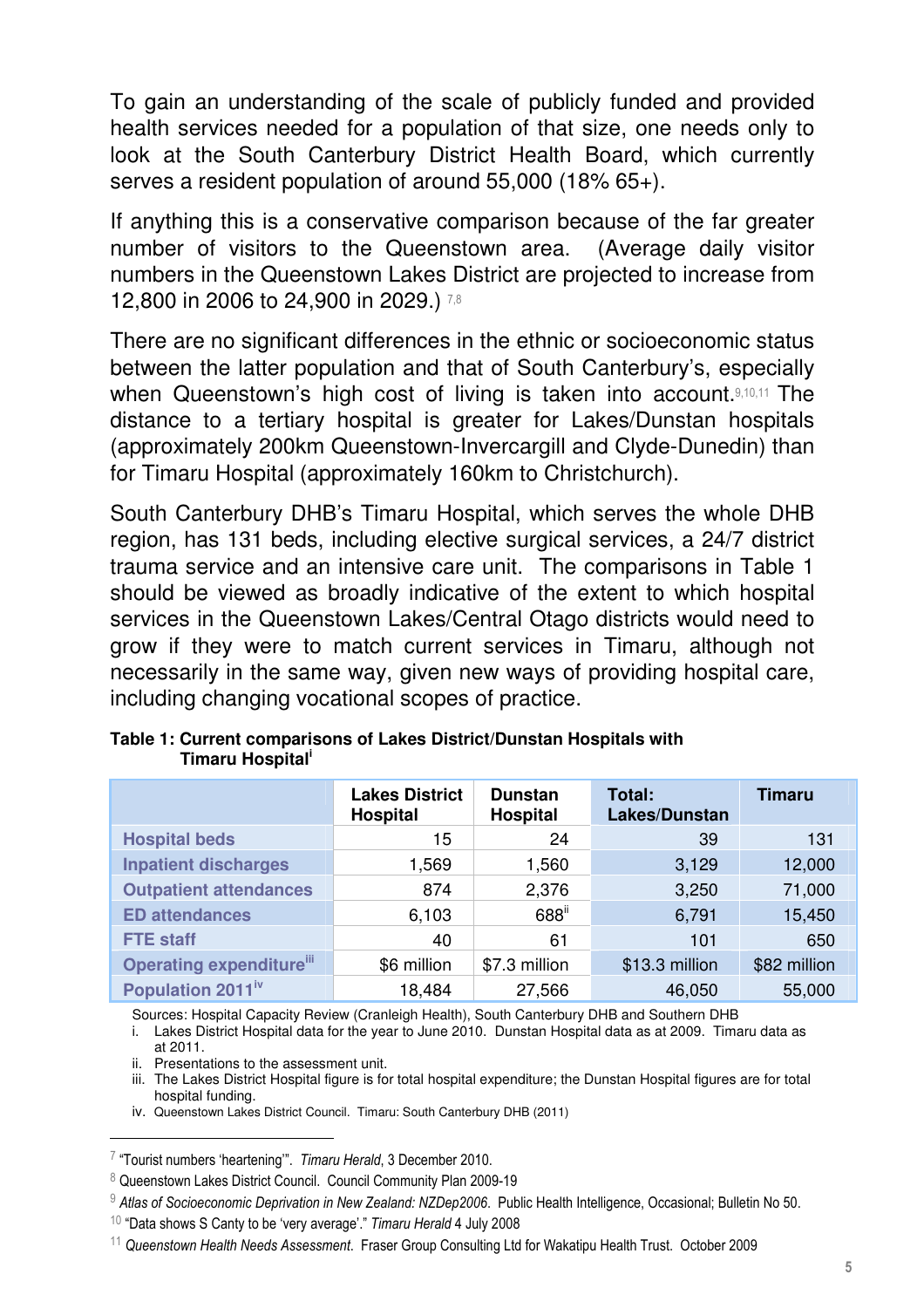While the current combined population of the Lakes District Hospital/Dunstan catchments has yet to grow by approximately 19% to match that of Timaru Hospital's catchment, the gap between Lakes

| Currently around 60% of                |
|----------------------------------------|
| Queenstown residents receiving         |
| inpatient or day patient services do   |
| so from other public hospitals, mostly |
| in Invercargill and Dunedin.           |

District Hospital/Dunstan and Timaru in terms of services provided is much greater, due in part to the fact that a large majority of residents of the former receive their hospital care in Invercargill or Dunedin hospitals.

Currently around 60% of Queenstown residents receiving inpatient or day patient services do so from other public hospitals, mostly in Invercargill and Dunedin. About 86% of Queenstown residents' outpatient visits are to other public hospitals, again mostly Invercargill and Dunedin. However, most Queenstown resident ED services (73%) are delivered at Lakes District Hospital. (Overseas and domestic visitors account for 21% of ED presentations annually.)<sup>12</sup>

High levels of transfers from small hospitals to base hospitals are the norm. However, the health needs assessment of the Queenstown area, commissioned by the Wakatipu Health Trust, suggests the level of transfers out of Queenstown "is consistent with what would be expected in a satellite hospital if there were a shortage of capacity…"

Furthermore the health needs assessment estimates Queenstown residents' current access to public inpatient services – whether in Queenstown or elsewhere – is about 30% lower than the New Zealand average, after adjusting for population, gender and age.<sup>13</sup>

The big question that our health service planners now need to be addressing urgently is how, in 15 years' time, will the 60,000+ residents of Queenstown Lakes and Central Otago receive the level of services that is currently shown to be necessary for such a population

The significant difference in the level of services currently provided in Queenstown Lakes/Central Otago compared with South Canterbury does not appear, then, to be simply a matter of population size but also a result of a relative lack of capacity in the former.

The big question that our health service planners now need to be addressing urgently is

how, in 15 years' time, will the 60,000+ residents of Queenstown Lakes and Central Otago receive the level of services that is currently shown to be necessary for such a population, and – to take account of government policy – "better, sooner and more conveniently"?

 $12$  Hospital Capacity Review (Cranleigh Health)

<sup>&</sup>lt;sup>13</sup> Queenstown Health Needs Assessment, Fraser Group Consulting Ltd for Wakatipu Health Trust, October 2009. (Socioeconomic status is not taken into account in this estimation.)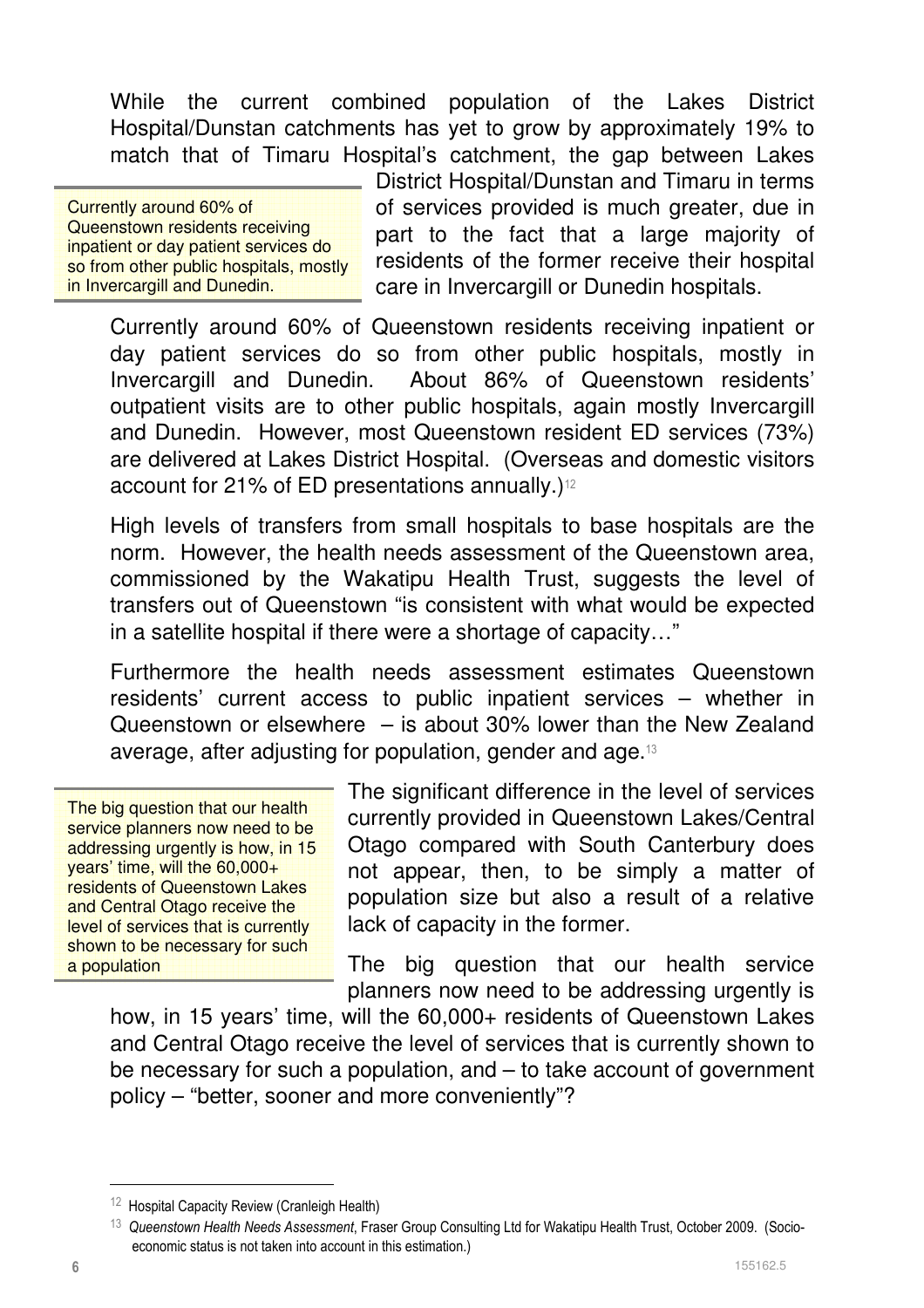The DHB management's proposal relating to Lakes District Hospital, discussed in the following sections, must be viewed in this context, as must the Wakatipu Health Trust's proposal. The above question must also be central to any consideration given to changing the current governance structure in Wakatipu, as discussed later in this paper.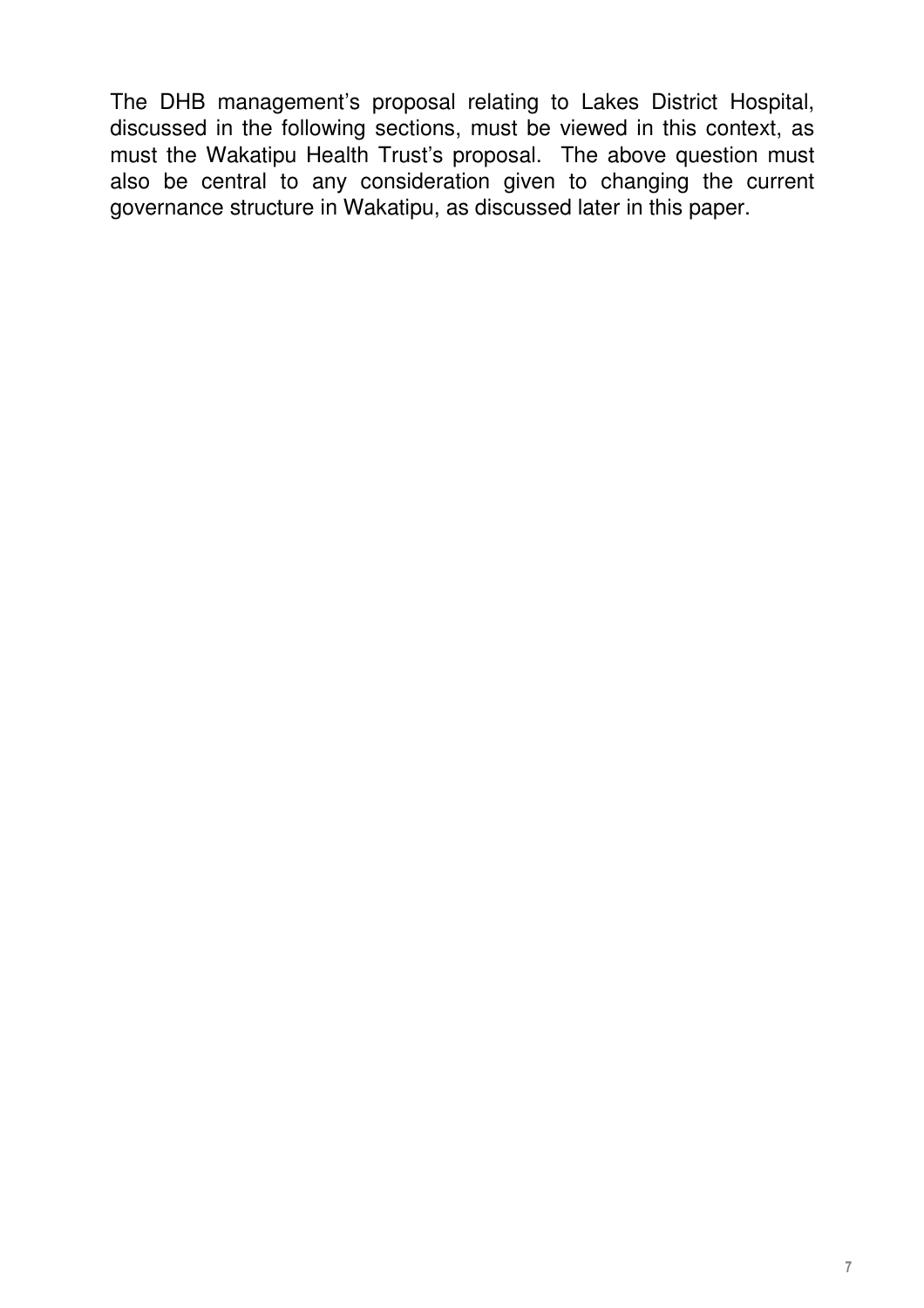#### **3 The Past: From "health centre" to hospital**

Lakes District Hospital serves one of the fastest growing populations in New Zealand and one of the busiest all-year-round tourist centres. The town's nearest base hospital is in Invercargill, about two-and-a-half hours away by road and 45 minutes by helicopter, so its small Emergency

Lakes District Hospital serves one of the fastest growing populations in New Zealand and one of the busiest all-year-round tourist centres.

Department (ED) is a vital part of the local health service, providing treatment and care for more than 6500 people last year, including stabilising the more serious cases and transporting them to larger hospitals.

Not so long ago (in 1998) the current facility was classified a "health centre"14 and Queenstown's hospital medical services were covered by local GPs. In response to increasing demands, a permanent medical workforce was established at the hospital in December 2002 with the appointment of three medical officers (non-specialist hospital doctors), who provided a 24-hour service with support from the town's GPs. In 2004, the GPs ceased to be involved in providing hospital cover and so the hospital's medical staff was gradually increased to six full-timeequivalent (FTE) doctors.

By 2008, doctors were organised into a day shift and night shift so that at least one doctor was on-site 24/7. Busy periods during the day were dealt with either by the doctor who was going off shift staying on as needed or by calling back the night-shift doctor. However, it had become clear that presentations during the night had increased to the extent that day-shift doctors were reluctant to call in an exhausted colleague to help with complex or multiple cases during the day. Increasingly doctors felt patient care was unsafe. A "swing shift" was therefore introduced in 2008, initially from Monday to Thursday, to ensure another doctor was rostered between 11am and 9pm. In 2009/10 this was extended to the full week, on the recommendation of the DHB's Medical Division, on the

Increasingly doctors felt patient care was unsafe.

grounds that the extra shift was needed as much from Friday to Sunday as it was from Monday to Thursday.<sup>15</sup> The introduction of the

swing shift to ensure a safe 24-hour service seven days a week required medical staffing to be increased to the current eight doctors (seven FTEs), two of whom are filling temporary positions. Five are specialists (having vocational registration) in rural hospital medicine, and one is about to gain vocational registration in emergency medicine.

 $14$  Southland Times. "Southern Health not perturbed by 'health centre' ranking". 23 September 1998.

 $15$  Medical Division, Southland District Health Board. "Recommendations regarding Medical and Nursing staffing at Lakes District Hospital".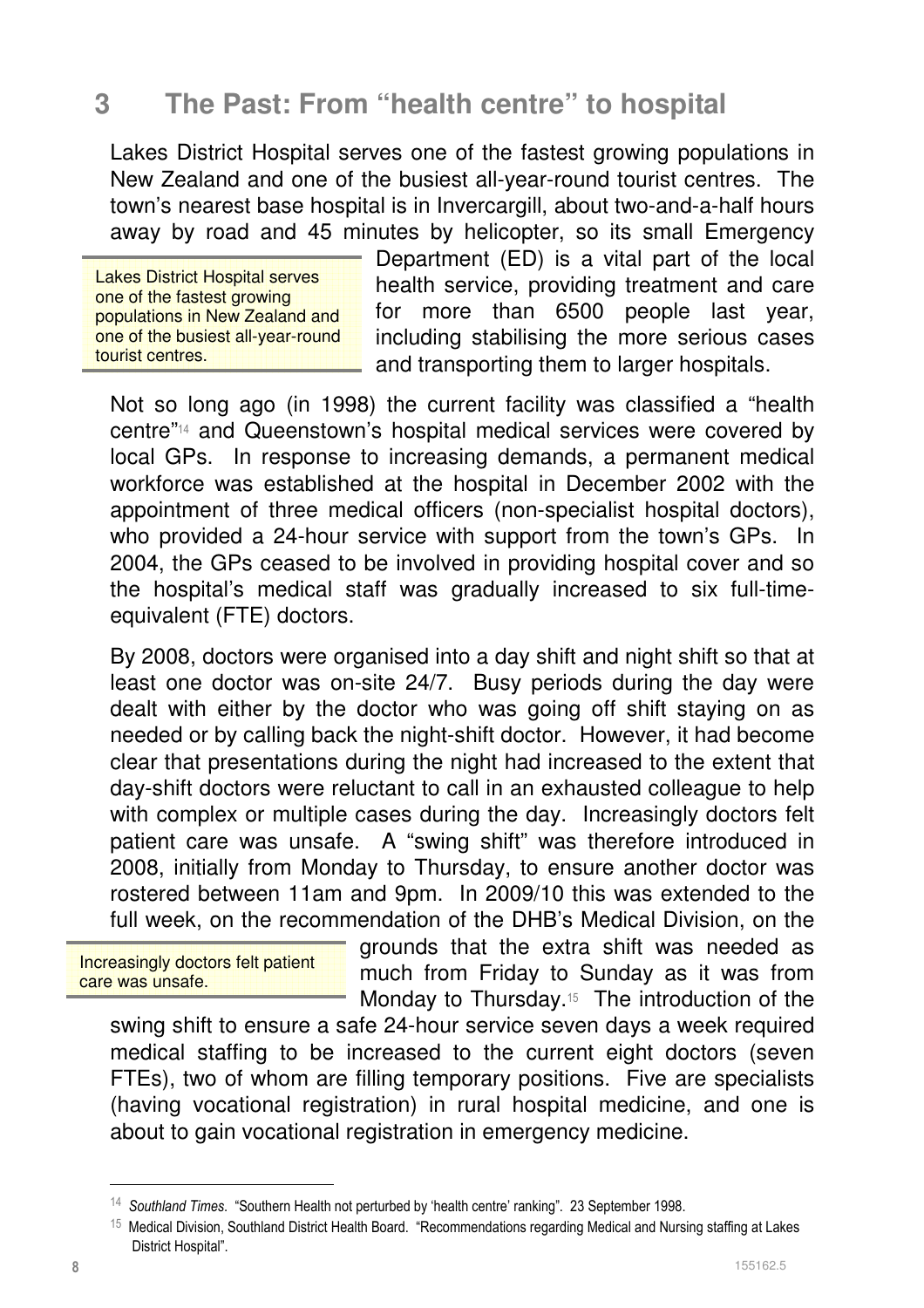Nursing staff has also increased over recent years, to meet the increasing demand of a 24/7 service, from 22.0 FTEs in 2005/06 to 26.2 FTE nurses in 2009/10.

With these recent developments, Lakes District Hospital now has the potential to employ a registrar to train as a rural hospital specialist with funding for that position provided by the Clinical Training Agency. Having the ability to train the next generation of specialists provides an important opportunity to ensure Lakes District Hospital continues to develop so that it is able to meet the district's increasing health needs into the future.



#### **Current primary care services**

There are 18 general practitioners (GPs) working in Wakatipu's four practices, including an Accident and Medical Clinic, and who between them provide services from 8am to 8pm.16 All trauma and inpatient events present at the hospital's ED outside those hours.

#### **Figure 2: Lakes District Hospital Services**

- $\Leftrightarrow$  Emergency Department (level 2 emergency service)\*
- $\Diamond$  Inpatient acute care (10 beds)
- $\Diamond$  Maternity service primary birthing facility (5 beds)
- $\Diamond$  Wakatipu Community Mental Health Service (across the road from the hospital)

 $\ddot{\phantom{a}}$ 

- $\Diamond$  Diagnostics, including digital radiology, bedside ultrasound, X-ray and laboratory
- $\Diamond$  Outpatient clinics + day surgery (visiting specialists provide clinics and day surgery for minor procedures)
- $\Diamond$  Allied Health Services (physiotherapy, occupational therapy, social work, speech and language therapy)
- $\Diamond$  District nursing

Source: Southern DHB. \*Officially an "Accident and Stabilisation Unit"

 $16$  Includes a solo practice that is not a member of the Wakatipu Primary Health Organisation.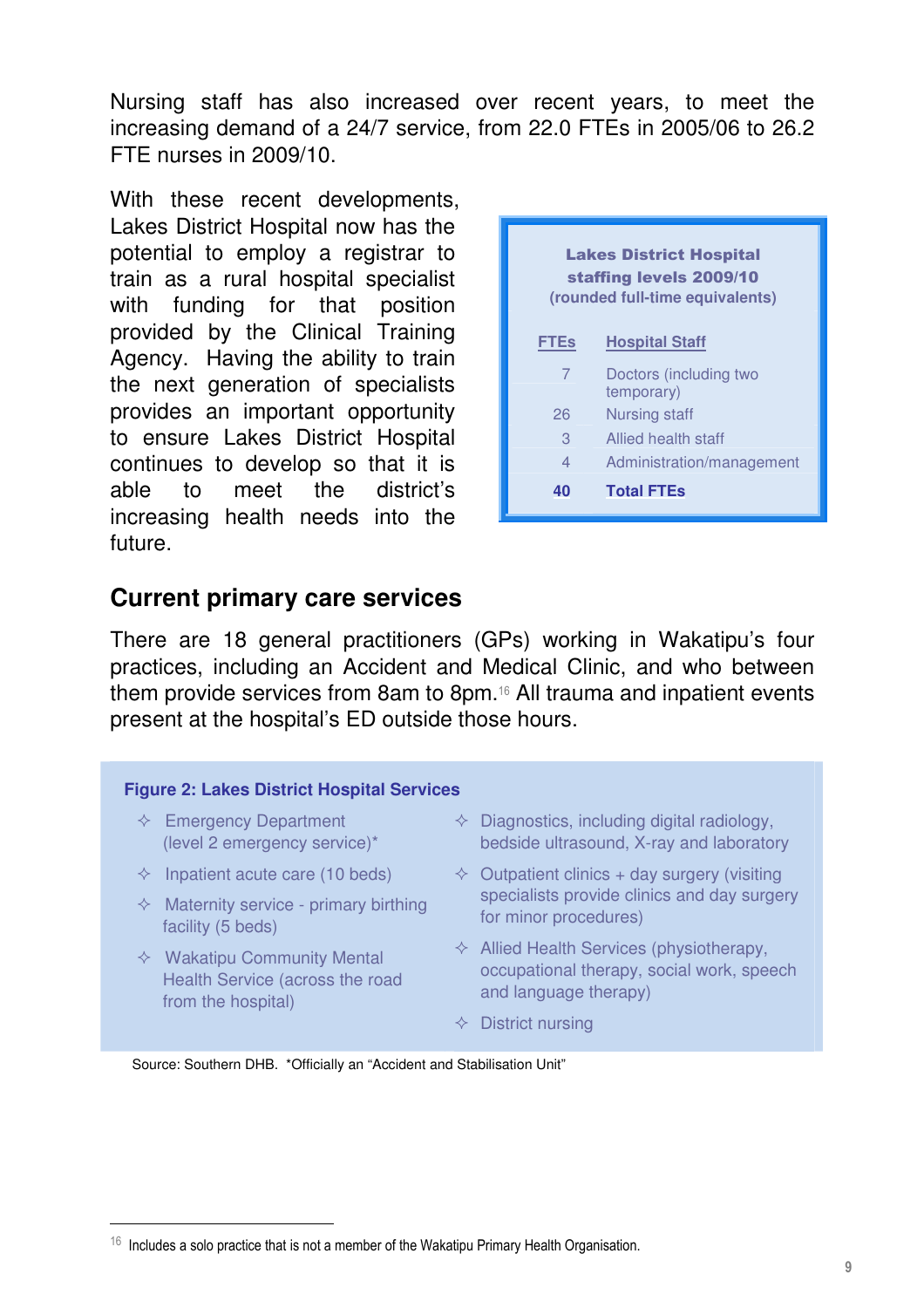#### **4 Now: A work in progress**

Through all of the scrutiny it has had in recent times, no one has found fault with the quality of care provided at the hospital.

Health services have never been static. They are constantly developing in response to growing and changing populations, changing health needs and advances in technology. In this respect, the development of Lakes District

Hospital is work in progress. The hospital (it is invariably described as a hospital today) has grown from a GP-run "health centre" in a relatively short time.

Through all of the scrutiny it has had in recent times, no one has found fault with the quality of care provided at the hospital. It is well supported by the community, and the staff have good working relationships with the town's GPs. As three GPs wrote in their joint-submission on the DHB management's initial proposal, "The doctors and nurses currently working at Lakes District Hospital provide a top-level service to the community of Queenstown and their visitors"17 – a point strongly emphasised by two of those GPs at a public meeting on the proposal on 6 April 2011. One GP also pointed out that if the DHB management's proposals were implemented we would see a reversal of the progress made over the last 10 years. The same sentiments were expressed by a Dunstan Hospital specialist to the Minister of Health at a recent conference.

There is a fantastic team of doctors now based at that hospital. It's taken years to build that up. Those sorts of teams are like absolute gold when it comes to generalist rural teams in New Zealand and the proposed changes will largely decimate that team.<sup>18</sup>

"the skill set of medical, nursing and other staff is high and the service offered is exemplary"

Lakes District Hospital clinical staff have also gained respect from senior medical colleagues in the larger base hospitals where patients are frequently transferred. Dr Alasdair Millar

(Southland Hospital) has commented that "the skill set of medical, nursing and other staff is high and the service offered is exemplary",<sup>19</sup> while Dr John Chambers (Dunedin Hospital) has described Lakes District Hospital services as being of "a good standard and a credit to those who have worked hard in recent years".<sup>20</sup>

 $17$  Delivering Wakatipu Health Services in the Future: Submission from Wakatipu Medical Centre (Drs Valerie Miller, Nigel Thompson and Tom Milliken)

<sup>&</sup>lt;sup>18</sup> G Nixon: Comment made to the Minister of Health at the New Zealand GP Rural Network Conference, Wellington, 18 March 2011.

<sup>19</sup> JA Millar, "Discussion of 'Option 1'". Lakes District Hospital review Group.

 $20$  JA Chambers. "Wakatipu Health Services Submission from Emergency Clinician. 15 March 2011.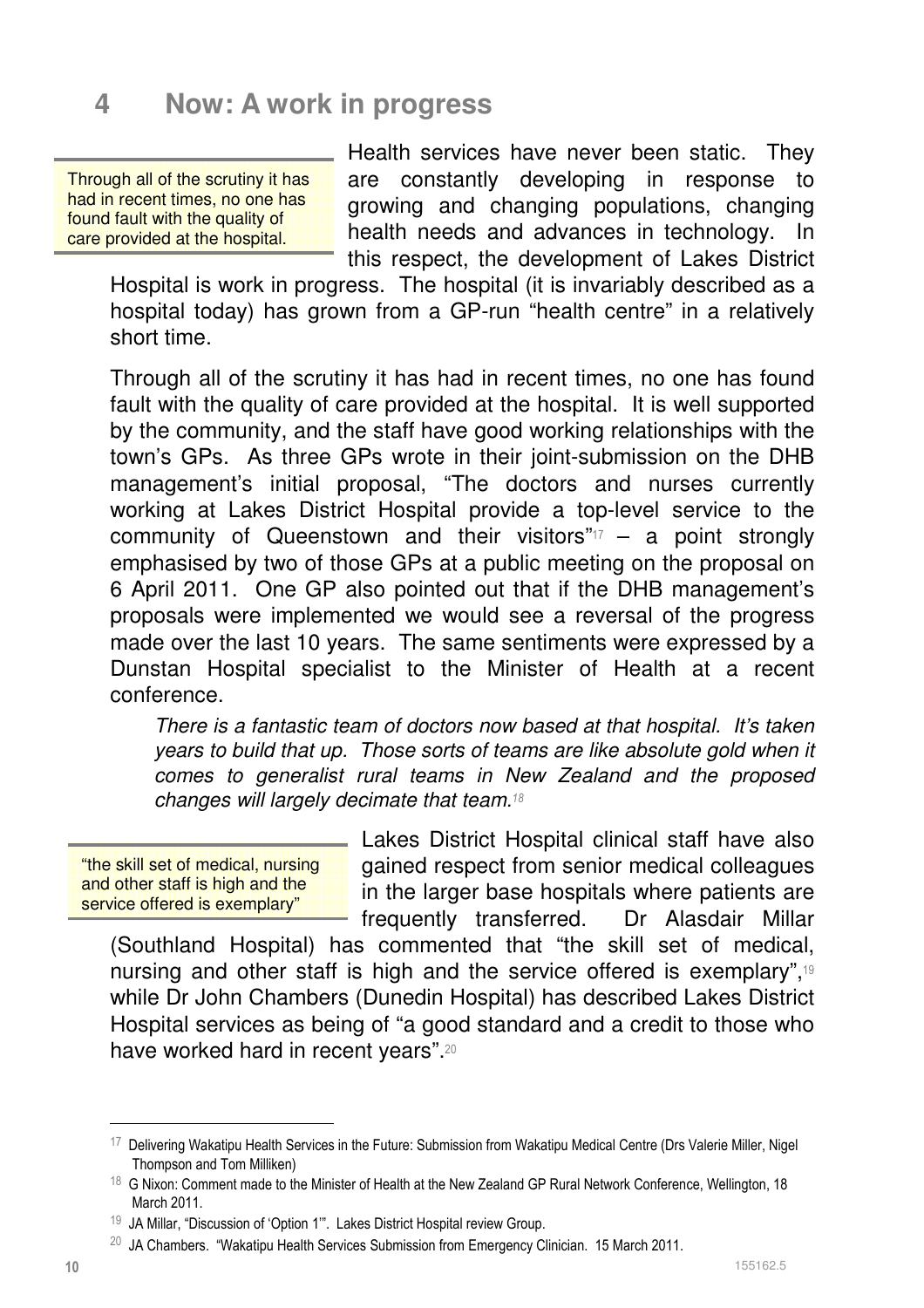With a medical staff that includes five with vocational registration in rural hospital medicine, and the fact that Lakes District Hospital has a particularly stable medical workforce, Lakes District Hospital is in a

The hospital is now in a strong position to prepare for meeting the district's fast-growing future demands.

position to which rural hospitals around New Zealand aspire. The hospital is now in a strong position to prepare for meeting the district's fast-growing future demands.

It is worth noting here that the development of Lakes District Hospital into a rural centre of excellence has not occurred as a result of any planning or direction by the DHB management but through years of dedication and commitment by the hospital's clinical staff to aim for the best possible practice within the constraints of a rural service. Their efforts are a prime example of the benefits of clinical leadership in the planning and delivery of health services.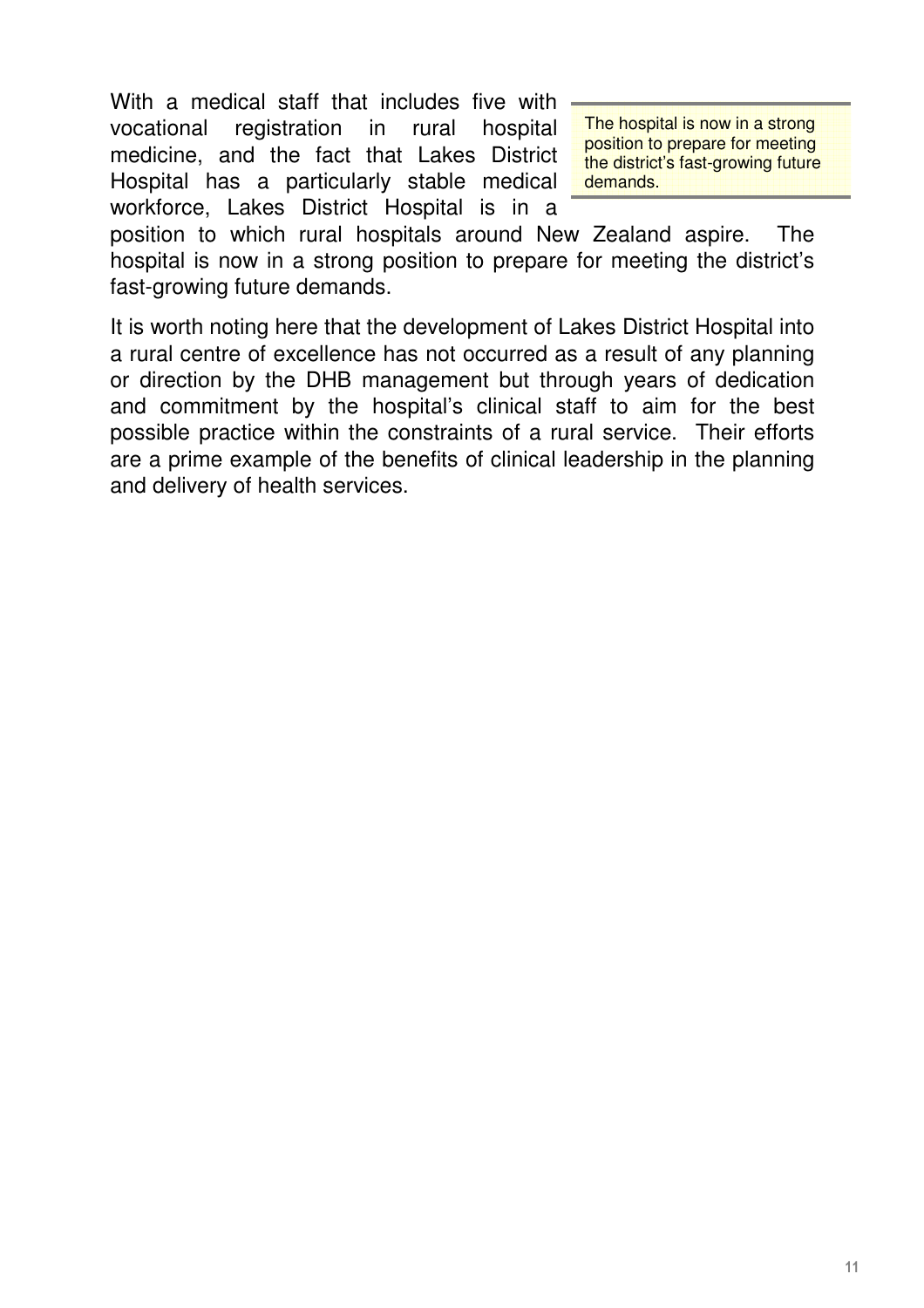#### **5 The initial proposal**

The DHB management's initial proposal, released for public consultation in March 2010, was to establish an "integrated family health centre" at the site of the DHB's Lakes District Hospital, which would be redeveloped.21

The rationale for this change was that current Lakes District Hospital services were clinically and financially unsustainable, though scarce detail was provided to support that claim. A key feature of the proposal involved bringing together various services under the roof of the redeveloped hospital, including mental health, community services and, most notably, GP services.

General Practioners, who would provide a 24-hour service from the site, would manage the entry to the Emergency Department. Patients presenting to the ED that were assessed as non-emergency cases would no longer be treated in the ED but in an adjoining GP practice and would be charged a fee.

No explanation was given nor evidence provided to show how an integrated family health centre, as proposed, would address the claimed unsustainability of current Lakes District Hospital services

No explanation was given nor evidence provided to show how an integrated family health centre, as proposed, would address the claimed unsustainability of current Lakes District Hospital services, nor why the DHB management had such confidence in its proposal that it was prepared to make a

"significant" investment in upgrading the Lakes District Hospital site as well as promising increased levels of service in aged care beds, dementia care, palliative care, outpatient clinics, day-case elective surgery, and community nursing.

Nor is any explanation given as to why the DHB management proposed changing the governance of Lakes District Hospital, rather than addressing the community's calls for more accountability and responsiveness from the DHB. In its proposal, it would "assign the head lease of Lakes District Hospital to a new local entity", referred to as a "Local Governance Body", which in turn would sub-lease to an "operating entity". The Local Governance Body would include representatives from service providers, the DHB and the community.

 $21$  Southern DHB. Public Consultation: Hospital Capacity Review. Delivering Wakatipu Health Services in the Future. March 2010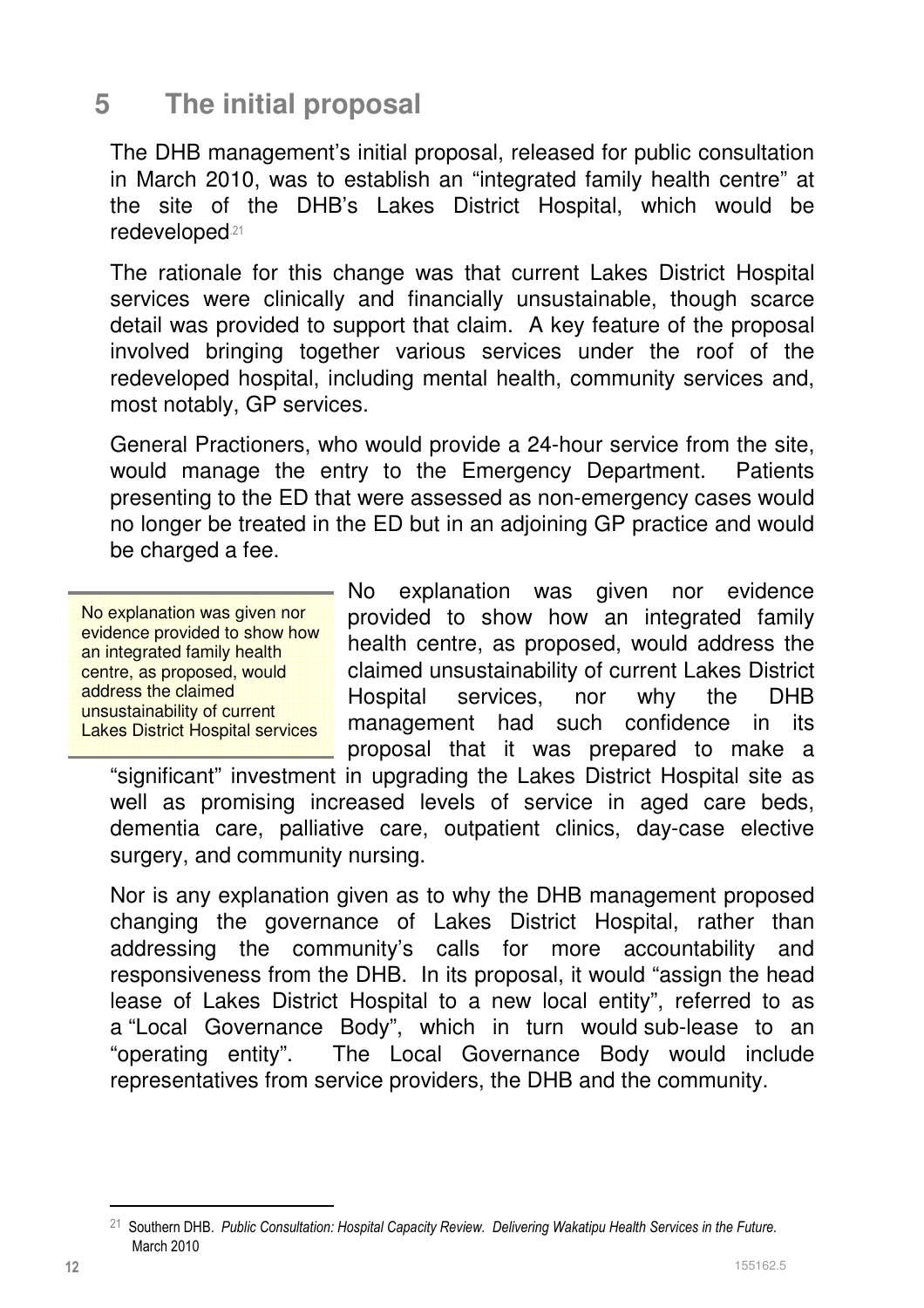The DHB management's proposal was in part a response to a "Hospital Capacity Review",22 which it commissioned to provide information on the current capacity and future health and disability needs of the rural Otago and Southland DHB regions, and in part "the DHB's [unexplained] wish to focus in the Wakatipu Basin area".<sup>23</sup>

The review, which has been criticised by clinicians for "significant gaps in the report data and a number of erroneous assumptions",<sup>24</sup> found that of the Queenstown residents requiring ED services, 73% received them at Lakes District

The review, has been criticised by clinicians for "significant gaps in the report data and a number of erroneous assumptions"

Hospital with the remainder attending EDs at Invercargill, Dunedin or other public hospitals. Overseas and domestic visitors account for 21% of ED presentations annually at Lakes District Hospital. The review suggested many people attending the ED could be treated by GPs – eg triage categories 4 and 5.<sup>25</sup> and utilisation of inpatient beds, according to the review, is just 52% and maternity 19%.

Around 60% of Queenstown residents receiving inpatient or day patient services do so from other public hospitals, mostly in Invercargill and Dunedin. About 86% of Queenstown residents' outpatient visits are to other public hospitals, again mostly Invercargill and Dunedin.

 $\ddot{\phantom{a}}$ 

 $^{22}$  Otago Southland District health Boards Hospital Capacity Review: Current state Analysis, Draft 4.1. Cranleigh Health, December 2009.

 $^{23}$  Southern DHB. Public Consultation: Hospital Capacity Review. Delivering Wakatipu Health Services in the Future. March 2010

 $^{24}$  Report of the Wakatipu Models of Care Clinical Advisory Group. December 2010.

<sup>&</sup>lt;sup>25</sup> Triage category 4: 70% of these patients should be seen within one hour. Category 5: 70% of these patients should be seen within two hours.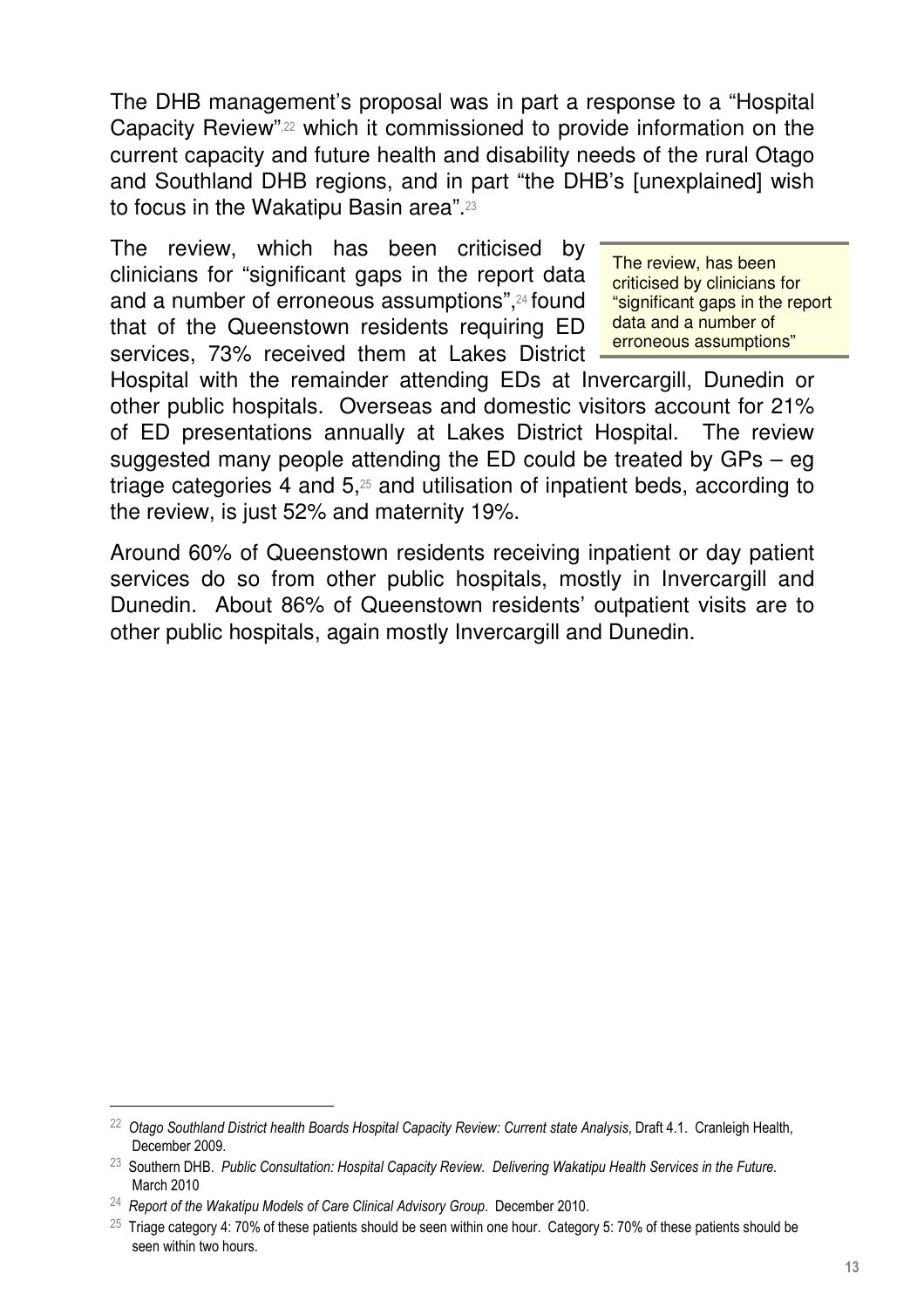#### **6 Clinician and public response to management's proposal**

A submission representing the unified views of medical staff at Lakes District Hospital, agreed there was a need to make changes to enable services to meet future demands, but strongly opposed the DHB management's proposal. The staff raised a number of significant concerns, including:

- -The model had been presented hastily
- -It had not been strategically planned
- -It was vague
- -It was presented in isolation of other services in the district
- -It had not been costed, and
- - There had been no opportunity for informed debate before the model had been presented.

Of the total 266 submissions received by the DHB, many had serious concerns about the proposal to make GPs the gatekeepers of the hospital's ED; a third of respondents supported such a move. There had been some support for the concept of an integrated family health centre at Lakes District Hospital (49%) but this was heavily qualified, being dependent upon there being no moves towards privatisation, no ED user charges, and no adverse impact on both hospital and GP services. Many questioned whether the integrated family health centre model had been researched and proven to be cost effective and beneficial to patients. Nearly 60% of respondents supported an IHFC being located at the Lakes District Hospital site. A similar number supported the establishment of a local body governance structure.

Emails obtained by the ASMS under the Official Information Act reveal that DHB management did, however, engage in discussions with some Queenstown Medical Centre GPs during 2009 about aspects of Lakes District Hospital services and the development of a Queenstown integrated family health centre.

The ASMS expressed deep concern about the proposal and took issue with the exclusion of the hospital's clinical leaders in the development of the proposal. Emails obtained by the ASMS under the Official Information Act reveal that DHB management did, however, engage in discussions with some Queenstown Medical Centre GPs

during 2009 about aspects of Lakes District Hospital services and the development of a Queenstown integrated family health centre. In relation to this, on 31 May 2009, Queenstown Medical Centre's Dr Hans Raetz contacted the DHB's Regional Primary Care Advisor, Dr Roy Morris, and Chief Executive Brian Rousseau seeking "a bit more from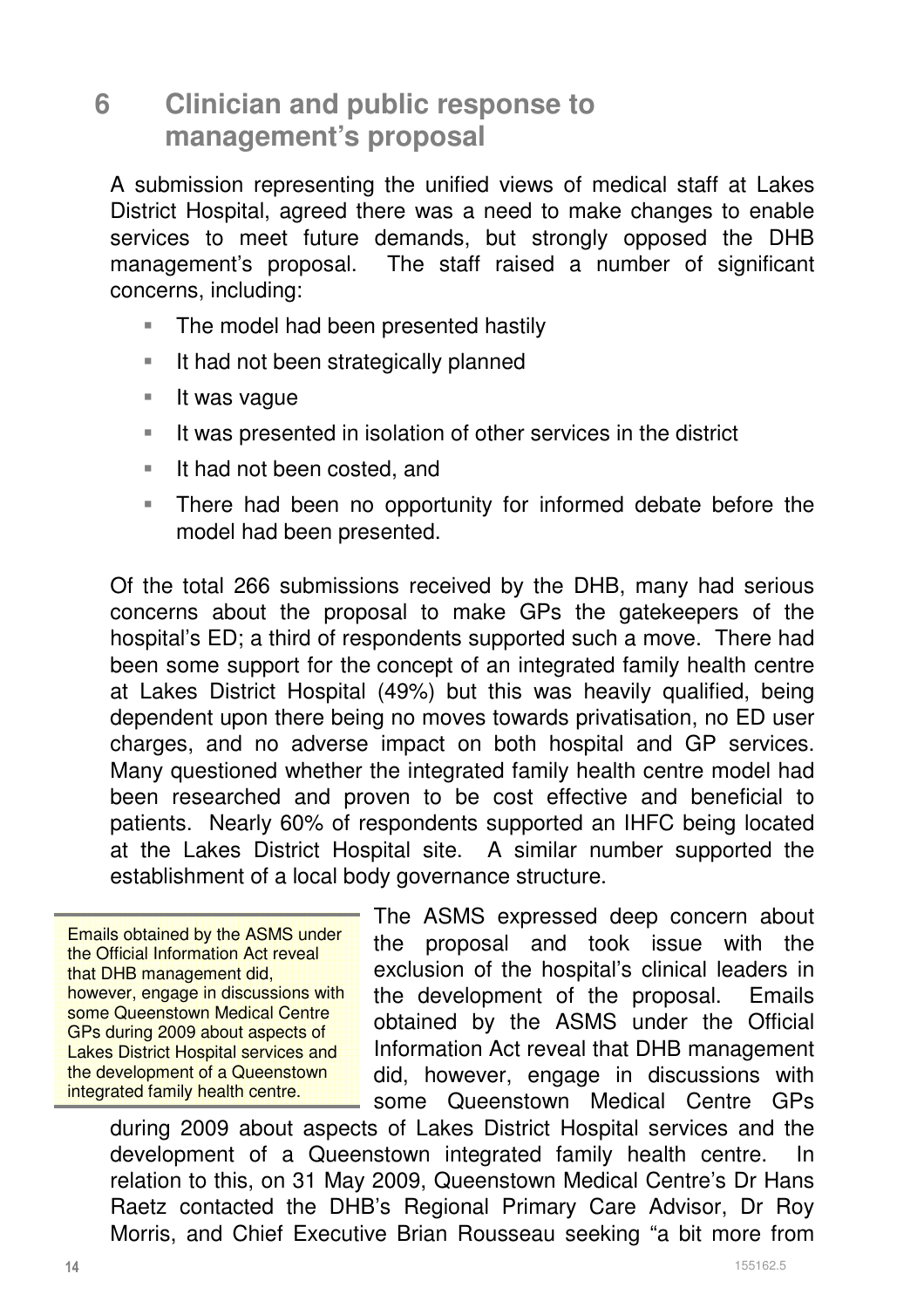OSDHB than a secret 'commitment'" to support Queenstown Medical Centre's integrated family health centre project, to which Mr Rousseau responded by suggesting further discussion on the phone.

The lack of consultation with the hospital's clinical leaders conflicted with the requirements for clinical leadership in the national collective agreement covering senior doctors employed by DHBs, in the Time for Quality national agreement between the ASMS and the DHBs, and the government's

The advisory group's report included a long list of factors limiting the ability to reach sound conclusions, including absence of strategic planning and lack of sound financial **information** 

own policy requiring DHBs to implement genuine clinical leadership. As a result the DHB set up a Clinical Advisory Group in August 2010 to undertake a "Wakatipu Models of Care Review", including examining possible governance models and a clinical service models for the Wakatipu Basin.

The advisory group's report<sup>26</sup> included a long list of factors limiting the ability to reach sound conclusions, including:

- -The absence of any strategic planning
- - Lack of sound financial information, including that relating to unfunded costs to cover tourists
- -Inconsistent population data
- -Unavailability of a clear funding entitlement for the Wakatipu Basin
- - Unclear information on the cost of providing services for local people at Dunedin and Invercargill
- - Evidence of a lack of trust between service providers that has occurred as a result of the process used by the DHB to develop its proposal.

On the matter of governance, a Queenstown Lakes/Central Otago regional governance approach was recommended, but with considerable caution. The Clinical Advisory Group was "very concerned about the vulnerability of this model in relation to funding restrictions that may place a service at risk, as demonstrated in other facilities in Otago and Southland operated by a community health trust". Its recommendation therefore came with a list of provisos designed to ensure any new arrangements were able to deliver adequate and equitable services into the future. If those provisos could not be met, the group recommended Lakes District Hospital remained under the governance of the DHB.

 $\ddot{\phantom{a}}$ 

 $^{26}$  Report of the Wakatipu Models of Care Clinical Advisory Group. December 2010.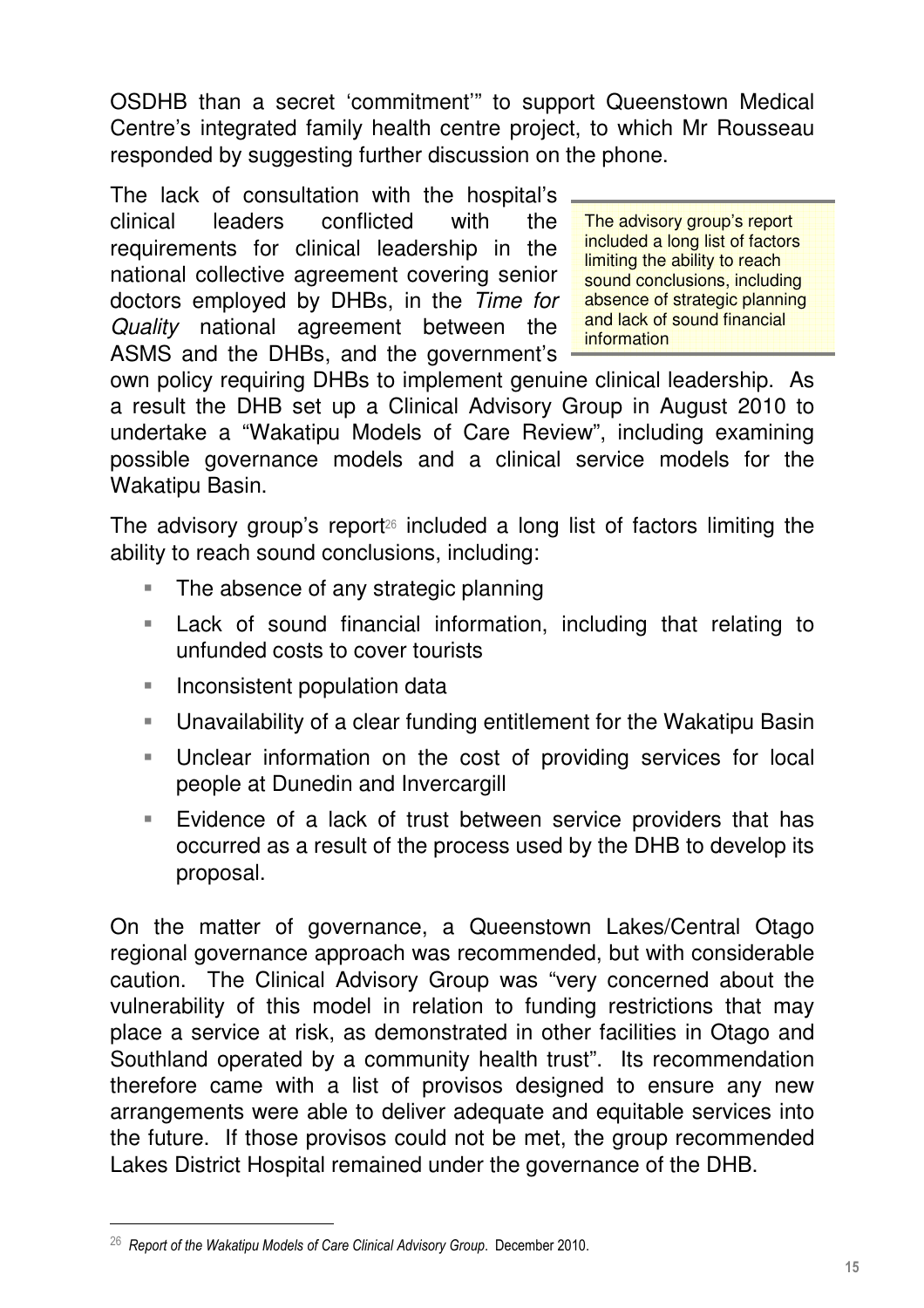With regards to clinical services, the majority recommendation (nine of 12) of the group was to keep the current health service model but with incremental improvements and innovations – most notably a regional approach to delivering services with Lakes District Hospital and Dunstan Hospital clinicians working collaboratively. This recommendation was dependent on a whole of Queenstown Lakes/Central Otago governance and management structure, either within the DHB or a combined community governance model.

The group also recommended, among other things, that the DHB hold off making any further decisions until research into population needs and tourist impact on services is undertaken, as well as strategic planning, and a fully worked up business case is developed with robust financial and population information, supporting the recommended model.

Dr Raetz's letter prompted the Southland Times to publish a scathing editorial suggesting that "commercialism, perhaps even greed, has helped shape medical services in Queenstown"

A minority (three of 12) of the group, including Queenstown Medical Centre GP Dr Hans Raetz, recommended shifting Lakes District Hospital's emergency department to Queenstown Medical Centre's Remarkable Parks site under a new community trust.

Dr Raetz, as some in the community will recall, is the same person that in 2004 suggested in a letter to his GP colleagues that they adopt a "dirty tricks campaign" to put pressure on the former Southland District Health Board to give up its control of Lakes District Hospital.27 Dr Raetz's letter prompted the Southland Times to publish a scathing editorial suggesting that "commercialism, perhaps even greed, has helped shape medical services in Queenstown".<sup>28</sup>

Subsequent emails obtained by the ASMS under the Official Information Act show Dr Raetz trying to undermine last year's consultation exercise undertaken by the Clinical Advisory Group by attempting to set up an alternative group, and then attempting to influence who the ASMS was authorised to represent.

After he eventually agreed to join the Clinical Advisory Group, emails between him and DHB chief executive Brian Rousseau suggest a degree of collusion, including making arrangements for a phone discussion about options the Clinical Advisory Group was currently considering, as well as discussion on an alternative option, which featured key aspects

<sup>&</sup>lt;sup>27</sup> Southland Times. "Plots by doctors typical: English". 14 October 2004.

 $28$  The Southland Times, Editorial: "Close scrutiny required", page 6, 20 October 2004.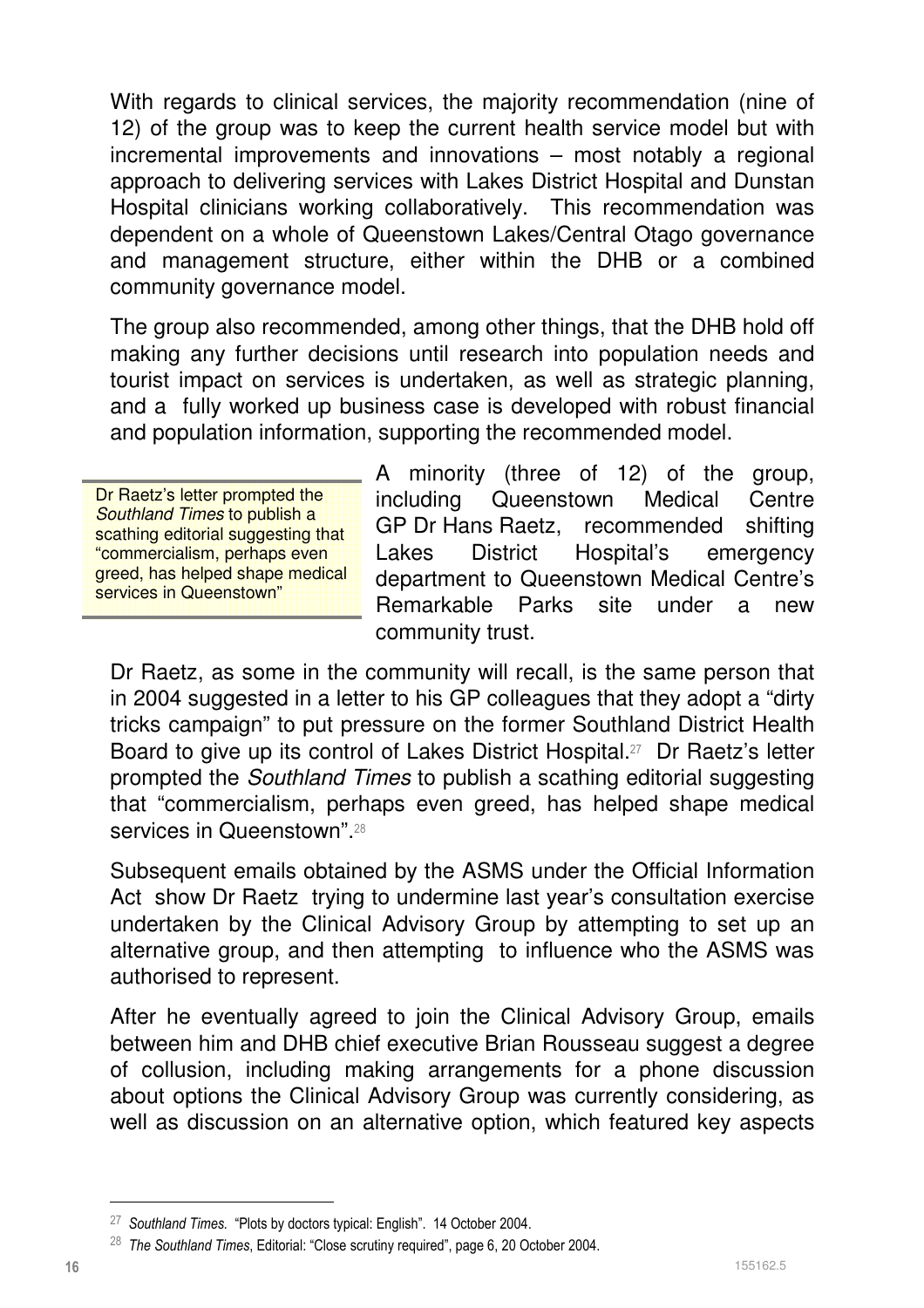of the minority-supported option later put up by Dr Raetz and which was subsequently supported by DHB management.<sup>29</sup>

Other emails from Dr Raetz reveal attacks on those who disagreed with him (including Lakes District Hospital doctors, the Wakatipu Health Trust and the ASMS) and accusations of Lakes District Hospital

emails between him and DHB chief executive Brian Rousseau suggest a degree of collusion

doctors manipulating data. There appears to be no evidence in the emails of any attempt by Chief Executive Brian Rousseau to defend his staff.

In the meantime, in September 2010, the DHB had released its District Annual Plan 2010/11. It states that finding \$8 million new capital funding for Lake District Hospital's redevelopment, given the DHB's overall financial position, "is likely to be a challenge". It adds:

It is important to note that capital approval from the Minister is yet to be obtained for this project and this will be required before it can proceed.

Annual District Plan 2010/11 (p 50)

If the Clinical Advisory Group was frustrated by the lack of information to make sound decisions, it is inconceivable that the Minister of Health would approve spending \$8 million on a project based on the same inadequate information. This raises questions as to the DHB's commitment to developing the hospital as proposed, particularly given the Minister's evident desire to see an early decision on the DHB management's proposal. At a recent conference30, after hearing of the negative impact of proposed staffing cuts in Queenstown, the Minister (revealing a poor understanding of local community feeling) simply commented "…they have spent far too much time consulting and talking to everyone about this thing for years. It is time they actually got on with it."

In summary, the feedback gave several clear messages to the DHB:

- - The community mistrusted the DHB (this appears to be the basis for the support for "local governance").
- - Robust data and information was needed to justify the proposal (the lack of detail raised the level of mistrust).
- - The DHB had alienated GPs, as well as clinical staff at the hospital.
- - The community backed its hospital (support for any development to be on the Lakes District Hospital site).

<sup>29</sup> Emails dated 6 September 2010 to 11 October 2010.

<sup>30</sup> New Zealand Rural GP Network Conference, Wellington, 18 March 2011.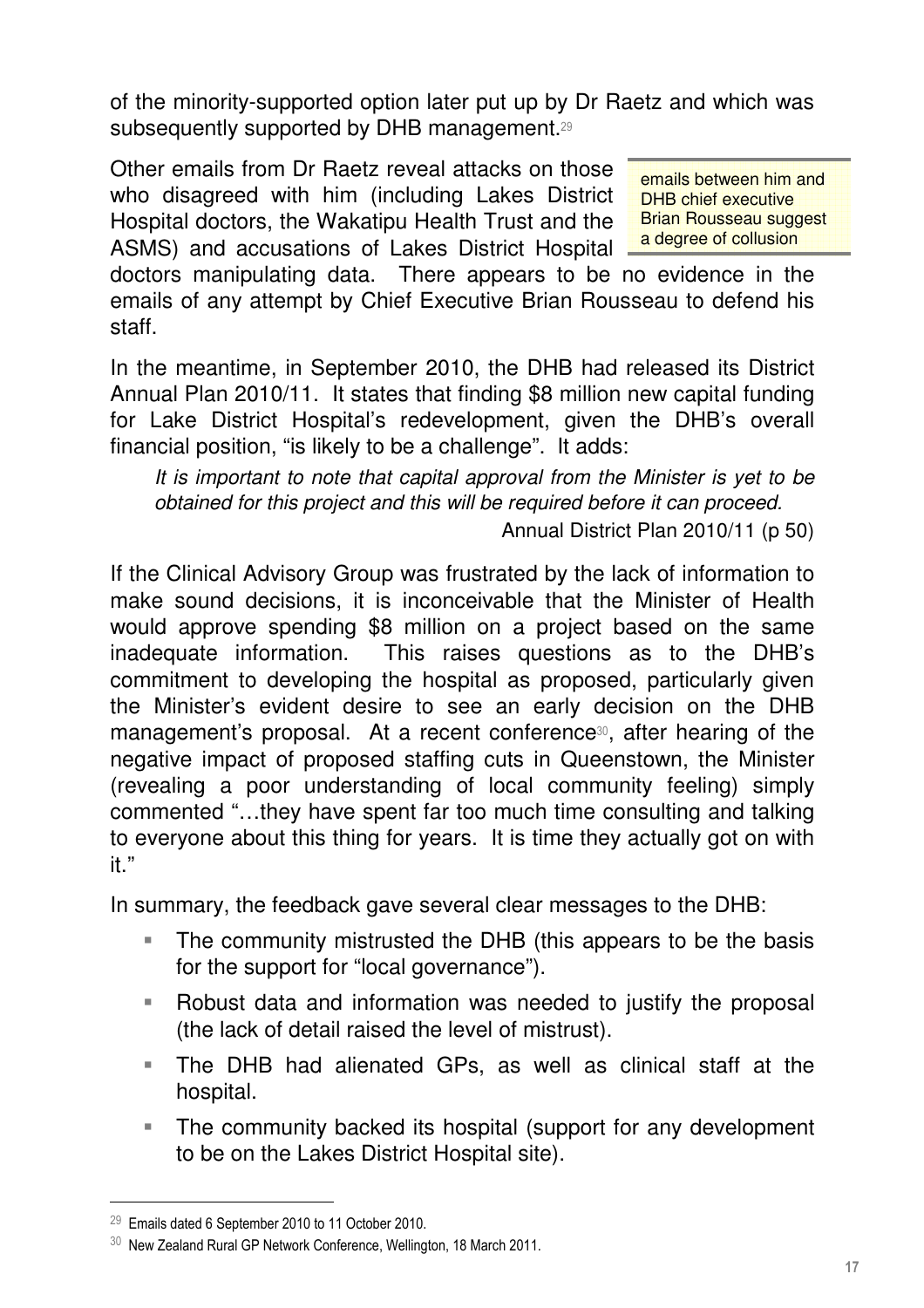- In whatever model was developed the community wanted the line between public and private services to remain distinct.

The lesson to be drawn from this is the compelling need for Southern DHB to repair its relationships and improve its trust and confidence with the community, general practitioners and its own health professional employees.

The lesson to be drawn from this is the compelling need for Southern DHB to repair its relationships and improve its trust and confidence with the community, general practitioners and its own health professional employees. This poor relationship and lack of sufficient trust and confidence would also negatively impact on the DHB's relationship

with any new governance structure because, if this structure were separate from the DHB, the DHB as the funder only would have a perverse combination of increased negotiating leverage (over funding) and reduced responsibility and accountability (over provision). Unhappiness and discontent would blur the relationship whether Lakes District Hospital was run by a Queenstown Medical Centre-led or community/local government-led trust. The solution rests with improving the quality of the DHB's relationships rather than structural changes that merely leave the problem intact.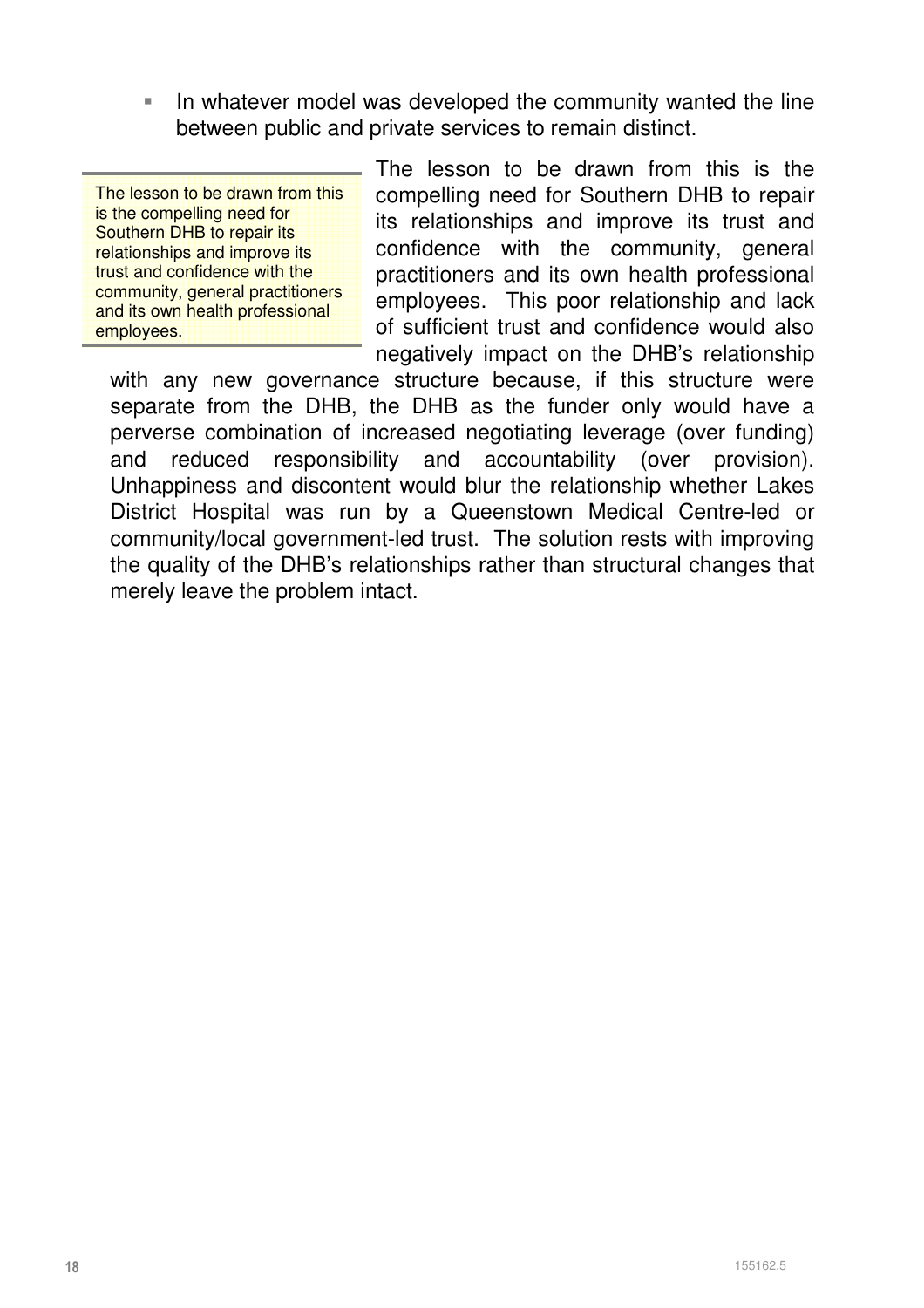## **7 DHB management's revised proposal**

On 3 March 2011 the DHB management unveiled a revised proposal for an integrated family health centre, which it intended to present to the board for consideration.31 It had rejected the Clinical Advisory Group's recommendation, saying the group "was silent on how to address the fundamental concerns about ensuring clinical and financial sustainability at Lakes District Hospital…" This in fact misrepresented the group's report. The DHB failed to acknowledge the group's concerns about the lack of reliable data to reach sound conclusions. Nor did it acknowledge the group's recommendation that the DHB address the information shortcomings and work up a full business case before advancing its proposal any further.

On the other hand, the DHB management claimed that the minority recommendation, based on Dr Raetz's proposal to co-locate services at Queenstown Medical Centre, had addressed the sustainability issues, despite the advisory group stating it "did not have sufficient information to determine the viability or clinical impact of the model".

Remarkables Park Ltd, developer of Frankton's main retail and residential hub, and Queenstown Medical Centre unveiled plans for an integrated medical services facility just hours after the DHB's announcement

So while the DHB management's initial proposal was solely to co-locate services at the Lakes District Hospital site, its revised proposal emphasised a new option to co-locate services, via a private-public partnership, in a new health centre development in Remarkables Park.

Remarkables Park Ltd, developer of Frankton's main retail and residential hub, and Queenstown Medical Centre unveiled plans for an integrated medical services facility just hours after the DHB's announcement - a coincidence not lost on the local media.

On paper at least, the option to co-locate services at Lakes District Hospital remains on the table, but its genuineness looks questionable in view of Dr Raetz's email to DHB CEO Brian Rousseau in October 2010 pointing out that: "Co-location at Lakes District Hospital is not seen as an option by my colleagues and joint venture partners." 32

The Minister has yet to publicly reveal whether he has decided to fund the Lakes District Hospital redevelopment. Whether the DHB's new option is in anticipation of a negative decision from the Minister, or whether it's an option the DHB has always intended, the community's and clinicians' response to the two announcements, widely reported in

 $31$  Southern DHB: Wakatipu Health Services (Recommendations to the DHB Board)

<sup>32</sup> Email from Dr Hans Raetz to Brian Rousseau, 9 October 2010.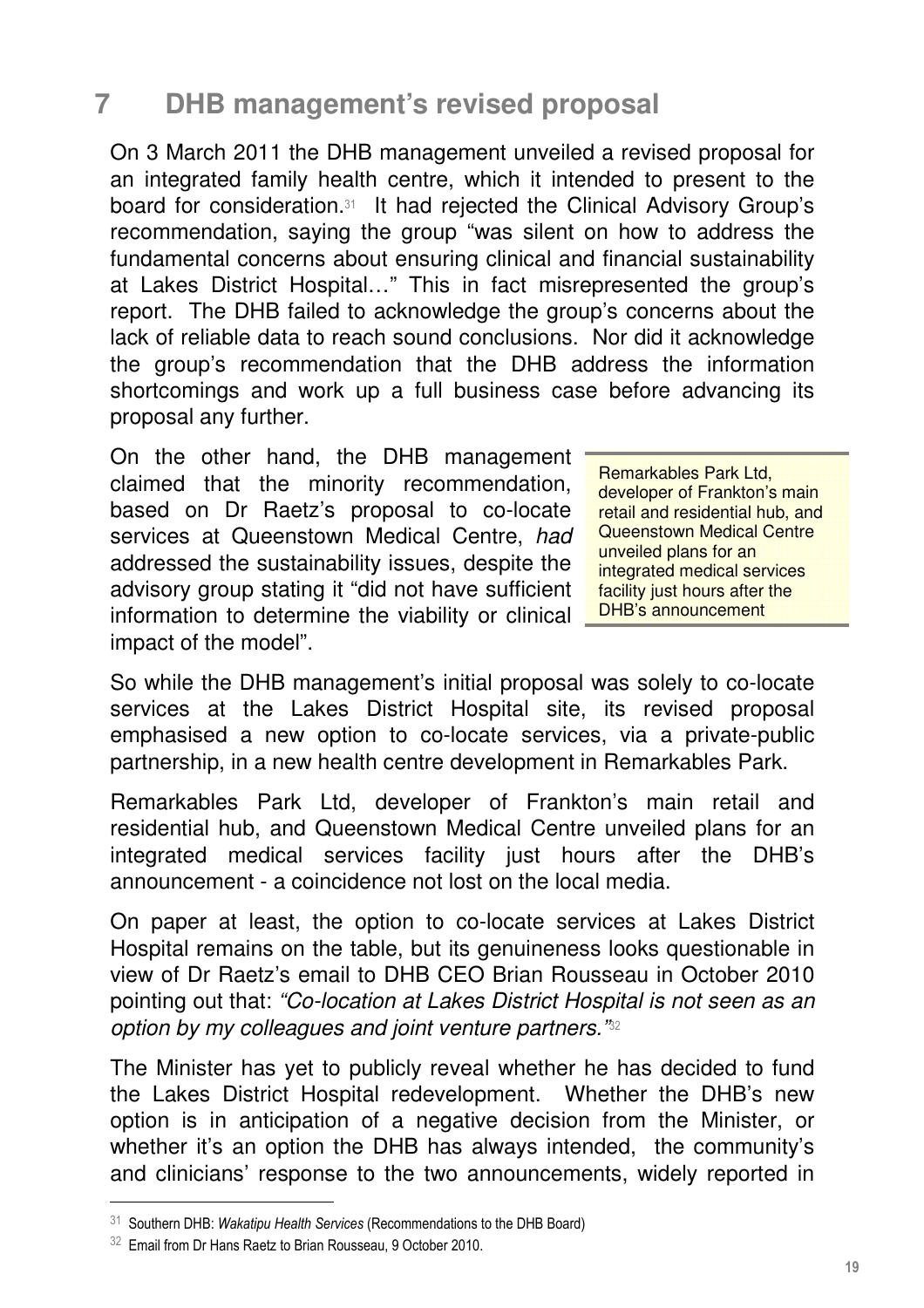the media, reflect suspicion of an unspoken agenda to increase private influence and control of public services in the district.

Indeed, when the revised DHB management proposal states,

There now exists a window of opportunity for the Southern DHB to support current primary care providers and broaden the proposed Queenstown Medical Centre development to establish an IFHC…,

that "window" looks to have appeared more by design than by accident.

As Queenstown Medical Centre explained in a "special newsletter" published on its website, the Remarkables Park health centre development has been waiting in the wings for some time. After it was granted resource consent in 2009, **the DHB approached Queenstown Medical Centre** "and asked them to suspend further progress until the DHB could evaluate and assess the future provision of public health services in Queenstown".<sup>33</sup> That work was to include a possible privatepublic partnership.<sup>34</sup>

Remarkably, no mention is made of the Remarkables Park option in the DHB management's original proposal of March 2010, so the public were denied an opportunity to comment on the matter.

In the meantime, in November 2009, an email from Queenstown Medical Centre's CEO Richard Macharg to DHB chief executive Brian Rousseau suggested an option involving GPs in the provision of all ED first presentations, including –

"the fully equipped A&M facility at Queenstown Medical Centre 9 Isle Street and perhaps enhanced facilities at Queenstown Medical Centre Remarkables Park and Wakatipu Medical Centre…".

Remarkably, no mention is made of the Remarkables Park option in the DHB management's original proposal of March 2010, so the public were denied an opportunity to comment on the matter. Nor did there appear to be any intention of consulting the community on the revised proposal focusing on a Remarkables Park option.

However, just as the DHB was obliged to consult with the ASMS and its Lakes District Hospital members on the initial proposal, which led to the establishment of the Clinical Advisory Group, the DHB was also obliged to consult with the ASMS and its Lakes District Hospital members on the revised proposal.

The ASMS-DHB national collective agreement acknowledges that, when significant services changes are being considered, involvement of employees will help to improve decision-making and lead to a more

<sup>33</sup> Queenstown Medical Centre Ltd. Special Newsletter, 4 April 2011. Available at www.qmc.co.nz/specialNewsletter.html

 $34$  Email from Dr Hans Raetz to Dr Richard Macharg, forwarded to the DHB, 25 November 2010.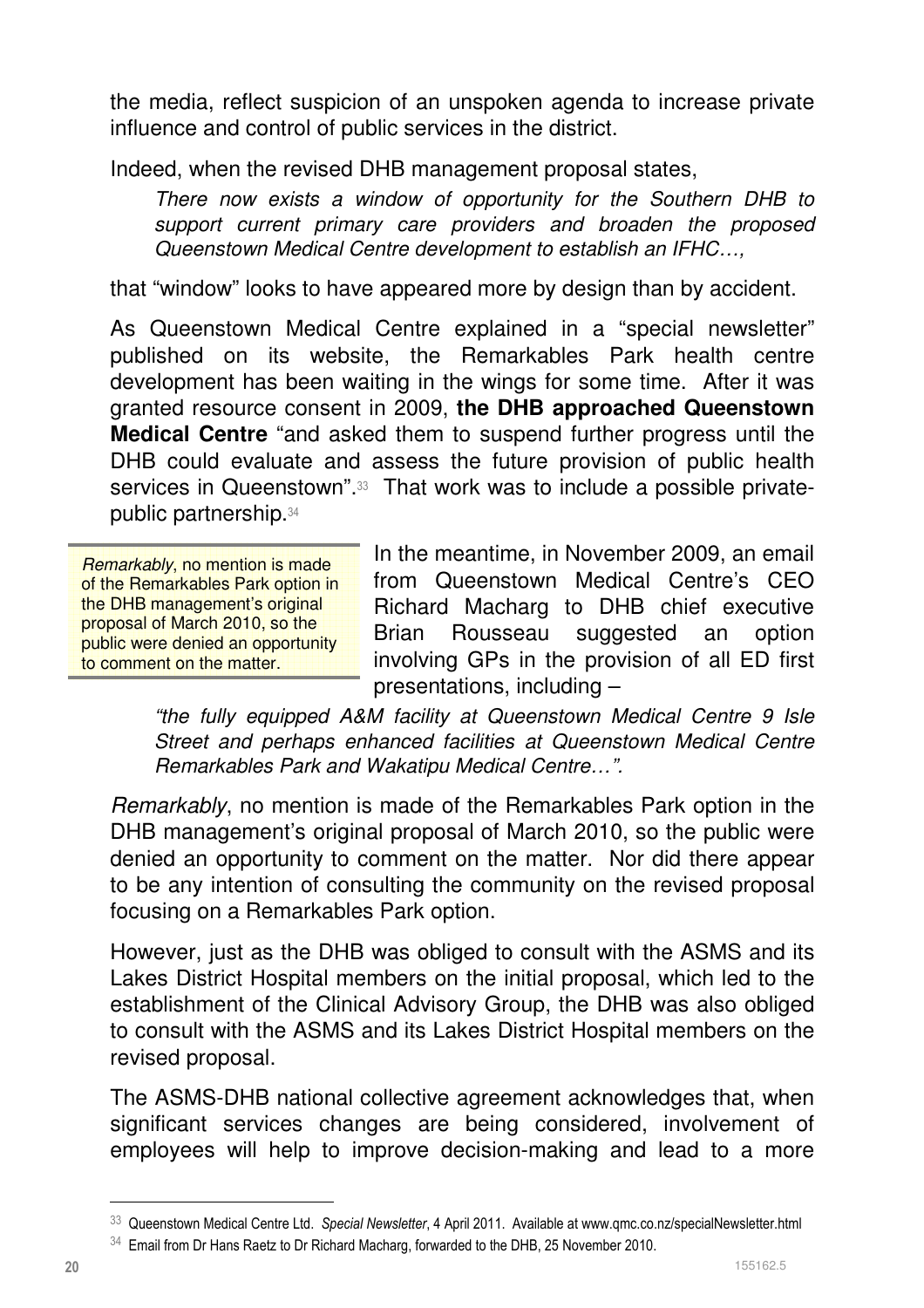effective and efficient workplace. The document therefore requires the DHB to engage with employees and support clinical leadership in "service design, configuration and best practice service delivery", as part of a specific Time for Quality agreement. The national agreement also requires the DHB to consult with staff and the ASMS on any review which might impact on the delivery or quality of clinical services. In particular, the agreement includes a specific clause requiring the DHB to engage with the ASMS and its affected members to resolve "any serious professional or clinical concerns" they may have with regard to the recommendations of any review.

A list of serious professional and clinical concerns that were identified as a result of that consultation is currently being discussed between the ASMS and the DHB. Had those serious professional clinical concerns not been raised by the ASMS, NZNO and other unions, the DHB management intended the proposal to go to the DHB board for consideration and, if approved, was to enter early implementation stages. There appeared to be no initial intention to consult with the public.

Had those serious professional clinical concerns not been raised by the ASMS, NZNO and other unions, the DHB management intended the proposal to go to the DHB board for consideration and, if approved, was to enter early implementation stages. There appeared to be no initial intention to consult with the public.

It was also proposed that, while an integrated family health centre was being established, and "given the DHB's financial position", an immediate "interim" measure was needed to cut costs at Lakes District Hospital. It involved reducing senior doctor staffing by 25% (from 8 to 6) and cutting nursing staff by 0.8FTE. Chief Executive Brian Rousseau justified this by saying that a 2009 "desktop review" by a former chief medical officer had concluded that the "majority of attendances at the hospital could have been safely dealt with in primary care", thus reducing the ED workload and the need for the current medical and nursing staff levels.

The DHB had estimated a saving of \$500,000 per year, minus an unknown portion that would be set aside "to assist those people who truly cannot afford primary care".

Curiously, no mention was made of a "desk top review" in the final draft of "Hospital Capacity Review", published in December of that year. Nor was such a document able to be located when sought by the Clinical Advisory Group.

After persistent enquires by the ASMS, it was revealed that the "review" did not actually exist in written form, as explained later in this paper, and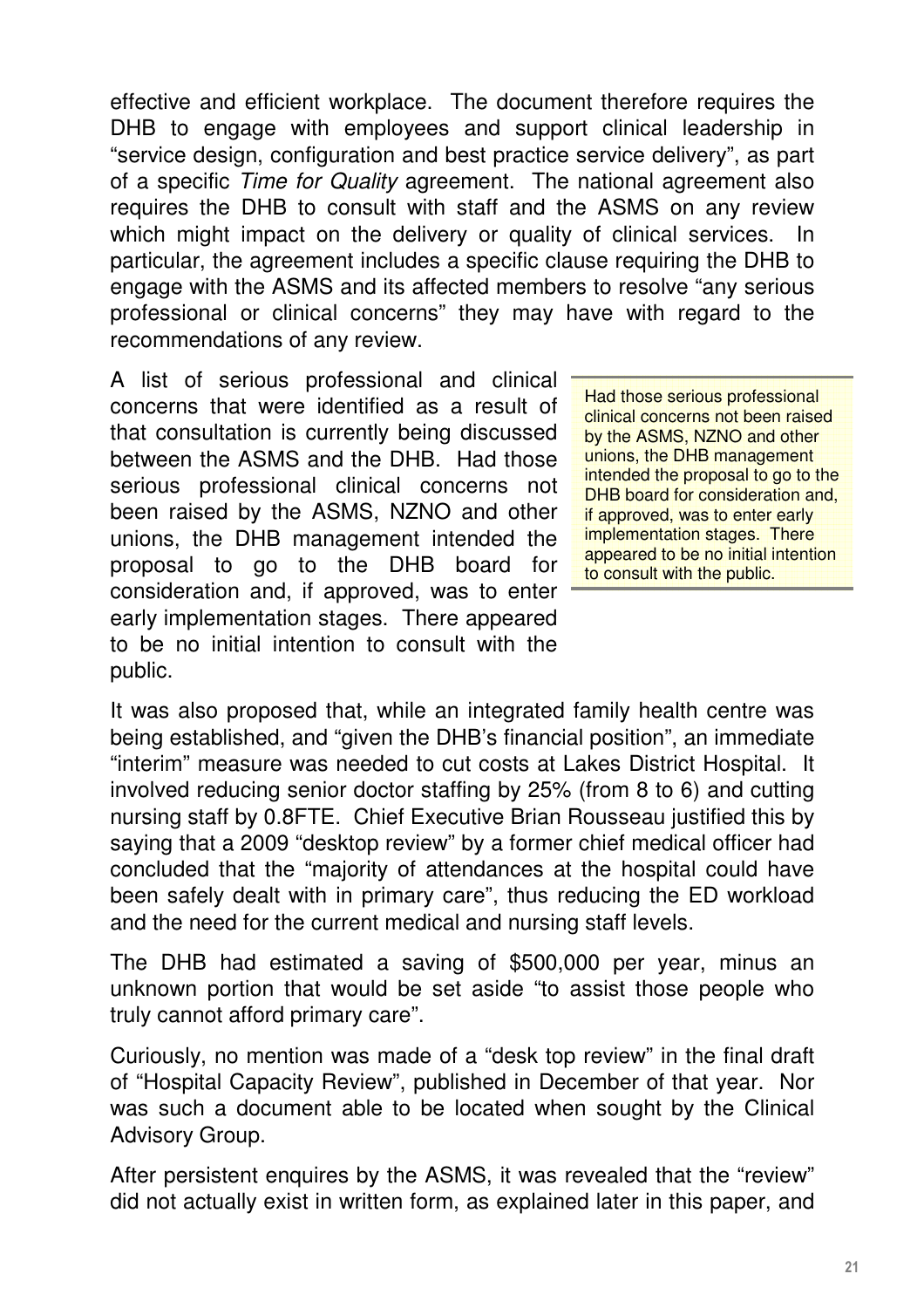the claim only served to heighten clinicians' concern about the integrity of the proposal and the process used to develop it.

persistent enquires by the ASMS revealed that the "review" did not actually exist in written form

The revised proposal also angered many in the community. The Wakatipu Health Trust, an independent charitable organisation, called it "a total disregard for the wishes of

this community", citing the views expressed at a series of health forums where there was strong opposition to any suggestion of allowing private company involvement in current public hospital services.<sup>35</sup>

Following extensive media coverage in which community representatives, clinicians and unions (including the ASMS) continued to raise concerns about the lack of information, lack of responsiveness to clinician and community feedback and the impact of staff cuts on patient safety, Mr Rousseau organised a public meeting so the community could "hear the facts".

Prior to that meeting, the ASMS, the Nurses' Organisation (NZNO) and Lakes District Hospital staff representatives met with Mr Rousseau to discuss concerns about the proposed staff cuts. An agreement was reached between the ASMS, NZNO and DHB to set up a working group to "to recommend on innovative models of care, quality improvement initiatives and cost saving initiatives to enhance the effectiveness of the medical and nursing workforce employed by the DHB at Lakes District Hospital". The group, which is made up of ASMS, NZNO and management nominees, largely comprises Lakes District Hospital health professionals. However, given the subsequent announcement of a broader review by the National Health Board, it has been agreed that the working group's review will be put on hold and reappraised after the NHB has completed its work.

Later that same day, at the 500-strong public meeting to "hear the facts", many vented anger, frustration and distrust of the DHB management's intent.

at the 500-strong public meeting, many vented anger, frustration and distrust of the DHB management's intent.

The people were expecting to hear details about the structure and makeup of the integrated facility. Instead Mr Rousseau asked for support for the concept and suggested the details could be worked out later. The crowd were clearly uneasy about that and the DHB announced its plan to vote on new health services in the Wakatipu region would be delayed.

Radio New Zealand reporter – Insight, 10 April 2011

 $\ddot{\phantom{a}}$ 

 $35$  Wakatipu Health Trust. "Latest DHB proposal". Available at www.whtrust.co.nz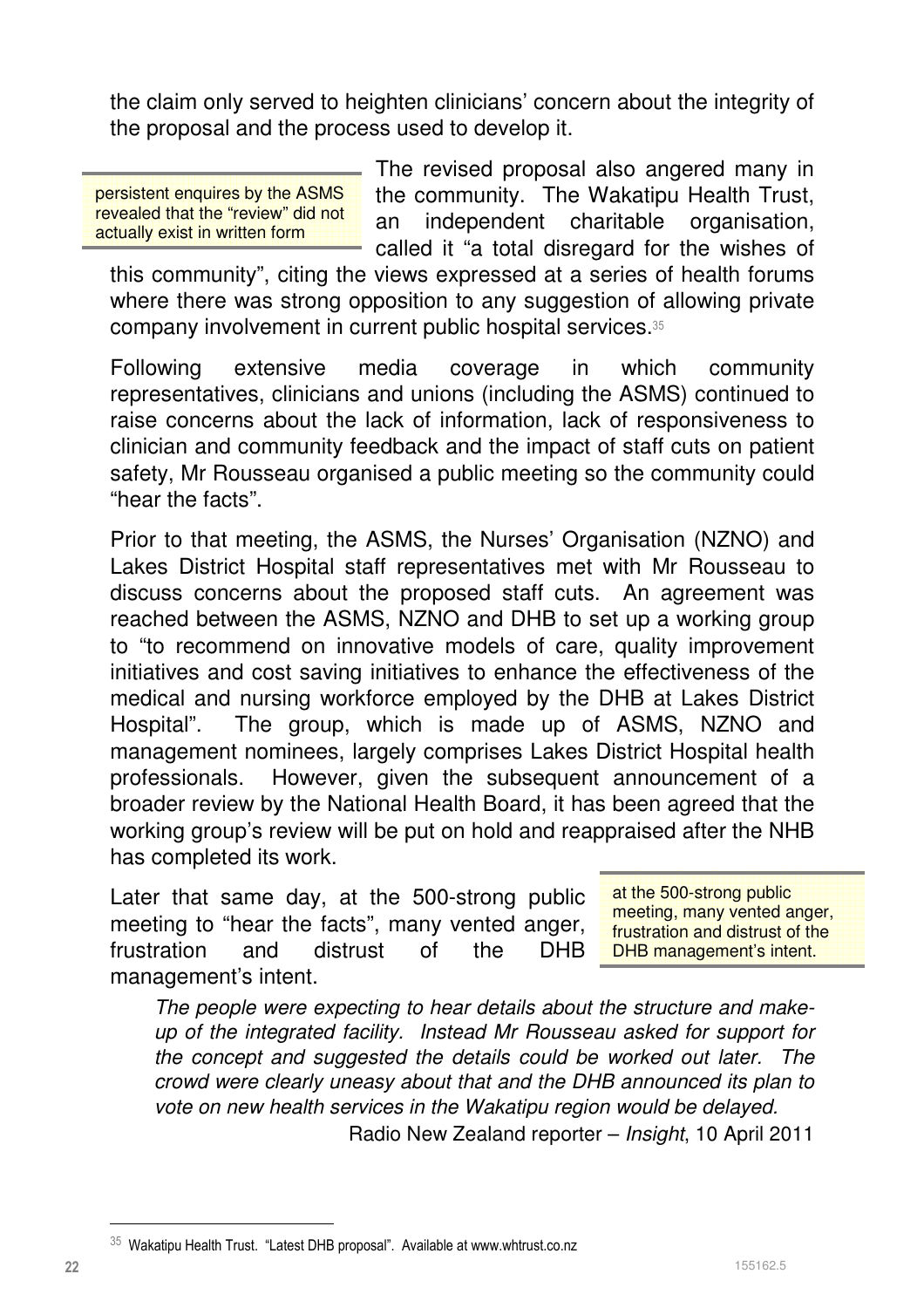DHB chair Joe Butterfield's announcement that the board would not be making a decision on the proposal at its next meeting followed a somewhat confusing presentation by the CEO, Mr Rousseau.

In contrast to statements from the Wakitipu Health Trust and the obvious anxiety expressed by many at the meeting, Mr Rousseau claimed concerns raised through the earlier public consultation had been addressed in the revised proposal. He also emphasised the proposal was directed at ASMS and staff (ie not the public) as part of contractual consultation requirements.

He explained that pending resolution of professional concerns raised by the ASMS and staff, the DHB would start a process to determine:

- - Where the integrated family health centre is best located (if not Lakes District Hospital, then Lakes District Hospital is surplus to requirements)
- -What services will be provided
- -Who the providers will be
- -Who the governors will be
- -Who the integrated family health centre owners will be

He also indicated a business case would be drawn up that would look at what benefits would accrue from co-location of services, such as the possible reduction of overheads of a single facility. Whether this is intended as "a fully worked up business case with robust financial and population information", as recommended by the Clinical Advisory Group, remains to be seen.

Under a banner, "Let's be clear!!" Mr Rousseau stated:

The DHB is currently the governor of public hospital services. The DHB is currently the provider of public hospital services. If there are any recommendations to significantly change the DHB governance or provision, the DHB will first need to consult the public and staff.

The exact meaning of that statement is not clear on the matter of DHB provision, however. A reasonable interpretation is that any decision to co-locate DHB-provided services to the Remarkables Park development would be deemed a "significant change" to DHB provision and would therefore be subject to consultation.

the approach Mr Rousseau had taken in his revised proposal to the board lacked any hint of further public consultation being necessary, regardless of whether the board decided upon redevelopment at the Lakes District Hospital site or a shift to the commercial site.

The statement may also mean that moving services to the Remarkables Park development would not constitute a significant change to DHB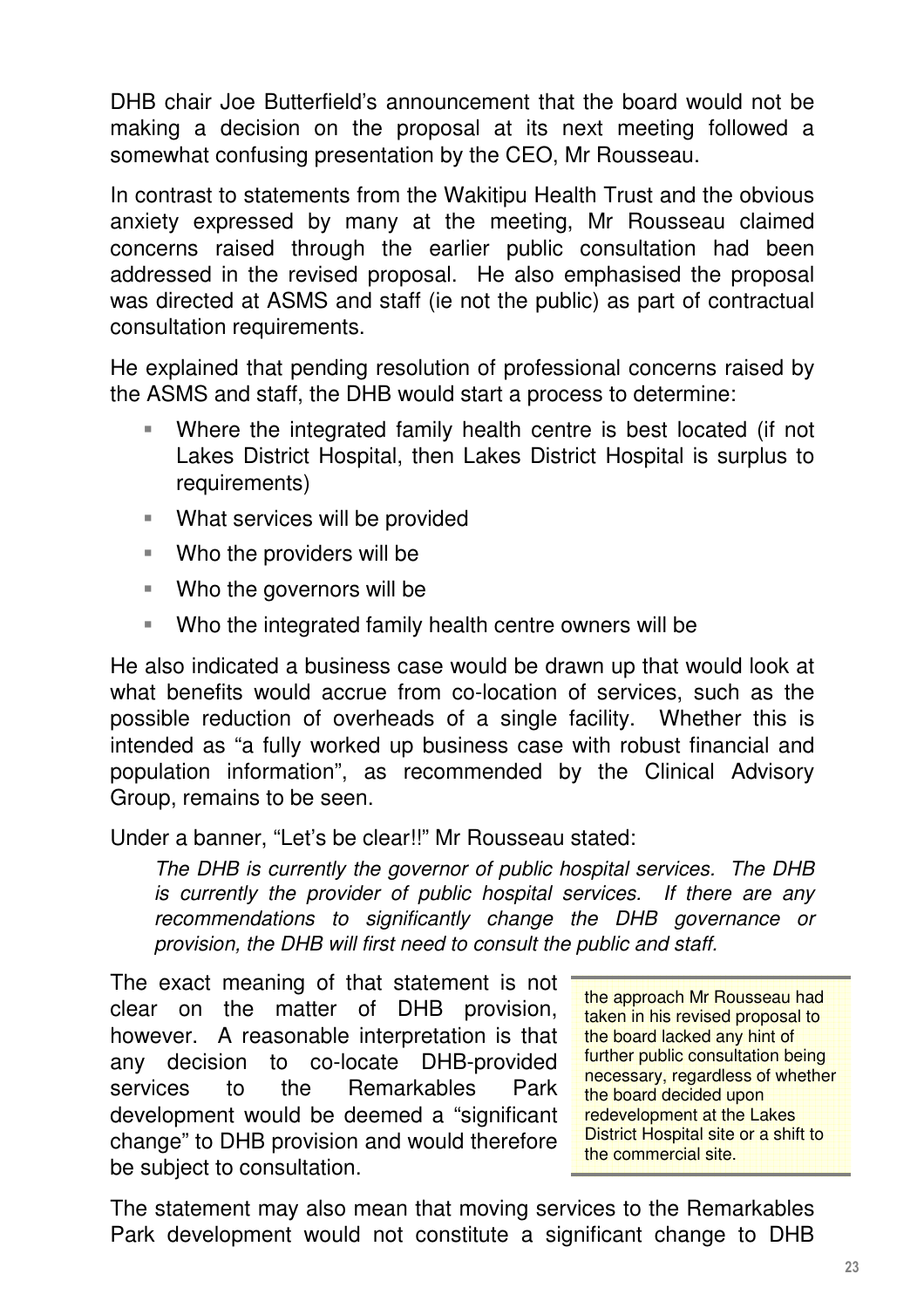provision if the DHB services themselves remained more-or-less the same. That would be consistent with the approach Mr Rousseau had taken in his revised proposal to the board, which lacked any hint of further public consultation being necessary, regardless of whether the board decided upon redevelopment at the Lakes District Hospital site or a shift to the commercial site. The "implementation next steps" were:

Following resolution of any serious professional or clinical concerns (if any are raised by ASMS), if the Board approves the recommendations in this paper, the likely next steps will comprise:

- A procurement process/integrated family health centre development workstream
- A working group to set up clinical pathways
- Change management consultation with Lakes District Hospital staff and unions
- Funding and public service configuration (following the clinical pathways being established).

As far as Mr Rousseau was concerned – despite the many concerns raised by those at the public meeting – his proposal had addressed all the issues raised in the public consultation. As he told the meeting: "You told us in March 2010 that you conditionally supported the idea of an integrated family health centre, [you] want hospital services retained, [you] want a free emergency department. All of these issues are addressed in the March 2011 proposal to staff and ASMS."

a proposal to develop the Lakes District Hospital site at a cost of \$8 million, as well as provide a raft of new services, however much needed, simply does not fit with the DHB's position of being strapped for money

In the final analysis, a proposal to develop the Lakes District Hospital site at a cost of \$8 million, as well as provide a raft of new services, however much needed, simply does not fit with the DHB's position of being strapped for money. There is a distinct ring of truth, however, contained in the option submitted to the Clinical Advisory Group by Queenstown Medical Centre:

Southern District Health Board would abandon expansion plans for Frankton's Lakes District Hospital – the DHB won't have the dough. Southern DHB would sell the \$18 million Lakes District Hospital complex, pocket some money and put the rest into a public-private partnership with Queenstown Medical Centre for a new hospital…36

 $\ddot{\phantom{a}}$ 

 $36$  F Marvin, "Queenstown doctors hatch plan to scrap Frankton hospital". Mountain Scene, 25 November 2010.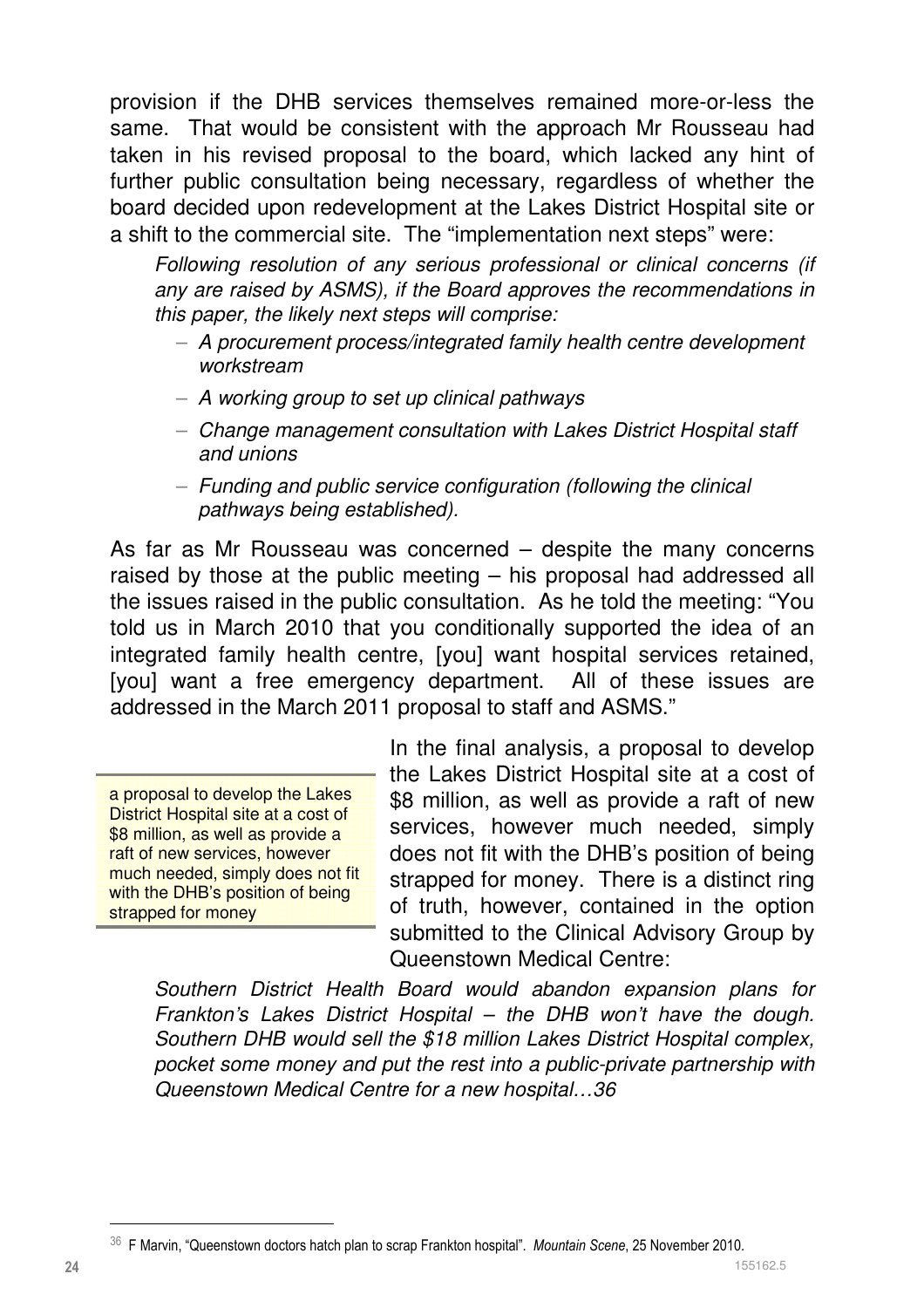Following the community and clinician backlash, the DHB has wisely taken a pause, but its revised proposal is still largely intact. The key issues and concerns are not yet

its revised proposal is still largely intact. The key issues and concerns are not yet resolved

resolved. They include a number of serious professional and clinical concerns the ASMS has raised with the DHB. These and other issues are discussed in the next section.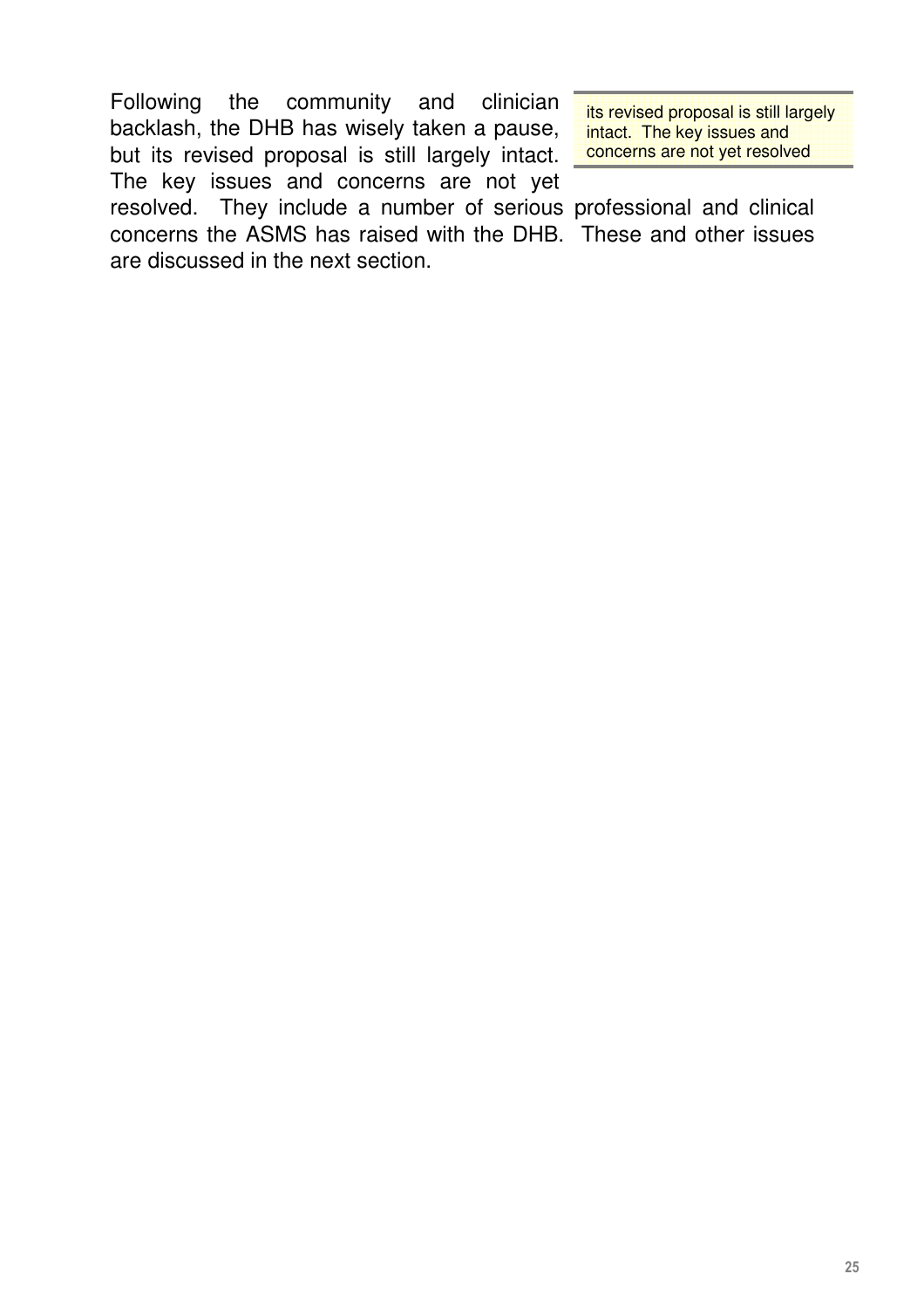#### **8 Issues raised by the DHB management's proposals**

#### **Integrated Family Health Centres**

First, the DHB management has produced no evidence to support its rather obliquely expressed claim that the particular integrated family health centre model in its proposal has been shown "internationally and nationally" to be more clinically and financially sustainable than the current health service model. The existence of such evidence sounds as doubtful as the claimed "evidence" supporting the idea of turning away patients from ED.

The DHB management's proposal implies that it is faithfully and fully consistent with government policy. This is misleading, however, because it ignores the fact that integrated family health centres may take various forms. In Auckland, for example, the Greater Auckland Integrated Health Network business case, which has been approved by government, envisages integrated service "hubs" involving more than one site. Likewise, in Hamilton, three pilot sites are being used, connected by a centralised phone and online contact centre.<sup>37</sup>

The government has a policy on clinical leadership, for example, which the DHB has disregarded in the development of this proposal.

Given that in Queenstown the primary care and hospital sites are reasonably proximate, there is no reason why clinically appropriate models of care might not be developed with an appropriate level of professional and clinical collaboration. Further, basing a proposal on a

narrow application of only one strand of government policy, while ignoring others of arguably more importance, is unlikely to achieve greater sustainability. Achieving sustainability requires vision, including implementing a broader range of government policy in an integrated way.

The government has a policy on clinical leadership, for example, which the DHB has disregarded in the development of this proposal. The Minister of Health could not have emphasised the importance of this policy more clearly when he stated in a major address outlining the government's health agenda:

This failure to engage the very people with the right expertise – doctors and nurses who know the patients' needs best – is seriously eroding our ability to provide patients with the care they need.<sup>38</sup>

<sup>37</sup> New Zealand Doctor, 20 April 2011.

<sup>38</sup> Hon Tony Ryall. "The Government's Health Agenda." Address for the Dean's Winter Lecture Series, AUT, 15 October 2009.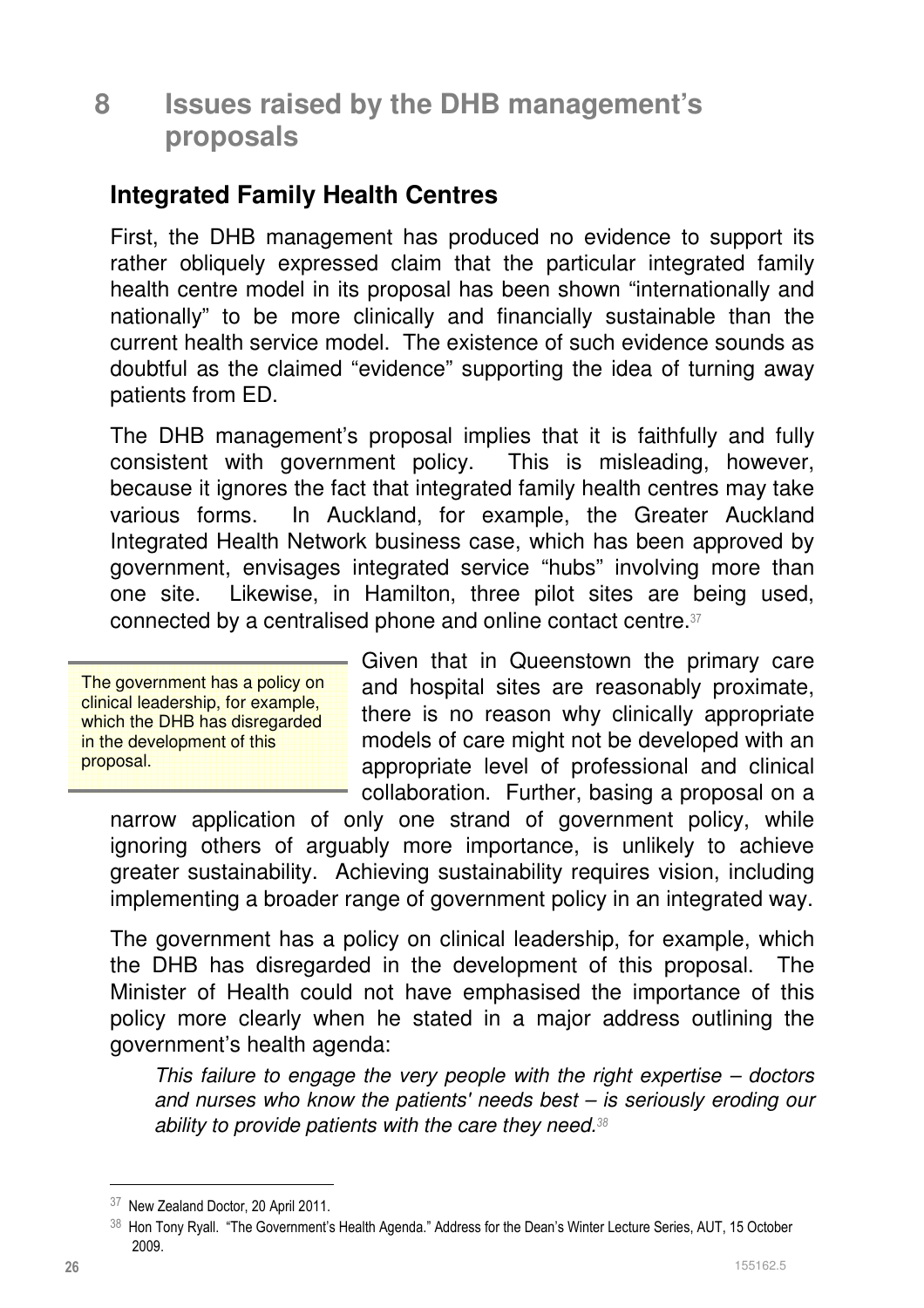The government also has a policy on strengthening and enhancing public hospital capacity which, again, the DHB management proposal ignored. It has further policy to improve regional coordination and sharing of services (as proposed in a number of submissions to the DHB). To quote the Minister:

The government is seeking better coordinated and integrated planning and decision making across all levels of the health services, to deliver better services at district, regional and national levels. This will be done working in partnership with health professionals to harness clinical expertise to improve service planning and quality.<sup>39</sup>

Yet again, however, the policy has been ignored in the DHB management's proposal.

#### **"Financial unsustainability"**

The DHB management's claim that Lakes District Hospital is financially unsustainable does not bear scrutiny. It is based on expenditure increases between 2005/06 to 2008/09 when the hospital was undergoing a much-needed expansion of its clinical staff – largely for safety reasons – which has now stabilised.

From 2008/09 to 2009/10 costs increased by just 2%, and when adjusted for inflation there was virtually no change. Financial data provided by the DHB shows estimated expenditure for 2010/11 (based on the first 10 months' expenditure) will actually drop by approximately \$150,000, as indicated in Figure 3. (More explanation of the staffing increases is provided below.)



Source: Lakes District Hospital

2010/11 estimate based on first 10 months' expenditure Expenditure increase =  $47%$  (2005/06 to est. 2010/11) Inflation = 14.6% (June 2006 to March 2011)



Source: Lakes District Hospital

2010/11 - as at April 2011

Staff increase = 35% (2005/06 to est. 2010/11)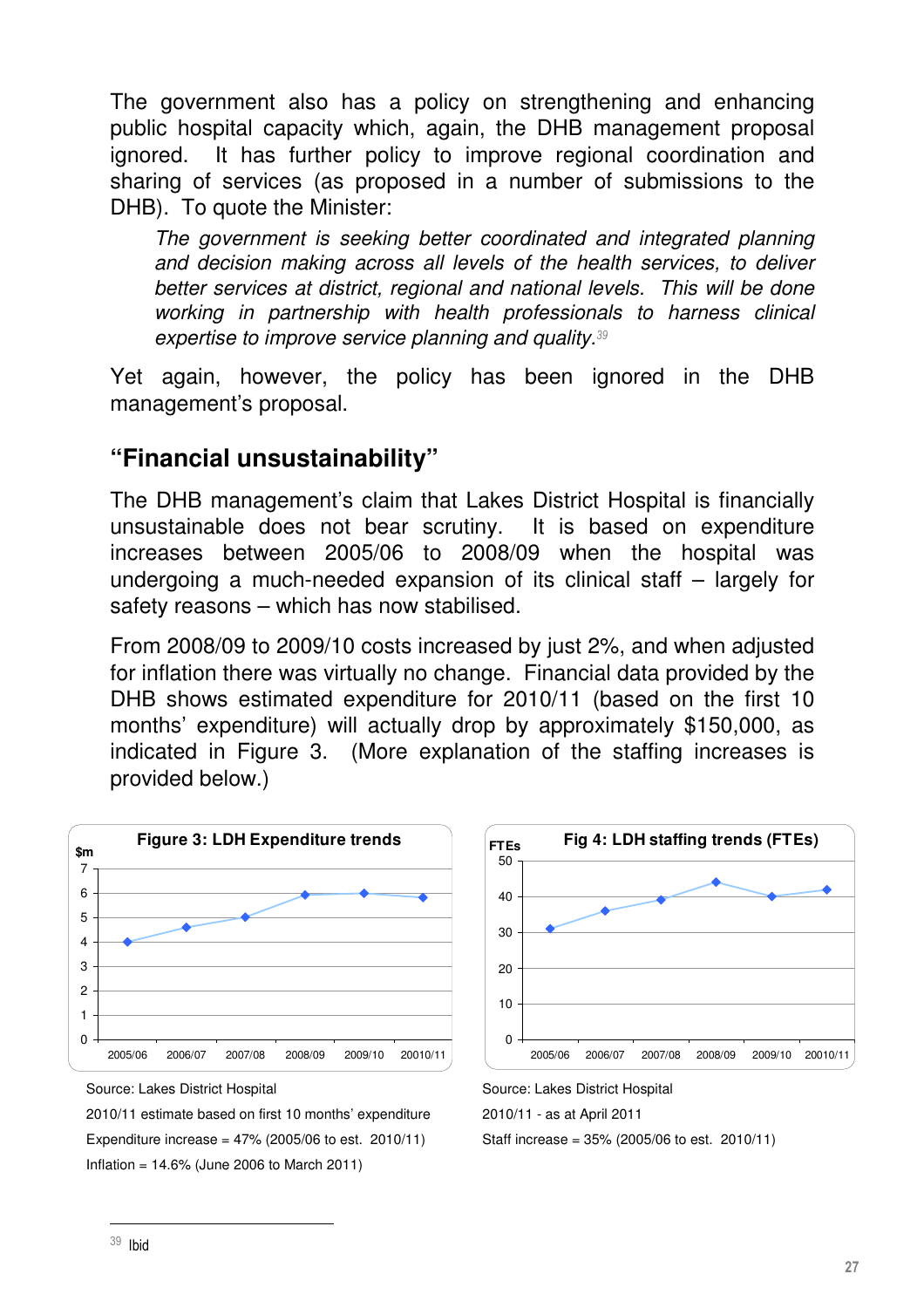Caution is needed when comparing expenditure levels across hospitals, given no two hospitals are the same, even if their populations are broadly similar. A hospital's proximity to its base hospital, and whether a hospital provides a 24/7 ED, for example, will impact on medical and nursing requirements, especially if there is no after-hours GP cover, such as in Queenstown (and especially in a town with the unique characteristics of being a major year-round tourist centre in a wider rural setting).

With that caveat, the DHB-commissioned Hospital Capacity Review shows Lakes District Hospital's total hospital expenditure per head of population falls in the middle of a selected group of rural hospitals (Balclutha, Gore, Lakes District, Dunstan, Oamaru, Tokoroa and

That calculation, however, takes no account of visitors to the region.

Taumaraunui).40 Expenditure per head of population ranges from \$295 in Balclutha to \$577 in Taumaraunui, with Lakes District sitting at \$395.

That calculation, however, takes no account of visitors to the region. The catchment of Lakes District Hospital's resident population is given as 16,780 (the report was published in 2009). Queenstown Lakes District Council has estimated the average daily visitors numbered at almost 10,700, making a total of around 27,500. If Lakes District Hospital's spending per head of population were based on that figure, it would be approximately \$240.

Total hospital spending across the selected rural hospitals, taking into account bed numbers and total (rounded) FTE staff numbers, again shows Lakes District Hospital's expenditure is by no means high, especially compared to other hospitals with an ED (Figure 5). (Note: Lakes District Hospital's bed number is higher than the more recent figure quoted in Figure 2 due to the loss of aged care beds to another provider. Figure 5 expenditure figures include capital charges, putting LDH's 2008/09 expenditure higher than the 2009/10 expenditure quoted elsewhere in this paper, which excludes capital charges.)

 $40$  Two North Island hospitals (Tokoroa and Taumarunui) were added to "to ensure the comparative analysis is robust as possible". These hospitals "have similar population volumes, ED and secondary service configurations, and are of similar distances from their base/tertiary hospital". (However, Taumaranui Hospital serves a resident population less than half that of LDH and Tokoroa Hospital is about half the distance from it base hospital than LDH.)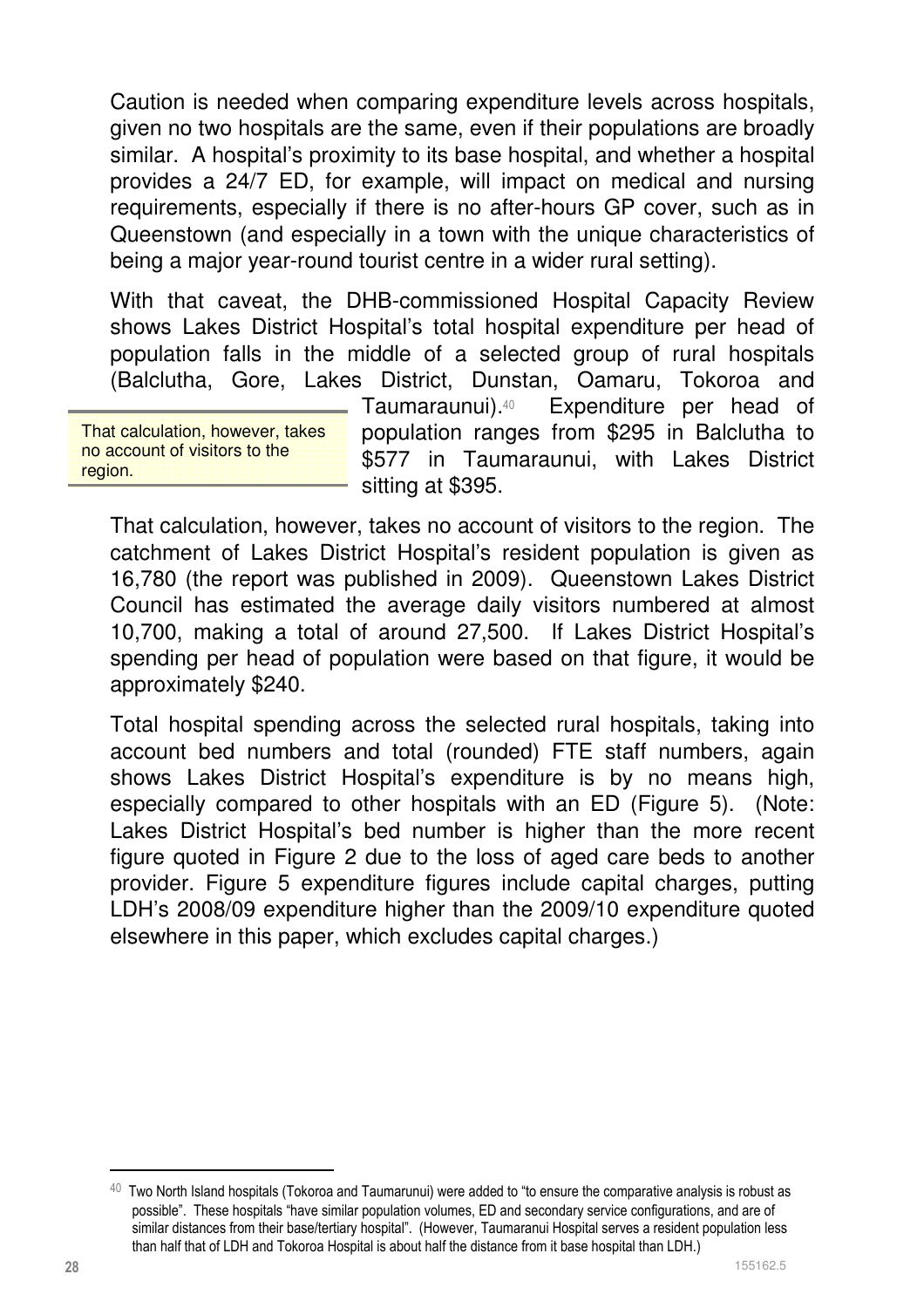

**Figure 5: Total rural hospital expenditures, bed numbers and FTE staff (2008/09)** 

Source: Cranleigh Health, Hospital Capacity Review

The Hospital Capacity Review also compares rural hospitals by applying a case weighted discharge (CWD) methodology to hospital outputs to arrive at an average cost per CWD, which suggests Lakes District Hospital's cost per output is second-highest of Southern DHB's rural hospitals, behind Balclutha.<sup>41</sup>

However, the report does not explain why, logically, some rural hospitals will have higher CWDs than others. Lakes District Hospital, for example, is more isolated than other rural hospitals in the region, increasing the costs of transfers and outpatient clinics. This is especially so considering there are no commercial flights between Invercargill and Queenstown, which means non-emergency transfers, and specialists visiting from Invercargill, have a 2.5-hour road trip, one way. Lakes District Hospital's provision of a 24/7 ED will also push up its operational costs, compared to most other rural hospitals.

Also significantly, Lakes District Hospital's average bed occupancy rate – officially 52% – is understated. There is no recognition that many of the hospital's inpatient cases are transferred within a 24-hour period and therefore are not counted in the bed occupancy statistics.42 For example, Lakes District Hospital bed occupancy data showing daily bed occupancies as at 11am and midnight indicate many days when

 $\ddot{\phantom{a}}$ 

 $41$  Case weighted discharge (CWD): Common currency in which hospital service delivery is described. CWDs are applied to discharges based on clinical coding and represent the average level of resources used in treating cases classified under diagnostic related groups.

 $42$  Bed occupancy is based on counts as at midnight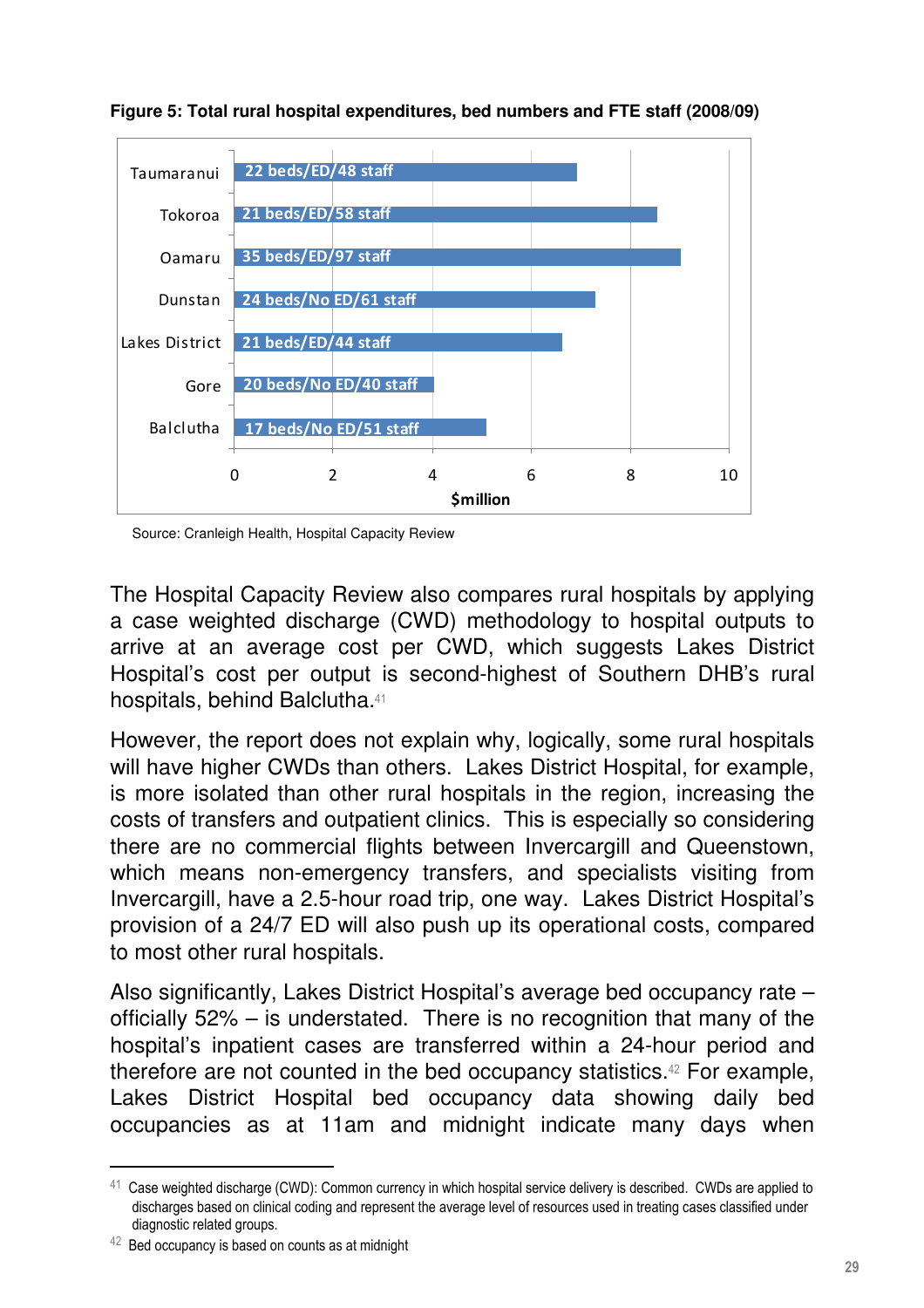occupancy rates are higher in the morning than at midnight. In the busiest months during 2010, occupancy rates (as at 11am, midnight, or both) frequently reached 70% and over, including some days with rates from 90% to 100%.43 A recent media report indicates the average (midnight) occupancy rate in March 2011 was 80%.<sup>44</sup>

Understatement of Lakes District Hospital's bed occupancy rates will have the effect of inflating Lakes District Hospital's real cost per hospital output.

Understatement of Lakes District Hospital's bed occupancy rates will have the effect of inflating Lakes District Hospital's real cost per hospital output. Emergency department attendances have also risen by about a third since the figures used in the report.

The DHB's funding of rural hospitals is actually based on the volumes of patients treated against a rural medical "bed day rate", calculated by the DHB and, for hospitals with EDs, a nationally set average price for patients attending level 2-4 EDs. The volumes are budgeted according to current trends.45 It is on this basis that DHB Chief Executive Brian Rousseau claimed at a public meeting in Queenstown on 6 April 2011 that had hospitals Lakes District Hospital been "funded on the same basis as other rural hospitals, its 2009/10 funding should have been \$3.6 million when its actual expenditure was \$5.99 million".

the fact that Lakes District Hospital's expenditure is greater than its budget is not in itself an argument for "financial unsustainability"

In fact Lakes District Hospital's budget was \$3.6 million in 2009/10 (clearly inadequate, given its actual expenditure).46 The DHB has not released information to enable any

verification that other rural hospitals were indeed funded on the same basis. Moreover, the DHB's budget appears not to tally with information in the Hospital Capacity Review, which indicates, Lakes District Hospital funding based on "rural hospital activity volumes by national pricing" would have amounted to \$4.4 million in 2008/09.<sup>47</sup>

Regardless of questions about the appropriateness of comparisons with other hospitals, the fact that Lakes District Hospital's expenditure is greater than its budget is not in itself an argument for "financial unsustainability". As Dr Alasdair Millar, the Chief Executive's own nominee on the Clinical Advisory Group has commented:

It is said that Lakes District Hospital runs at a substantial deficit financed by financial top-ups that are necessarily sourced from other Board areas of operation, ie other areas subsidise Lakes District Hospital. However,

 $\ddot{\phantom{a}}$ 

<sup>43</sup> Lakes District Hospital: Monthly Inpatient Census

<sup>&</sup>lt;sup>44</sup> Otago Daily Times, 6 May 2011.

<sup>45</sup> Communication with the DHB's Chief Financial Officer, May 2011.

<sup>46</sup> Southern DHB Lakes Hospital Service statement of Financial Performance

<sup>47</sup> Hospital Capacity Review. Appendix 7, page xxvii.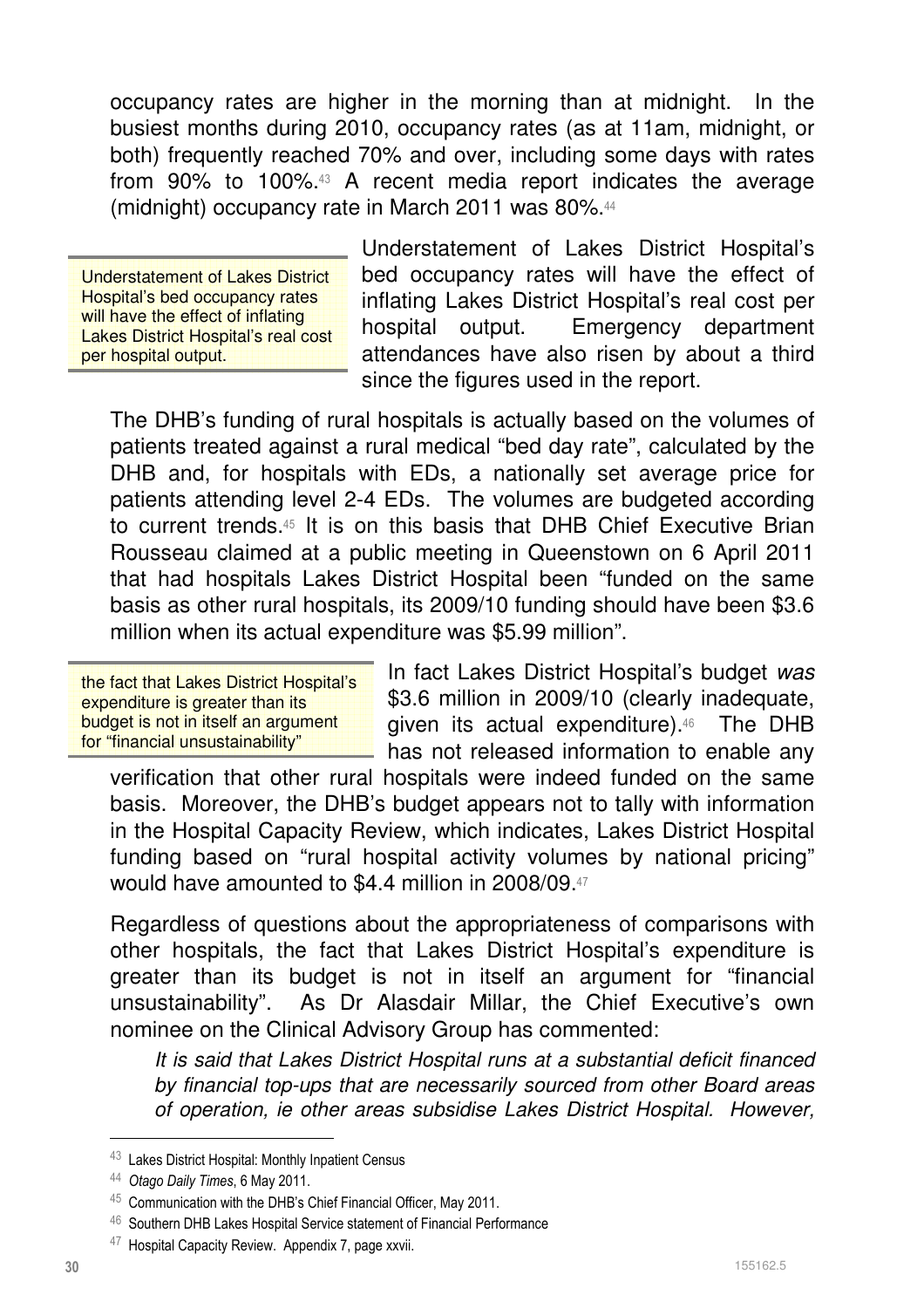this point of view ignores the possibilities that the base funding is unreasonably low or that the operational environment at Lakes District Hospital is special and different from other areas within the Board's jurisdiction, such that costs are necessarily greater. A claim of financial non-sustainability justified solely by reference to a funding deficit is inadequate.<sup>48</sup>

Mr Rousseau has not presented expenditures of other DHB hospitals in relation to their budgets. However, the estimated DHB deficit for this year is approximately \$15 million.

Further comments from Dr Alasdair Millar summarise many of the points made above:

The claim that current operations at Lakes District Hospital are "financially unsustainable" is an ambit claim not supported by evidence. It appears to be based on an uncritical view of the existence of a deficit at Lakes District Hospital that is high relative to the base funding, along with a general unwillingness to spend the resources required to achieve clinical sustainability.

The Board has not established that the total cost of Lakes District Hospital is unreasonable by New Zealand standards for a hospital of Lakes District Hospital's size and service structure....<sup>49</sup>

#### **"Clinical unsustainability"**

The New Zealand Rural Hospital Doctors Working Party, which was formed in 2005 to examine the vocational issues faced by doctors working in small rural hospitals, found a key issue for clinical sustainability in rural hospitals is medical staff recruitment and retention.<sup>50</sup>

Their work led to the establishment of rural hospital medicine as a new

speciality, which is the first concrete progress in the endeavour to provide a tier of medical specialists with the ability to deal with a wide range of presentations. This is crucial for attracting and retaining specialists in New Zealand's rural hospitals at a time of growing international shortages. The new specialty provides a career pathway for rural hospital

the establishment of rural hospital medicine as a new speciality, which is the first concrete progress in the endeavour to provide a tier of medical specialists with the ability to deal with a wide range of presentations

specialists and will help to provide some balance to the tendency to increased sub-specialisation which usually requires specialists to be based in larger urban hospitals.

<sup>48</sup> JA Millar, "Discussion of 'Option 1'". Lakes District Hospital review Group.

 $49$  Ibid

 $50$  G Nixon, K Blattner, "Rural hospital medicine in New Zealand: vocational registration and the recognition of a new scope of practice," NZMJ, Vol 120 No 1259, 10 August 2007.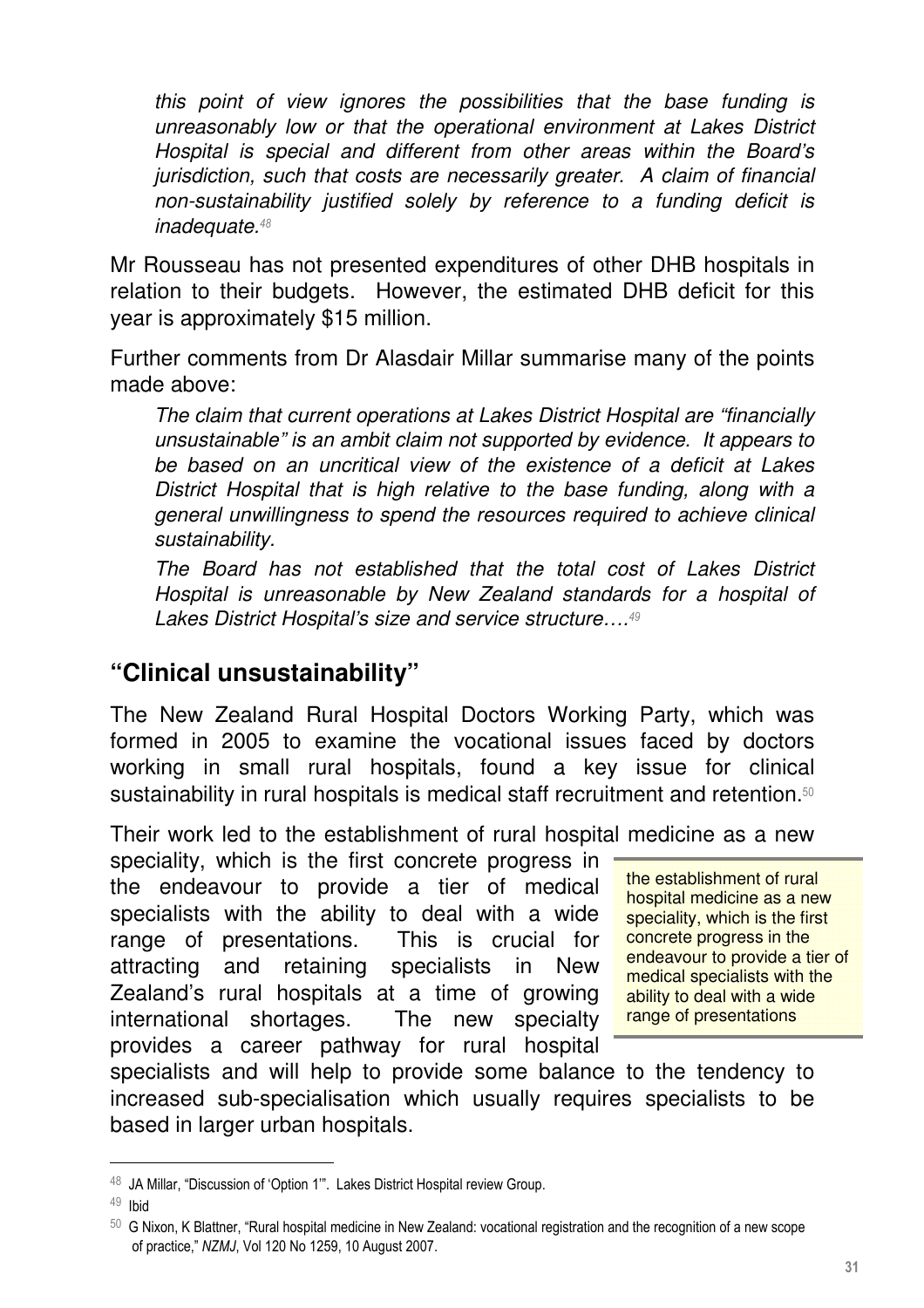As noted earlier, Lakes District Hospital happens to be in a strong position in this respect, with five of the hospital's eight specialists holding vocational registration in rural hospital medicine, and with another specialist about to gain vocational registration in emergency medicine. This, and the fact that Lakes District Hospital has a particularly stable medical workforce, is a position to which rural hospitals around New Zealand aspire. There is no evidence indicating the hospital is clinically unsustainable; quite the contrary.

Having the ability to train the next generation of specialists will help to ensure the hospital continues to develop the capacity to meet the district's future health needs

With a specialist workforce and – since the introduction of the swing shift – having an ED staffed by two doctors during the daytime shifts, means Lakes District Hospital now has an opportunity to employ a registrar to train as

a specialist in rural hospital medicine with funding for that position provided by the Clinical Training Agency. Having the ability to train the next generation of specialists will help to ensure the hospital continues to develop the capacity to meet the district's future health needs.

As the DHB-commissioned Hospital Capacity Review states:

Unless there is a sustained effort on rural-focused training, the rural health workforce is unlikely to grow in significant numbers. Therefore, careful utilisation of an already scarce medical resource and the development of new roles and responsibilities for both nurses (nurse practitioner) and doctors (RHD) is most likely to lead to a sustainable service.

Ironically, the biggest current threats to Lakes District Hospital's clinical sustainability are DHB management decisions. First, the Australasian College of Emergency Medicine was due to undertake an inspection of Lakes District Hospital in September 2010 as part of the process towards having the hospital accredited for the purpose of training new specialists. For reasons not explained at the time and still unknown, that visit was

cancelled by the Chief Executive a week before it was to take place. Although the reasons remain unexplained, it may have been linked to the discussions between the Chief Executive and Queenstown Medical Centre in their email correspondence.

Ironically, the biggest current threats to Lakes District Hospital's clinical sustainability are DHB management decisions

Dunedin emergency medicine specialist John Chambers, who is also a member of the New Zealand Faculty Board of the Australasian College for Emergency Medicine (ACEM) and an experienced college accreditation inspector, had this to say in his submission to the DHB:

It is my opinion that the current developments have undermined a lot of good work undertaken by the rural hospital medicine specialists and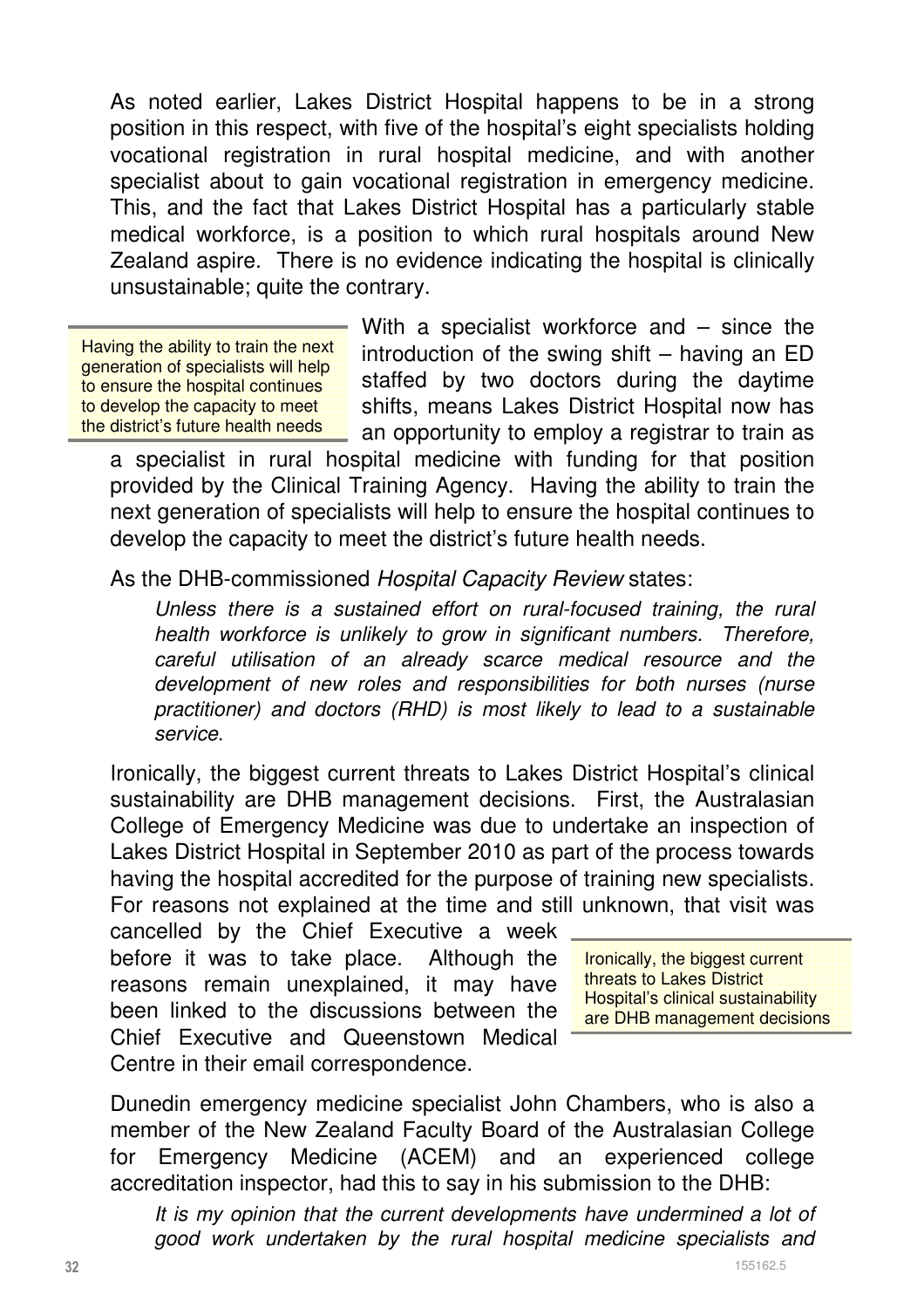previously supported by the Southland DHB. The training of our ACEM trainees has been disadvantaged by the process.

There is an impression that the current proposal is attempting to fix a system which is not broken from a clinical perspective. In fact the service as it has developed is of a good standard and a credit to those who have worked hard in recent years.<sup>51</sup>

After receiving much criticism from clinicians about the cancellation of the college inspection, the DHB rescheduled a visit from the college, which occurred on 19 May 2011. This is a more positive sign of the DHB's commitment to the future development of Lakes District Hospital, though questions remain about that commitment, particularly in view of the DHB management's proposal to do away with the ED's "swing shift" and by the way in which the justification for the proposal was contrived.

#### **The proposal to cut staff**

 $\overline{a}$ 

Some DHB managers, faced with tight budgets and government pressure to reduce emergency department waiting times, have taken a view that ED workloads can be reduced (and therefore money can be saved and waiting times reduced) by diverting patients that appear to be of low acuity to a GP. Mr Rousseau is among those who see this as the answer to reducing ED workloads. This, he claims, will render Lakes District Hospital's swing shift and the employment of two doctors unnecessary.

That assumption, however, lacks evidence to sustain it. It has been shown to be overly simplistic, unsafe and, at best, would result in only marginally reducing the ED workload.52,53

Patients presenting at emergency departments are normally triaged by a nurse on presentation into triage categories. The categories are based on those present at any given time and the

many of the lower triage patients are actually referred to the ED by their GPs

urgency of their condition; a category is assigned after a relatively cursory examination. For example, on a recent weekend at Lakes District Hospital there were two triage four patients; one had a sprained ankle, the other a broken back. Moreover, as the hospital's clinical nurse coordinator points out in her submission to the DHB, many of the lower triage patients are actually referred to the ED by their GPs!<sup>54</sup>

<sup>51</sup> JA Chambers. "Wakatipu Health Services Submission from Emergency Clinician. 15 March 2011.

 $52$  M Ardagh. "How to achieve New Zealand's shorter stays in emergency departments health target" NZMJ 11 June 2010, Vol 123 No 1316; ISSN 1175 8716

<sup>53</sup> Australasian College for Emergency Medicine. Access Block and Overcrowding in Emergency Departments, April 2004

 $54$  KT Paa, clinical nurse coordinator. Wakatipu Health Services – Submission, 17 March 2011.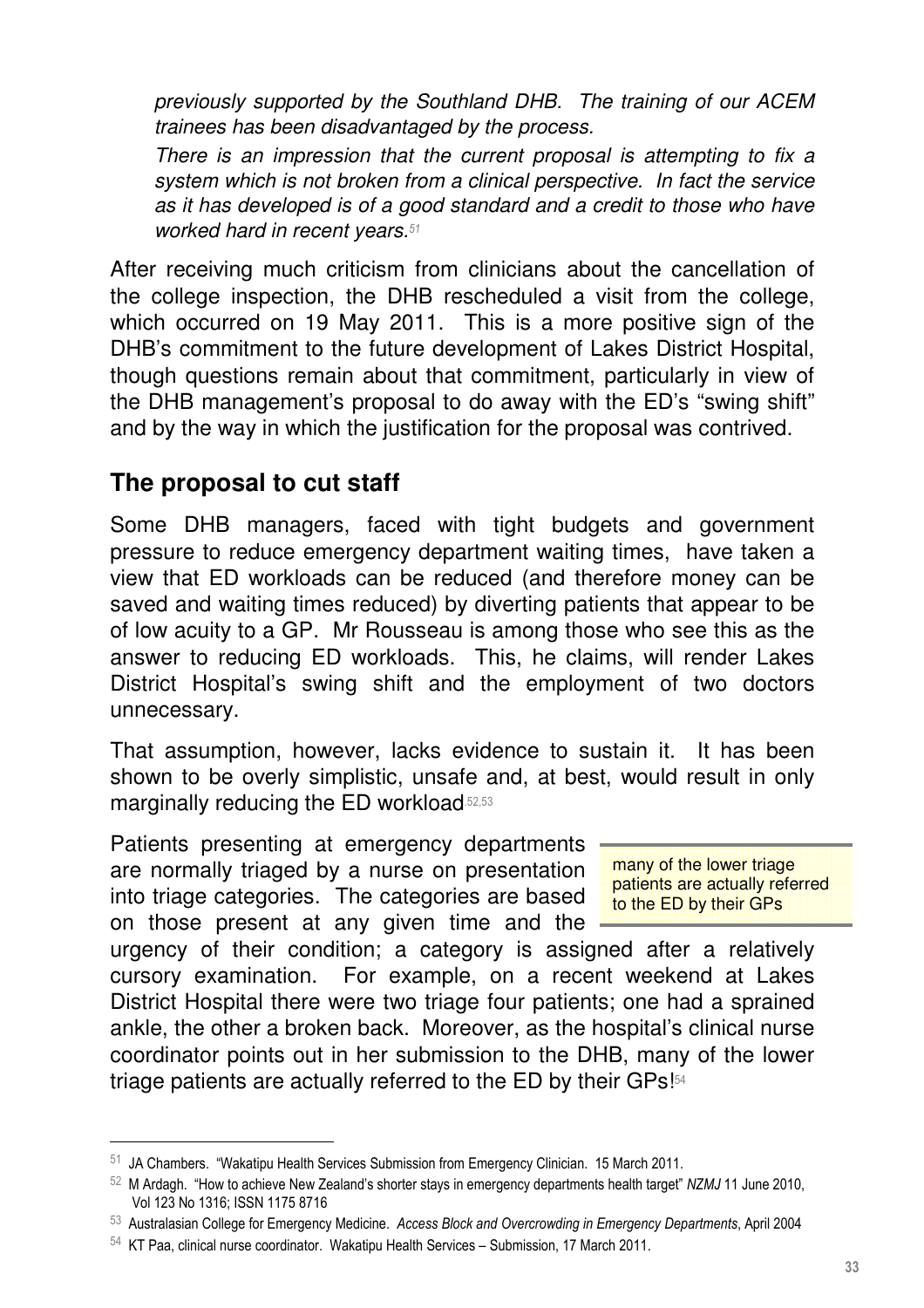There is … a persistent line from management that patients in triage categories 4 and 5 (or those who are not admitted from ED) are patients who should have been seen by GPs. Although the initial nurse triaging process can identify certain patients who are safe to wait for over an hour, this does not in fact imply they are 'inappropriate attendees'. A patient with an ankle fracture can safely wait for several hours for their plaster (given adequate pain relief), but their treatment is best done in ED, and they will not be admitted for further care.<sup>55</sup>

> Hamish Wilson (Senior Lecturer, Dept of General Practice), University of Otago

Lowering barriers to more appropriate care is a better solution than raising barriers to perceived inappropriate care

A common and unfortunate response to a perceived excess of [ED] preload has been to deny or obstruct care to those considered

inappropriate for presentation at the ED. The assessment of 'appropriateness' at triage has consistently been shown to be inaccurate and, in addition to potentially contravening rights of access to care, 'triaging' patients out of the ED is dangerous and does not reduce costs. Lowering barriers to more appropriate care is a better solution than raising barriers to perceived inappropriate care.<sup>56</sup>

> Prof Mike Ardagh (Professor of Emergency Medicine) and Sandra Richardson (Emergency Nurse Researcher)

General practice-type patients attending emergency departments represent the low-end of complexity and cost. Significant reductions in this type of patient, if they are capable of being identified, will have marginal impact on emergency department workloads.<sup>57</sup>

Australasian College for Emergency Medicine

The evidence gathered by a Ministry of Health literature search states:

"While EDs will often see patients with primary care problems, particularly after hours, the evidence for having primary care practitioners in the ED, or for redirecting patients to a primary care facility, is poor."<sup>58</sup>

 $\ddot{\phantom{a}}$ 

<sup>55</sup> H Wilson. "Co-locating primary care facilities within emergency departments: brilliant innovation or unwelcome intervention into clinical care? NZMJ, Vol 118 No 1221, 26 August 2005.

<sup>56</sup> M Ardagh and S Richardson. "Emergency Department Overcrowding – can we fix it? NZMJ, Vol 117, No 1189, 20 February 2004

<sup>57</sup> Australasian College for Emergency Medicine. Access Block and Overcrowding in Emergency Departments, April 2004

<sup>58</sup> Ministry of Health. "Solutions to emergency department (ED) overcrowding: a literature review, March 2009.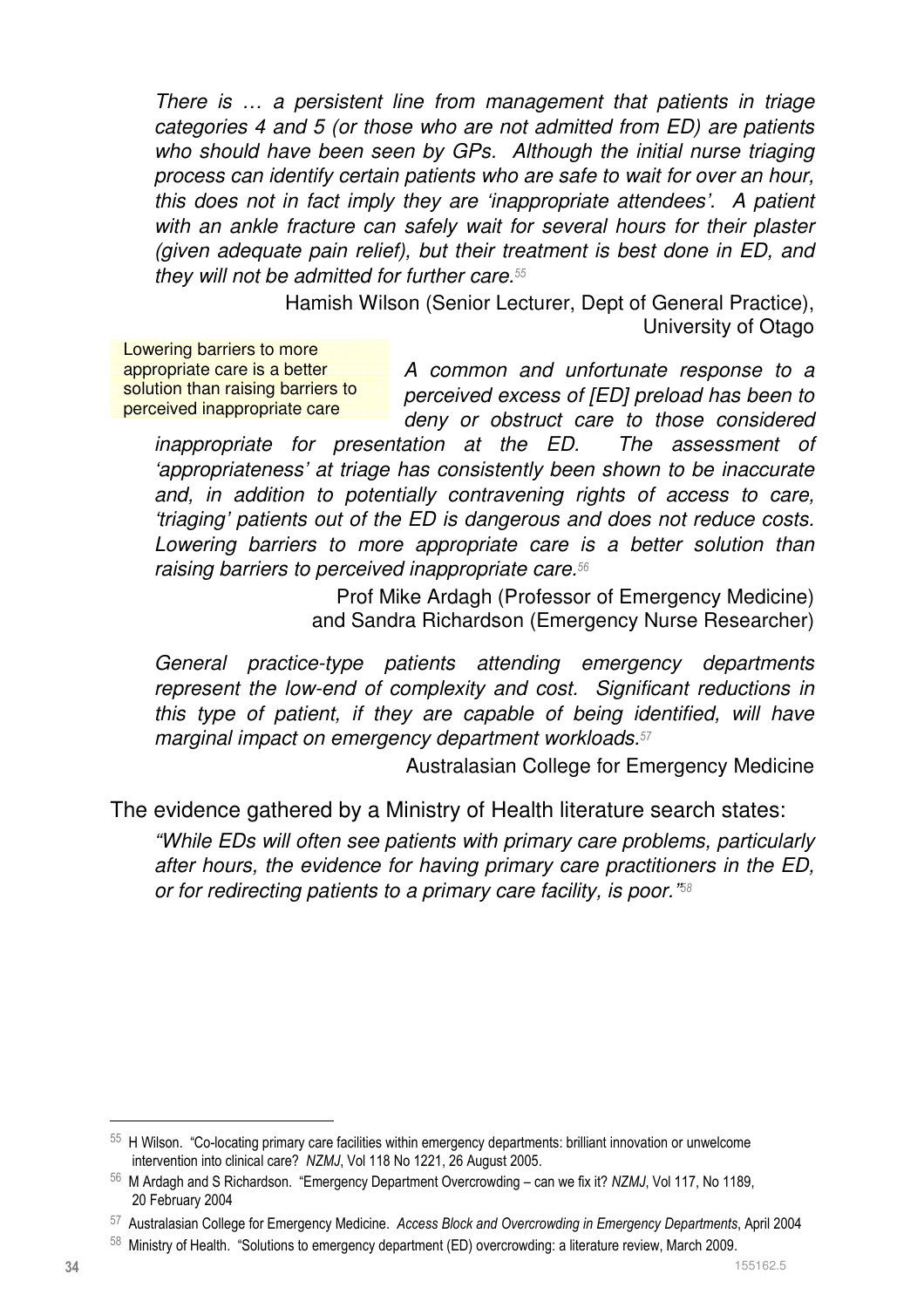Despite perceptions that EDs see a large number of primary care patients, numbers of primary care presentations at EDs were found to be surprisingly small. Only three percent of primary care patients attended an ED in preference to visiting their GP (Eagar K, 2005). It has been proven that general practice (GP) patients do not cause access block or ED overcrowding and persistence of this belief is detrimental to finding real solutions (Sprivulus PC, 2004).

#### Ministry of Health literature review

The advice from both the director of Southland Hospital's Medical Services Division (whose responsibilities at the time included Lakes District Hospital) and the doctors at Lakes District Hospital is consistent with the literature: that while some presentations might be dealt with more effectively in general practice, there are not sufficient of these to materially affect the medical staffing needs of Lakes District Hospital.

However, Mr Rousseau appears not to have been convinced by this body of research and experience and attempted to produce his own "evidence", through a "desk top review" by a former Chief Medical Officer (who was not an emergency medicine specialist and who no

while some presentations might be dealt with more effectively in general practice, there are not sufficient of these to materially affect the medical staffing needs of Lakes District Hospital

longer practices clinical medicine). This review concluded that the "majority of attendances" at Lakes District Hospital could have been safely dealt with in primary care.

The Clinical Advisory Group had asked for a copy of the "review" but was advised that the DHB was unable to locate it. In fact it did not exist; after an enquiry from the ASMS, the Chief Executive revealed that this review was not in writing and he undertook to obtain a letter from Dr Pim Allen, who had undertaken the exercise. Subsequently he forwarded to the ASMS a letter from Dr Allen, dated 11 March 2011, which refers to an exercise she undertook in 2007 and early 2008 (not 2009 as asserted in the DHB management's proposal).

Dr Allen's letter does not say what the proposal alleged it said; Dr Allen

Even if low acuity patients could be safely diverted from ED to GP practices, it is hard to see how this would mean a swing shift is not needed

gives no information on the number of presentations which form the population from which she has selected, and there is no clear indication from her letter as to what she considers an inappropriate presentation to an

emergency department. Dr Allen's "desk top review" is essentially a casual report that lacks credibility and cannot be relied on.

Even if low acuity patients could be safely diverted from ED to GP practices, it is hard to see how this would mean a swing shift is not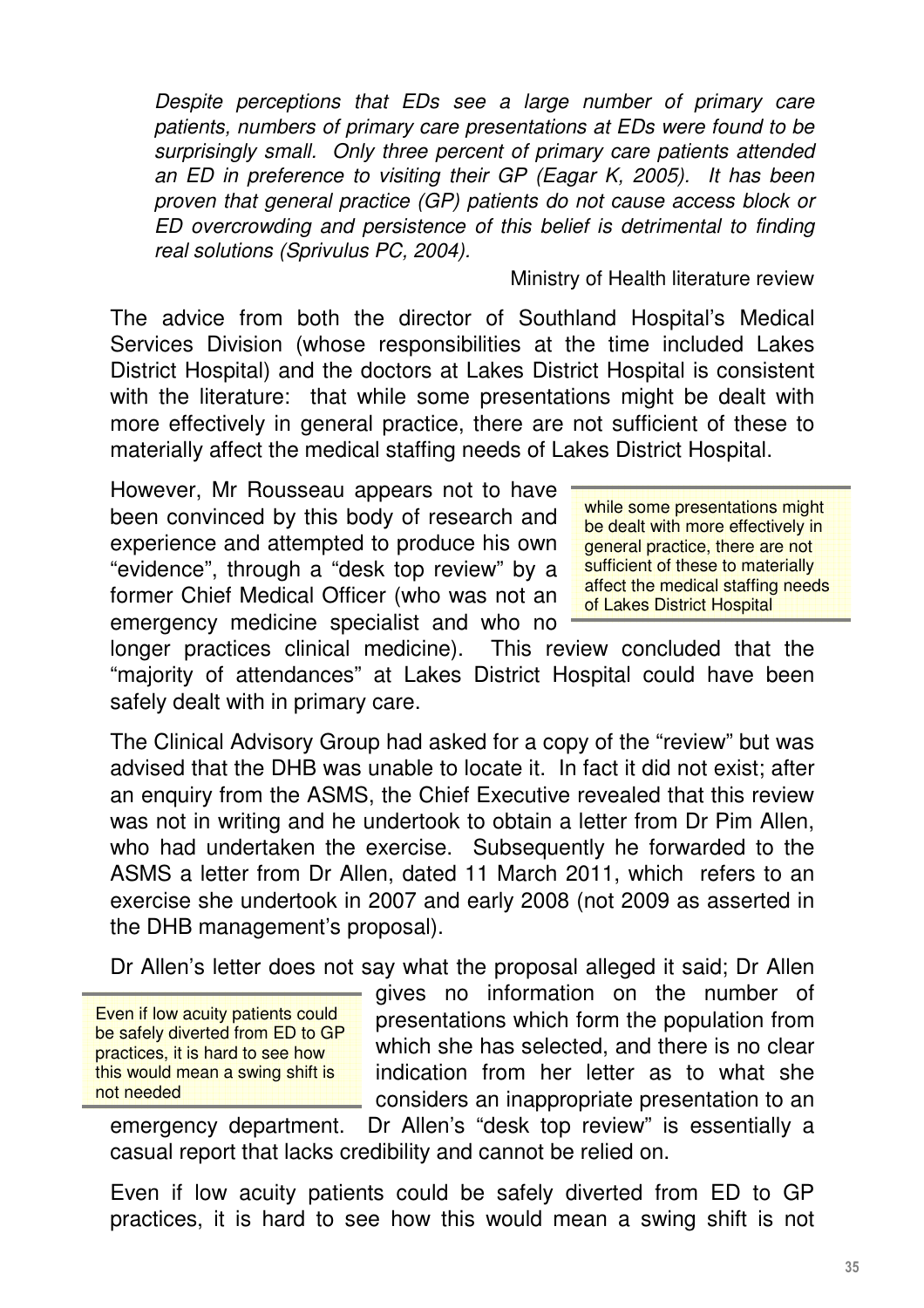needed. Before the swing shift was introduced, it was not the low acuity patients that caused the night-shift doctor to be called in during the day. because low acuity patients wait until staff become available. It was the number of complex high-acuity patients that created the need for the swing shift.

No GP service in Queenstown has an after-hours' service that extends beyond 8.00pm,59 so the hospital's night-shift doctors would continue to deal with the same work-load. Daytime presentations would have the same high acuity patients as at present. Even if an efficient method were found to identify and divert the low acuity patients to GPs, this would have little or no effect on the need for an additional doctor to deal with the high acuity patients during the busiest part of the day.

The proposed solution would be unsafe for ED patients in the opinion of the senior doctors working at Lakes District Hospital Furthermore, since the DHB's Medical Division recommended employment of two additional doctors and a 0.8 FTE nurse in 2009 to ensure safe staffing in the 24/7 ED, presentations have continued to increase.

The proposed solution would be unsafe for ED patients in the opinion of the senior doctors working at Lakes District Hospital. It would also put at risk those patients who are diverted to GPs, as pointed out by a number of staff submissions to the DHB and as recognised in the literature.

Redirecting them is seen as risky, especially if serious cases such as meningitis could be missed. Redirecting is also time-consuming, and not always in the patients' best interest.<sup>60</sup>

It is likely that both nursing and medical staff would not wish to continue employment if they were put in the position of having to provide a service in a clinically unsafe environment, thus the proposal undermines the future viability of the hospital.

None of the nurses or doctors who previously worked in the pre-swing shift environment are willing to go back to the same safety-compromising situation which existed previously. The night doctor is now too busy to provide a day-time call-back option.<sup>61</sup>

Hospital clinical staff submission

As well as being clinically unsafe, the DHB management's proposed cuts would almost certainly lead to increased service costs, contrary to the

 $59$  The Queenstown Medical Centre formally has a GP on call after this but the doctors at Lakes have never to date been able to obtain a response from the designated GP.

 $60$  Elley CR, Randall P-J, Bratt D, Freeman P (2007) Can primary care patients be identified within an emergency department workload? NZ Med J 120(1256):U2583

 $61$  Clinical staff, Lakes District Hospital. Wakatipu Health Services. "Communication to SDHB board from medical and nursing staff at Lakes District Hospital with regard to Brian Rousseau's paper (dated 2 March 2011)", 7 March 2011.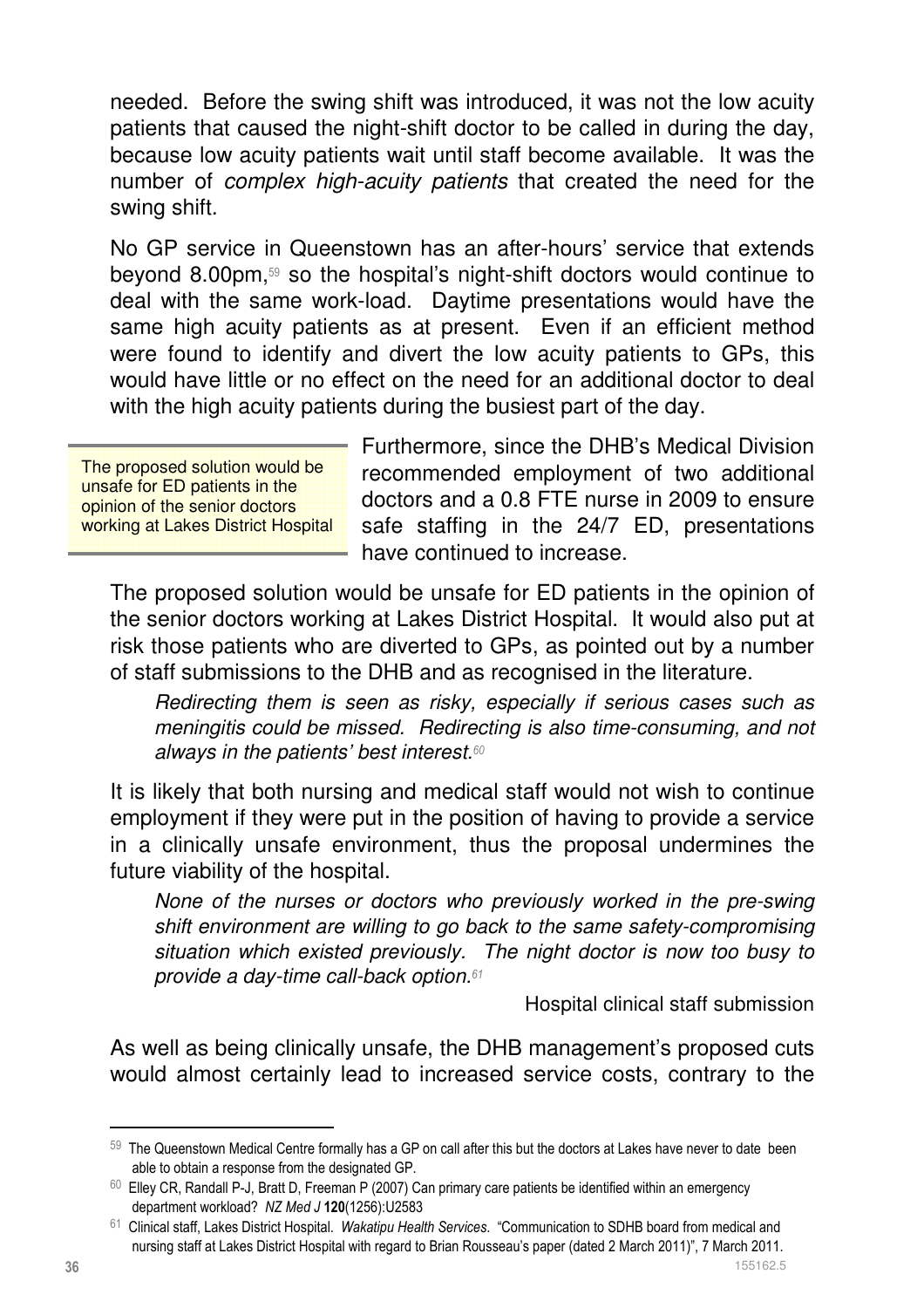DHB management's unsubstantiated claim of making a saving of \$500,000. As a number of staff have explained in submissions to the DHB, cutting the hospital's medical and nursing capacity will simply mean more patients are transferred to the larger base hospitals, often at great expense.

Procedures which require significant sedation, which by international standards requires two doctors to be present, would no longer be possible at the hospital and would certainly have to be transferred. Not least, a single sentinel event resulting from the loss of clinical safety could have potentially huge cost implications.

The long-term "solution" to providing a clinically and financially viable service in the DHB management's proposal is essentially to disaggregate the functions that constitute Lakes District Hospital and co-locate the emergency department with private specialist functions and the afterhours service and GP practice run by the Queenstown Medical Centre.

Such an emergency service will still need to have two doctors on duty during the afternoon in order to be clinically safe. The suggestion is that one of these could be a GP "on call". Such a GP would need to be either at home and called back, in which case they would require payment; scheduled to see patients with appointments which they then abandon because of emergency service requirements, which would again require funding because of foregone co-payments; or require the GP practice to run with an extra GP with no scheduled appointments available to the emergency department if required, which again would require funding.

There is no reason to believe this funding will come from anywhere other than the funding provided by the DHB. Even in the proposed integrated family health centre, the costs to the DHB of staffing an emergency department on a 24/7 basis will be similar.

In summary, the "swing shift" is necessary in some form or other to ensure the safe provision of a 24-hour, seven-day a week service. The DHB's options are to provide this service and pay for it (one way or another) or not to provide a 24/7 emergency service in the area of its greatest population growth.

the "swing shift" is necessary in some form or other to ensure the safe provision of a 24-hour, seven-day a week service

#### **Maintaining free access to hospital services**

One of the concerns of the doctors at Lakes District Hospital has been the low number of clinics held by Southland DHB specialists at the hospital. This is in contrast to Dunstan Hospital, which has had more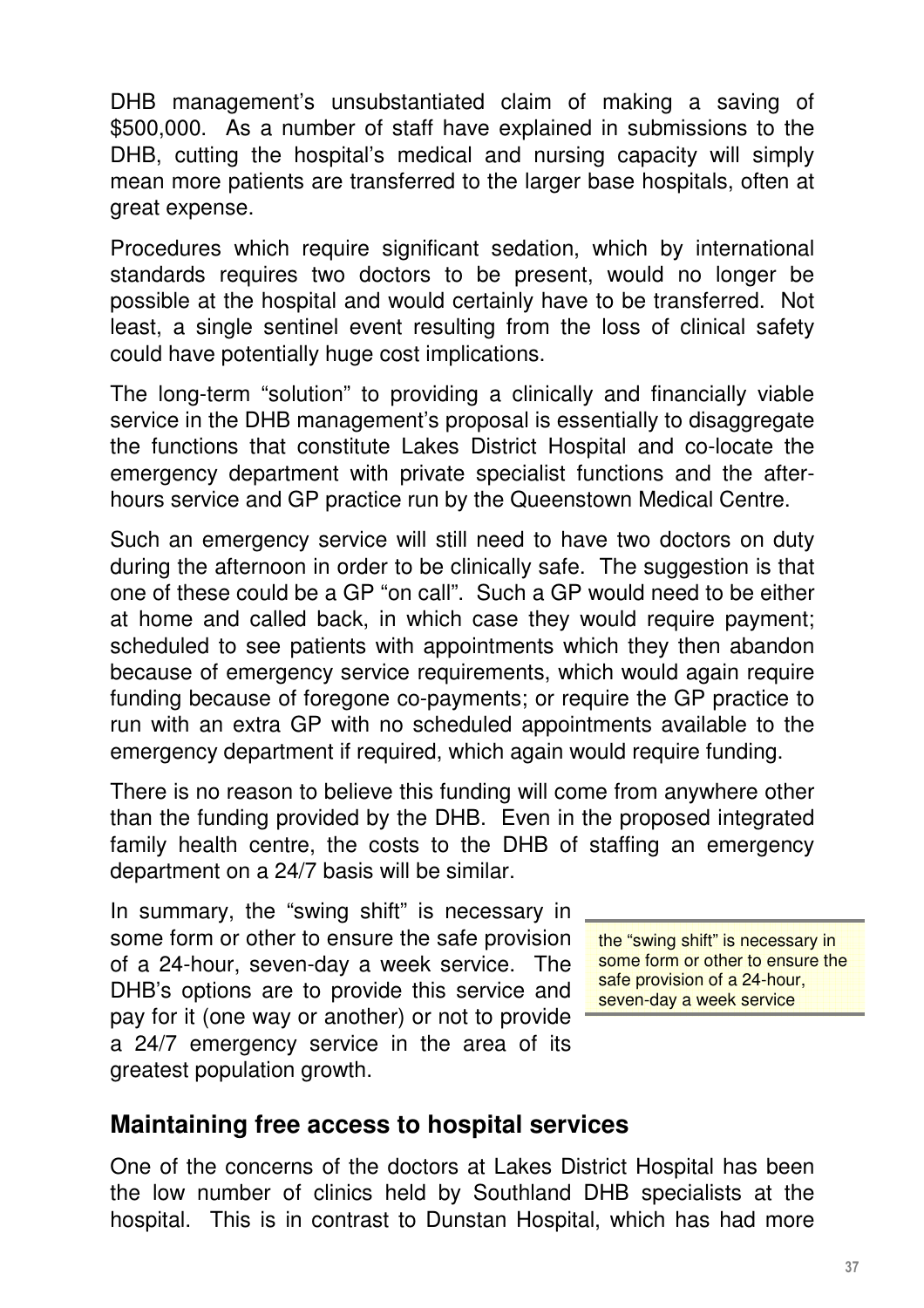outpatient clinics held by Dunedin Hospital specialists. This is in part because of the historic specialist workforce shortages at Southland. The merging of the two DHBs is an opportunity to rectify this and provide more free secondary services at Lakes District Hospital.

If all the promises made to the community are implemented, the costs will make the price of a swing shift at Lakes District Hospital seem insignificant

The DHB management's proposal suggests a different model. Specialist services at the Remarkables Park development can be provided either in the private system, where they are charged by the service provider, or be

funded by the DHB. It is unclear from the proposal what mix is proposed. Certainly the impression given is that there will be an expansion of services; that was a key part of the DHB management's original proposal. No costings have been put forward for these extra services. If all the promises made to the community are implemented, the costs will make the price of a swing shift at Lakes District Hospital seem insignificant.

The government has been very clear that anything that is currently funded as a secondary service through the public hospital system will not be charged for as part of their initiatives to integrate primary and secondary care.

#### **Maintaining sufficient hospital capacity to meet increasing needs**

A DHB-commissioned "Clinical Services Plan" for the Queenstown Lakes District suggests that since the reported bed occupancy rate is low (52%) at Lakes District Hospital), and assuming the number of preventable hospital admissions can be reduced, current bed numbers should be adequate until 2026.62 This is reflected in the DHB management's proposal, described in one hospital staff submission as

…a larger Queenstown Medical Centre, on a new site with a downsized hospital wing attached, and no emergency department.<sup>63</sup>

However, as pointed out earlier and in several staff submissions, the bed occupancy rate, which is recorded as at midnight, fails to recognise the number of patients using the beds within a 24-hour period. In 2010 an average of 56 patients per month were transferred from the hospital, which may significantly alter the true inpatient volume, depending on times of admission and discharge.

<sup>62</sup> Cranleigh Health. Models of Care: A clinical services plan for Queenstown Lakes District, 15 January 2010.

 $63$  KT Paa, clinical nurse coordinator. Wakatipu Health Services – Submission, 17 March 2011.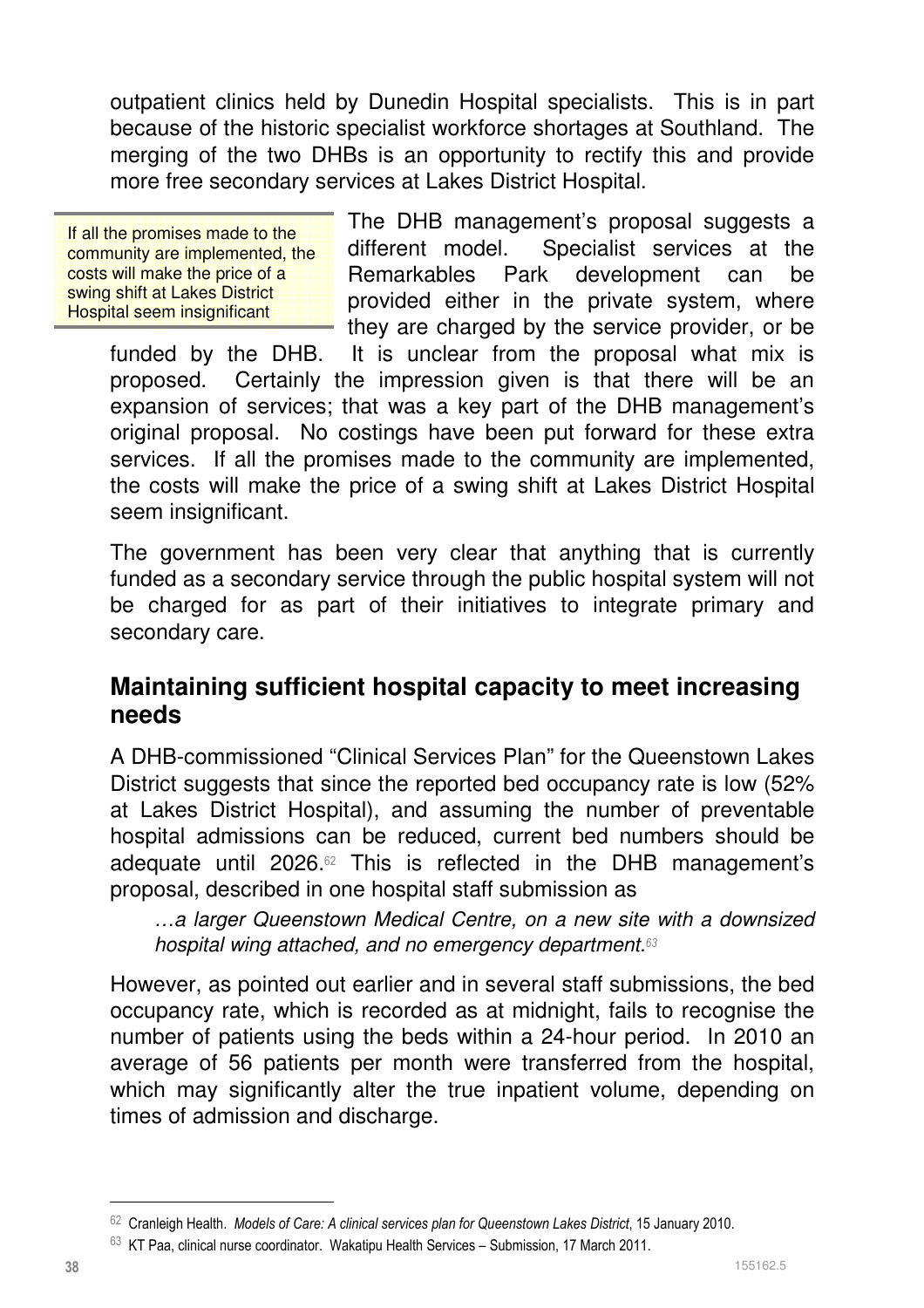projections for Queenstown Lakes/Central Otago in 15 years' time suggest future bed numbers in the district may need to be higher still

 $\ddot{\phantom{a}}$ 

A health needs assessment of the Queenstown area, commissioned by the Wakatipu Health Trust, concludes that up to 33 beds will be required in Queenstown in the next 20 years.<sup>64</sup> As discussed in section one, comparisons with other hospitals currently

providing services for populations such as that projected for Queenstown Lakes/Central Otago in 15 years' time suggest future bed numbers in the district may need to be higher still.

#### **Subsidising GP after-hours' services**

There is a long history to the problems over the funding of GP afterhours services. In common with much of the rest of the country, GPs in Queenstown do not provide such a service over night. Staffing for Lakes District Hospital overnight would be very different if they did. As fewer and fewer GPs are prepared to provide 24-hour primary care the burden of primary care from 11pm and increasingly from 8pm will fall on hospitals. Much of this burden will be diagnosis. There appears to be no suggestion by the Queenstown Medical Centre that their after-hours responsibilities continue overnight.

Emails between the Chief Executive and Queenstown Medical Centre's Dr Macharg and Dr Raetz, between March 2009 and February 2010 (provided to the ASMS under the Official Information Act), suggest much of their concern was that their after-hours service was not as profitable as projected and they

An entrepreneurial practice has powerful incentives to maximise their own return by cherry-picking those services which generate a profit, leaving the public services to continue providing the more expensive services

concluded this was a consequence of the hospital treating patients that they could reasonably expect to be able to charge. An entrepreneurial practice, such as the Queenstown Medical Centre (despite their respected professionalism and standards of care), has powerful incentives to maximise their own return by cherry-picking those services which generate a profit, leaving the public services to continue providing the more expensive services. It is not at all clear, given the difficulty the DHB management had in providing good information to the Clinical Advisory Group, that the DHB is resourced and adequately geared for this level of vigilance.

 $64$  Queenstown Health Needs Assessment, Fraser Group Consulting Ltd for Wakatipu Health Trust, October 2009.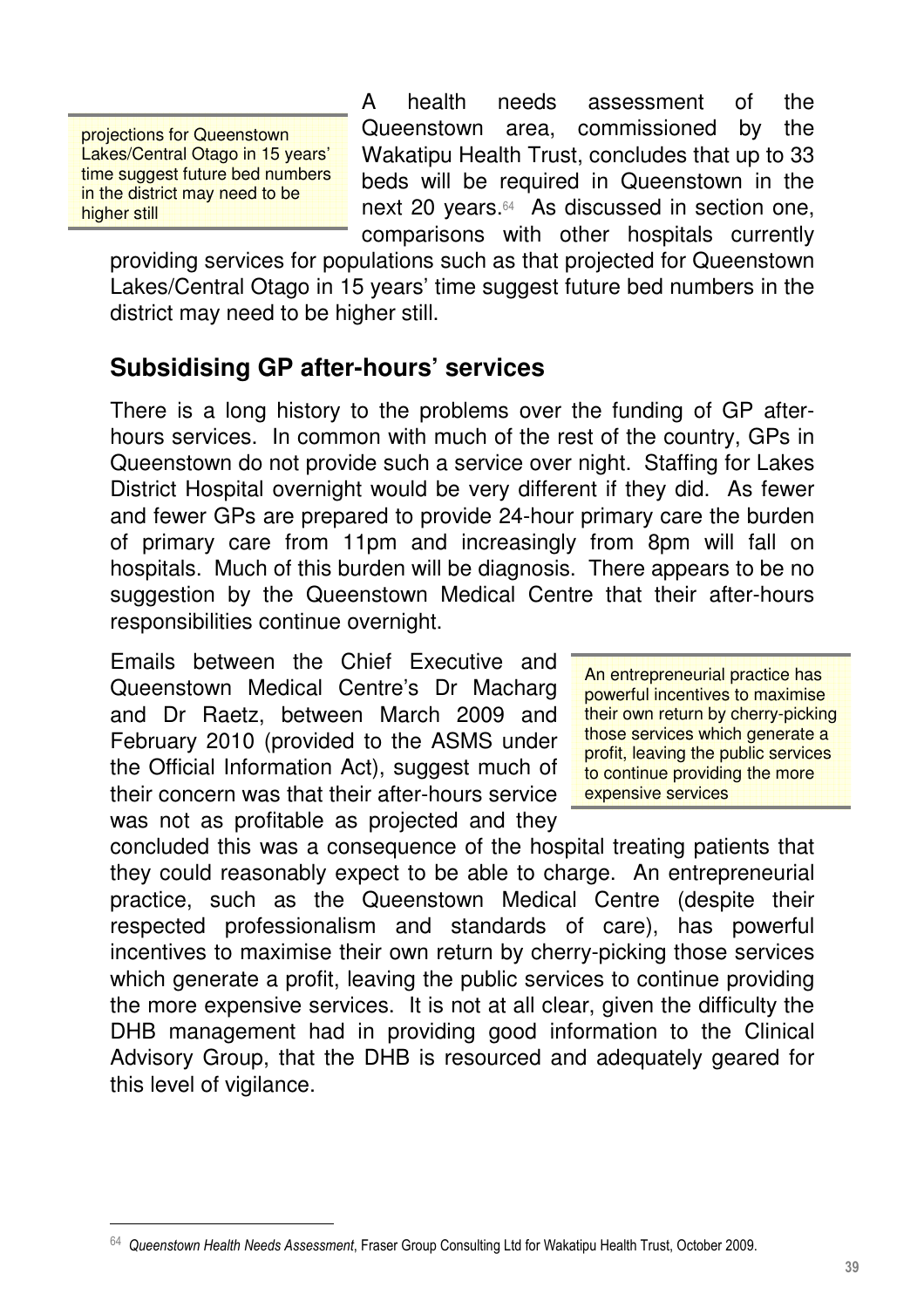#### **Public-private partnerships**

Providing the same services at a private facility is likely to involve costs such as rent and changes for services that the DHB (or community trust) will find itself locked into far into the future. Public-private partnerships such as this have not proved cost-effective in the long term for the public system in overseas experiences. In Britain, a recent report has revealed that private "independent treatment centres" (ITCs), contracted by the National Health Service to provide additional service capacity, have not actually been doing all the work they have been paid to do. The Department of Health has admitted that between 2003 and 2010 the NHS lost NZ\$523 million to ITCs for services that they failed to deliver.<sup>65</sup>

The British Medical Association has been particularly scathing of the Private Finance Initiative (PFI) which is the main form of public-private partnerships in Britain's NHS:

PFI [private finance initiative] has proved a long-term millstone around the neck of the NHS, dragging down otherwise good organisations. Many of the contracts were poorly set up, biased towards the private sector providers and inflexible, leaving NHS trusts struggling to meet repayments and facing decades of debts. Money that trusts needed for patient care has been diverted away from the frontline, and into the hands of private companies. It is time for the NHS to move away from this detrimental funding system and towards one that is more cost effective and allows vital funds to get to patients.<sup>66</sup>

It is worth noting that, while the PFI is used extensively in England, the devolved governments in Scotland (especially), Wales and Northern Ireland do not (or at least do what they can to minimise its application).

public–private partnership further complicates the already difficult task of building and operating a hospital (W H O)

A World Health Organisation Bulletin on public-private partnerships for hospitals says:

…such projects are extremely, and in some cases prohibitively, complex. While it is premature to say whether the problems experienced relate to the underlying model or to their implementation, it does seem that a public–private partnership further complicates the already difficult task of building and operating a hospital.<sup>67</sup>

The DHB appears to be embarking on a process without a clear indication of risks, costs or impacts over the long term. If its proposals are implemented, with a decision to change the governance arrangement

<sup>65</sup> A Moore, "NHS loses £252m on work not done", Health Service Journal, 24 March 2011.

<sup>66</sup> British Medical Association, "PFI a millstone for NHS, BMA says". Media release, 2 September 2008.

 $67$  M McKee, N Edwards, R Atun. "Private-Public Partnerships for Hospitals". Bulletin of the World Health Organization 2006;84:890-896.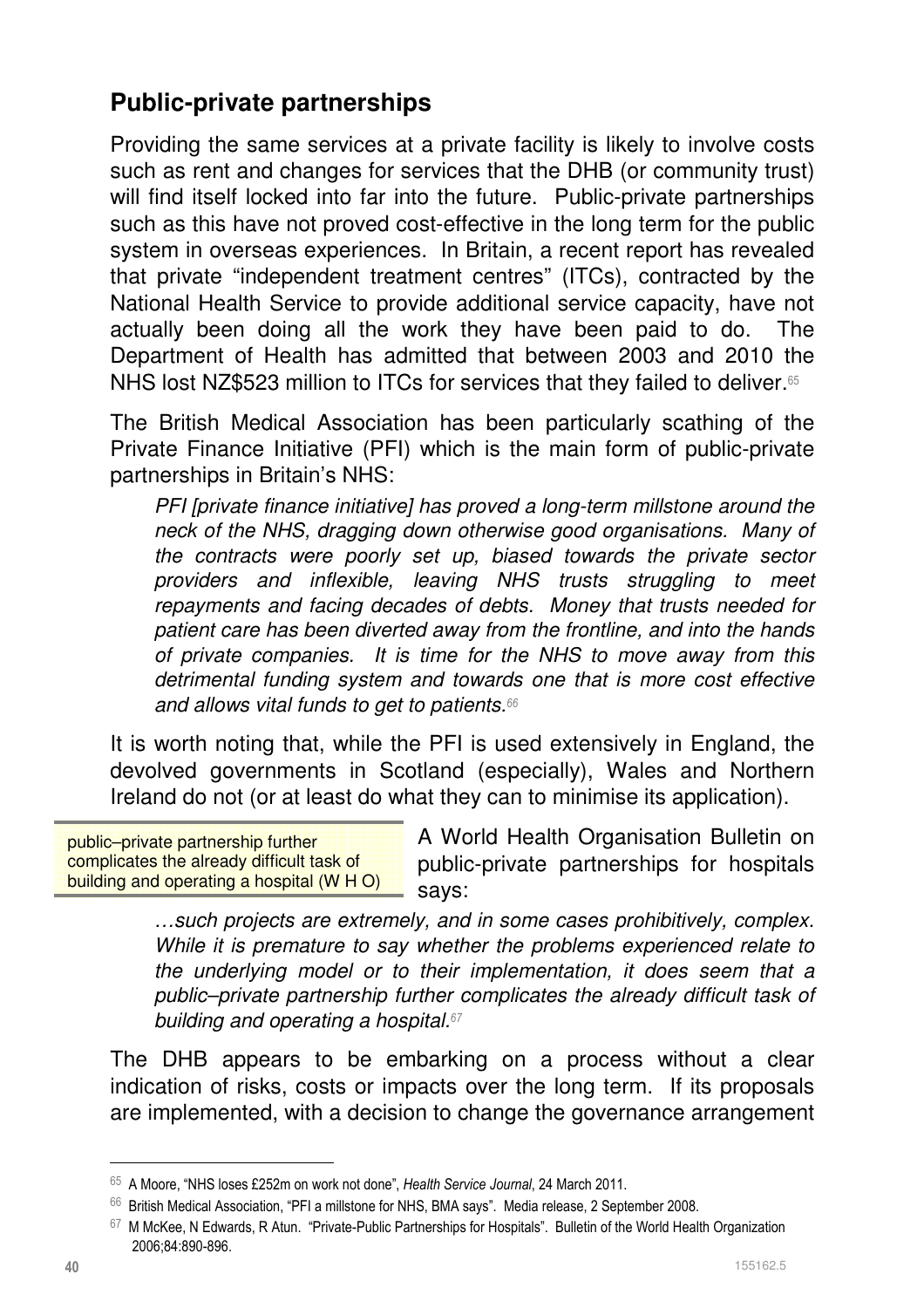of current public services, the DHB will have in effect shifted the management of such problems to another organisation.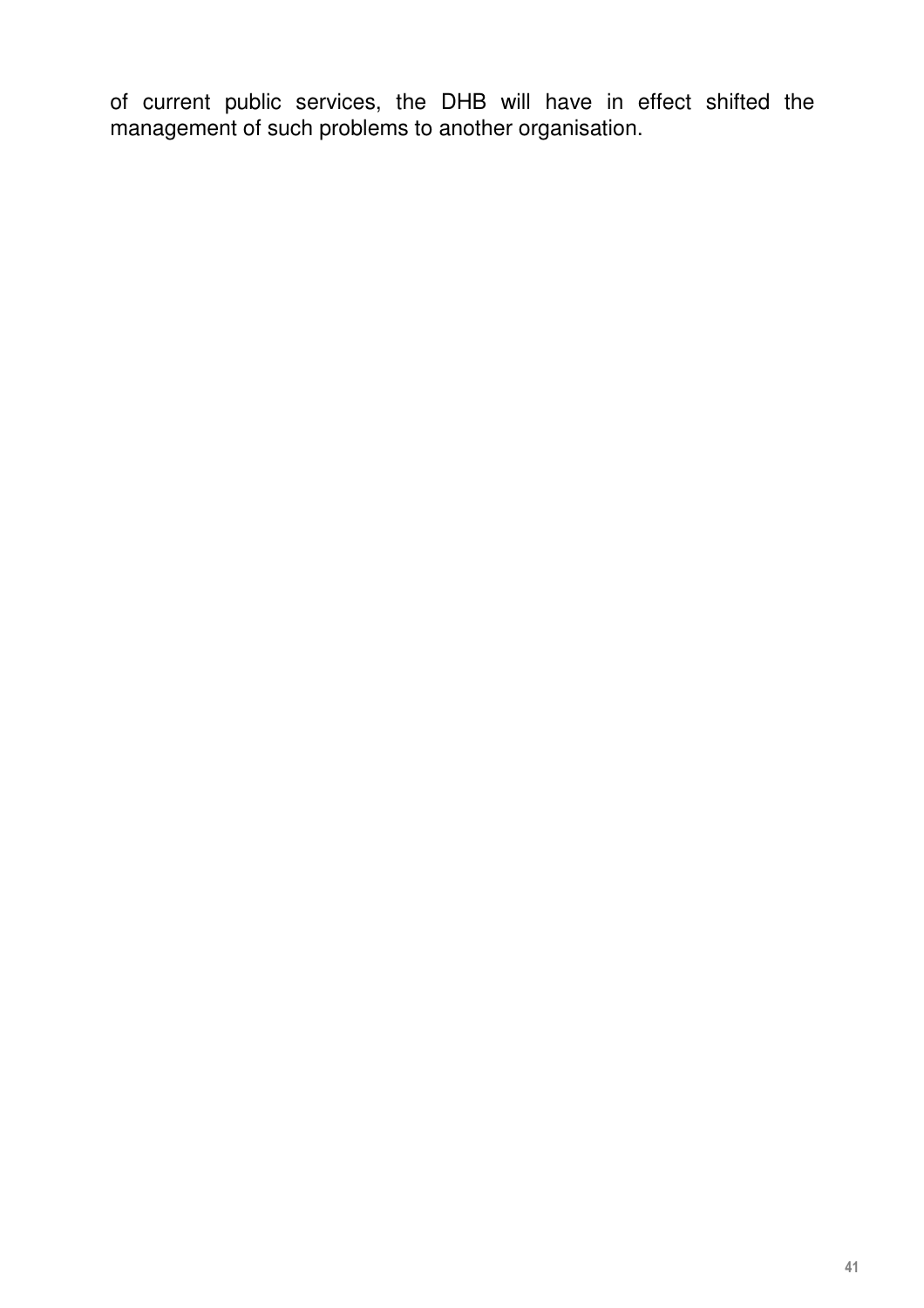#### **Governance**

There is no doubt that many people in the Wakatipu community support the idea of establishing a community trust to take control of the delivery of local health services. Nearly 60% of submissions to the DHB management's first proposal supported the establishment of a local body governance structure. This is effectively a no-confidence vote in the senior management of the DHB and has come about because of longstanding frustrations with DHB decisions (or lack of them) about the level of services provided in the district.

The Wakatipu Health Trust points to a history of ad hoc decision-making

(which characterises the DHB management's current proposal) and a "planning vacuum that has existed for Queenstown for many years, together with a low appreciation of the local issues in Queenstown".<sup>68</sup>

while the community desire to take over local services is understandable, the issues with the DHB won't disappear by forming a community trust

But while the community desire to take over

local services is understandable, the issues with the DHB won't disappear by forming a community trust.

Most rural hospitals in Southland and Otago are not run directly by the DHB. They have a variety of governance structures because, in contrast to the rest of the country, the predecessors to the Southern DHB were successful in divesting themselves of the direct burden of providing rural hospital services and instead merely funded them. This occurred in the 1990s when there was a determined but unsuccessful attempt to restructure the public health system based on competitive market forces. This attempt failed and is something both main political parties now distance themselves from.

What this has meant for Central Otago, for example, is that while the DHB continues to own the buildings, the community owns the company

that provides the services – and has the responsibility for providing all the fittings for the hospital (Dunstan), all the beds, and all the equipment.69 Community trusts are still left to

Community trusts are still left to struggle with the arbitrary funding decisions of a distant DHB

struggle with the arbitrary funding decisions of a distant DHB.

In 2009/10 Otago and Southland DHBs decided to leave the funding of rural hospitals at their 2008/09 level, leading to a decrease in real funding. All of the rural hospitals in the region, with the exception of

<sup>68</sup> Wakatipu Health trust. "The DHB is not accountable to anyone". Lakes District Hospital: Background. Available at http://www.whtrust.co.nz/background.html

<sup>69</sup> Radio New Zealand, Insight, 10 April 2011.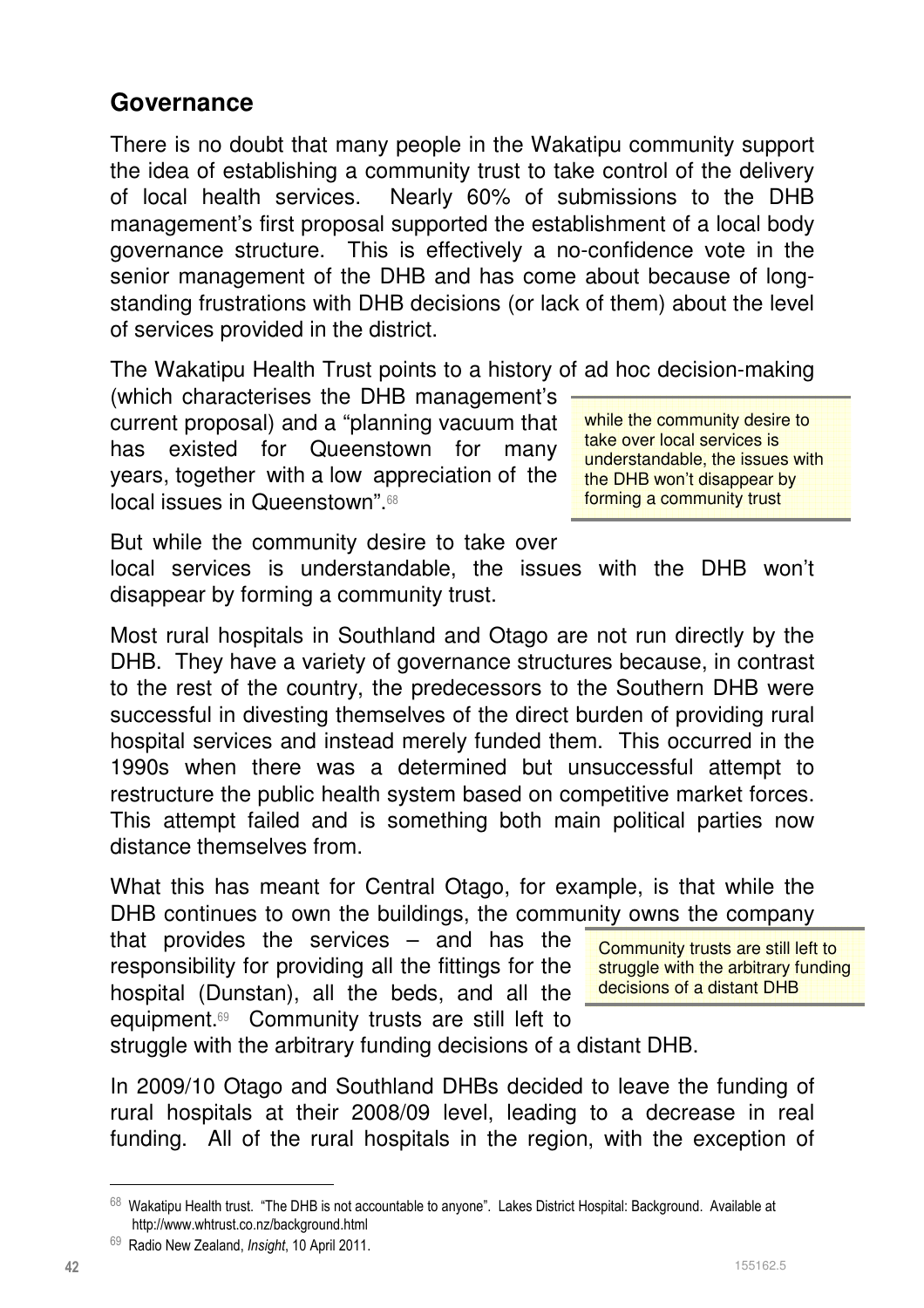The situation becomes considerably murkier when a community trust has the responsibility of governing a private-public partnership involving a property developer and commercial health provider which clearly considers currently publicly provided and funded ED services as a competitor

Lakes District Hospital, had to bear these costs themselves. Central Otago Health Services, which had received no funding adjustments for population growth (estimated at 13%) over the previous four years, went so

far as to say that they would no longer provide services if the price were as suggested by the DHB. It required this level of stand-off to get an increase in funding for the community trust.

Such a stand-off has obvious risks, however, particularly when there is a private provider on the doorstep more than willing to accept DHB contracts for services, and with the ability to pass some of the costs onto patients.

The situation becomes considerably murkier when a community trust has the responsibility of governing a private-public partnership involving a property developer (owner of the building) and commercial health provider (Queenstown Medical Centre Ltd) which clearly considers currently publicly provided and funded ED services as a competitor. It is incentivised to establish and strengthen a competitive business edge.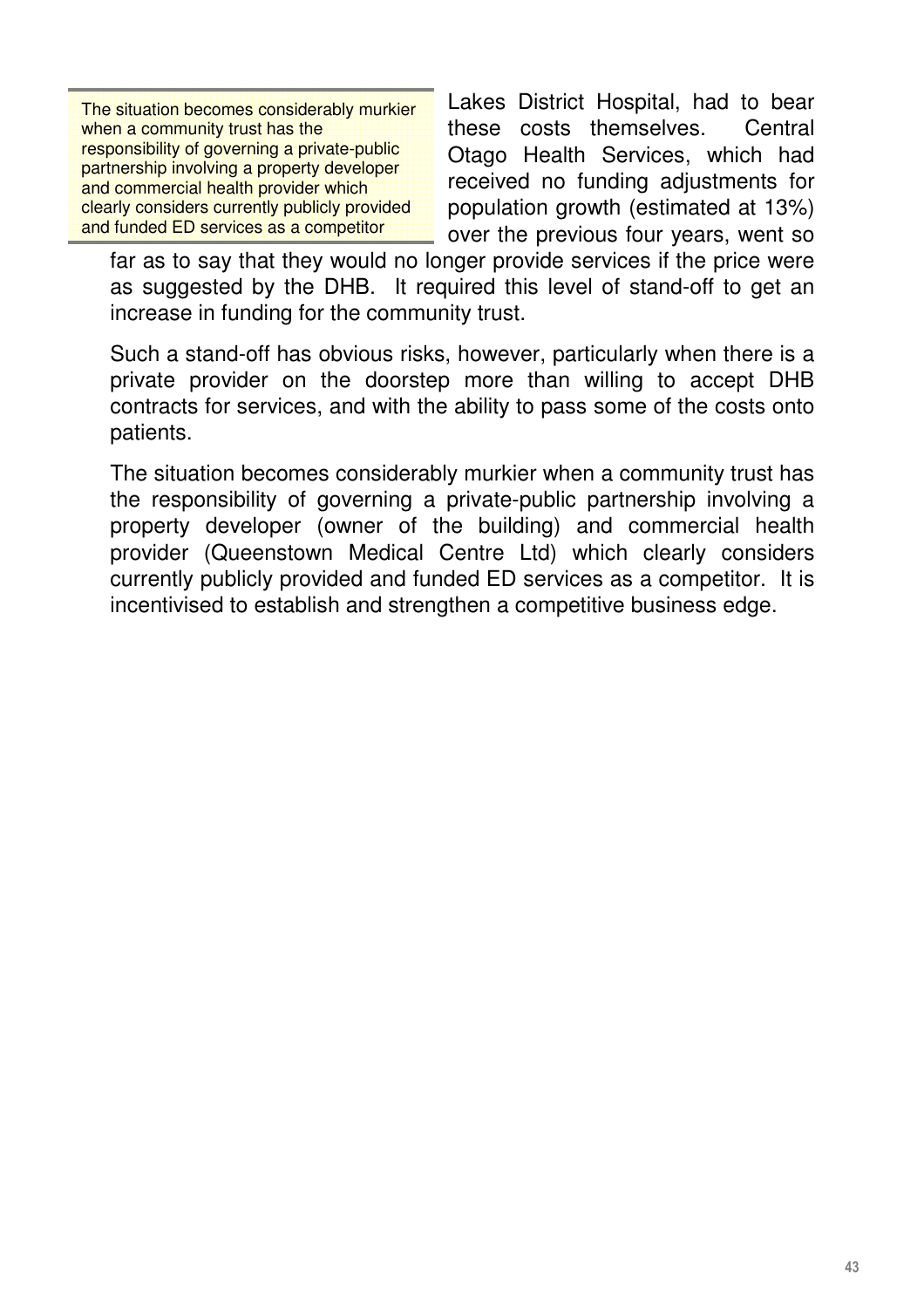The DHB management's revised proposal is silent on the matter of governance. If the governance arrangement, as described in their initial proposal, is amended to fit the public-private partnership arrangement loosely described in the revised proposal, it could be read as set out below:



Note there is no limit on what services might be contracted out, nor any requirement for the "operator" to be a public provider.

The Wakatipu Health Governance Reference Group, established by the District Council's Mayor to investigate a potential community governance model, has sought community feedback on a number of questions, including whether it supported Lakes District Hospital being managed by a community board, and the means by which members would be appointed or elected.

However, it is unclear at this stage as to what its functions would be. As reference group chairperson Graeme Todd said in a letter to the Mayor in August 2010, the group's work "is only the first step in what would have to be a detailed analysis as to whether any such recommended organisation took on the responsibility of provision of health care and/or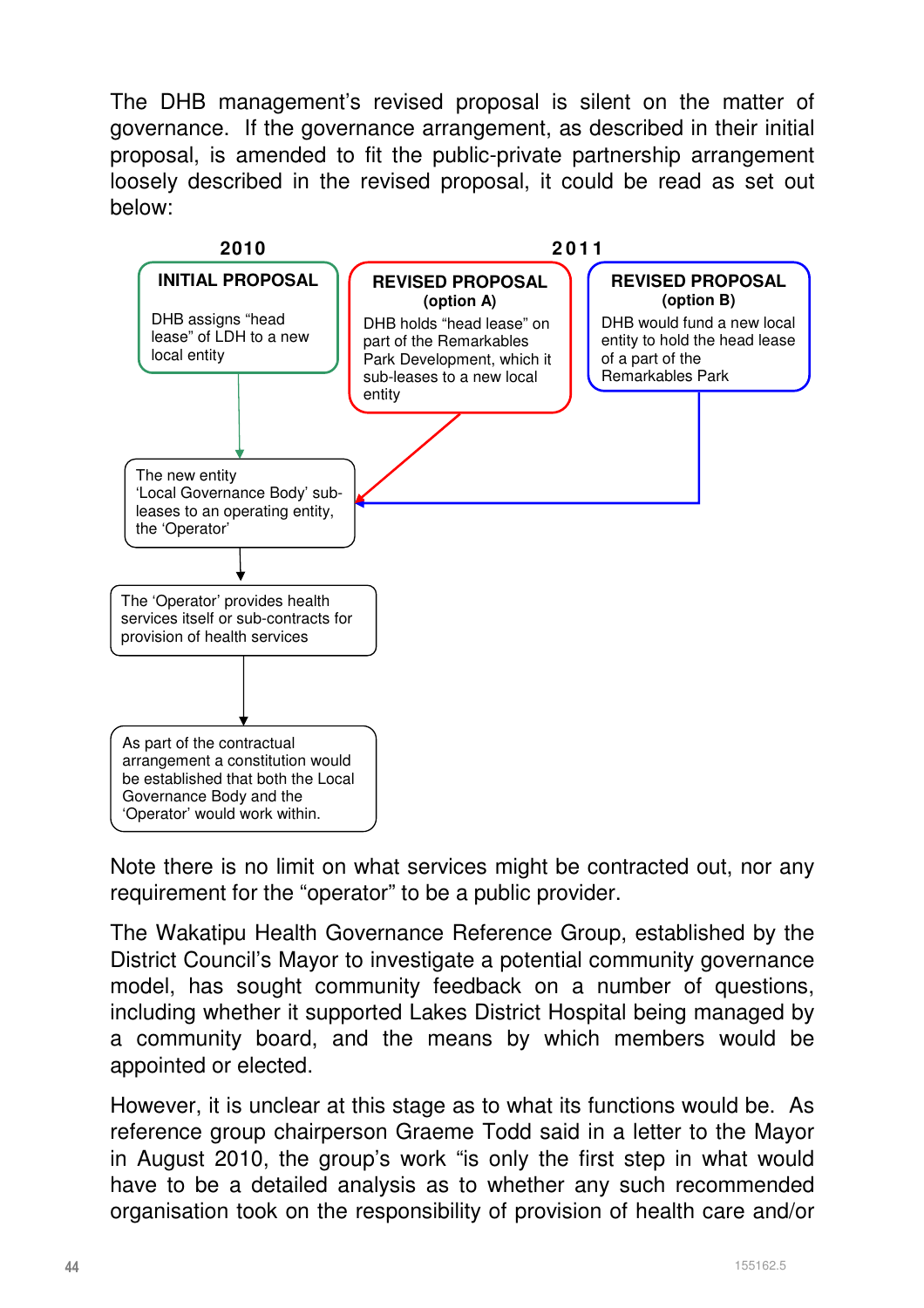ownership and/or management of public health facilities in the Wakatipu."70

The experiences of other locally run health services in the region should certainly form part of that analysis, as well as the DHB's position with regards to funding. Would, for example, the DHB approach be based on its rural funding formula or on actual service costs? If the former, then Lakes District Hospital would currently receive around \$3.6 million, as suggested by DHB CEO Brian Rousseau at a public meeting in Queenstown of 6 April 2011. If the latter, Lakes District Hospital would receive around \$6 million, reflecting its actual costs.

The Clinical Advisory Group identified a number of potential limitations for community governance of Lakes District Hospital, including:

- There are potentially large additional costs to the community, ie Dunstan Hospital was developed with a substantial amount of community funds as well as a DHB contribution.
- The community will expect more services, or at least some service increase. However, the reality may actually be the opposite.
- Setting up and developing additional services may actually be difficult.
- There is a potential for increase in management and administration costs.

Consideration is also needed on whether a local community trust for Wakatipu would be the appropriate governance model when it is clear substantial planning and development of services is needed across the

region, including potentially substantial capital investments. As discussed earlier, within the next 15 years the two interior districts of Queenstown Lakes and Central Otago, when combined, are projected to have a population as large as or larger than five current DHBs.<sup>71</sup> without taking account of visitors.

 $\ddot{\phantom{a}}$ 

whether a local community trust for Wakatipu would be the appropriate governance model when it is clear substantial planning and development of services is needed across the region, including potentially substantial capital investments

Services will need to grow in a much more collaborative way, across the districts and throughout the whole DHB's region, including investment in multidisciplinary clinical networks to enable more sharing of services between larger and smaller hospitals. Such developments require a

 $70$  The reference group's "Proposal for a governance model for delivery of health care and public health facility" suggests the new entity would be a charitable trust known as Wakatipu Community Health Board. It also proposes two board members are elected at local body elections, which do not include elections for charitable trust boards. Members of Council Community Boards may be elected at the triennial elections, though a minimum of four elected members is required.

 $71$  By 2026 the population of Lakes District and Central Otago combined will be close to the current population of Whanganui DHB and larger than the current populations of Tairawhiti, Wairarapa, West Coast and South Canterbury DHB<sub>s.</sub>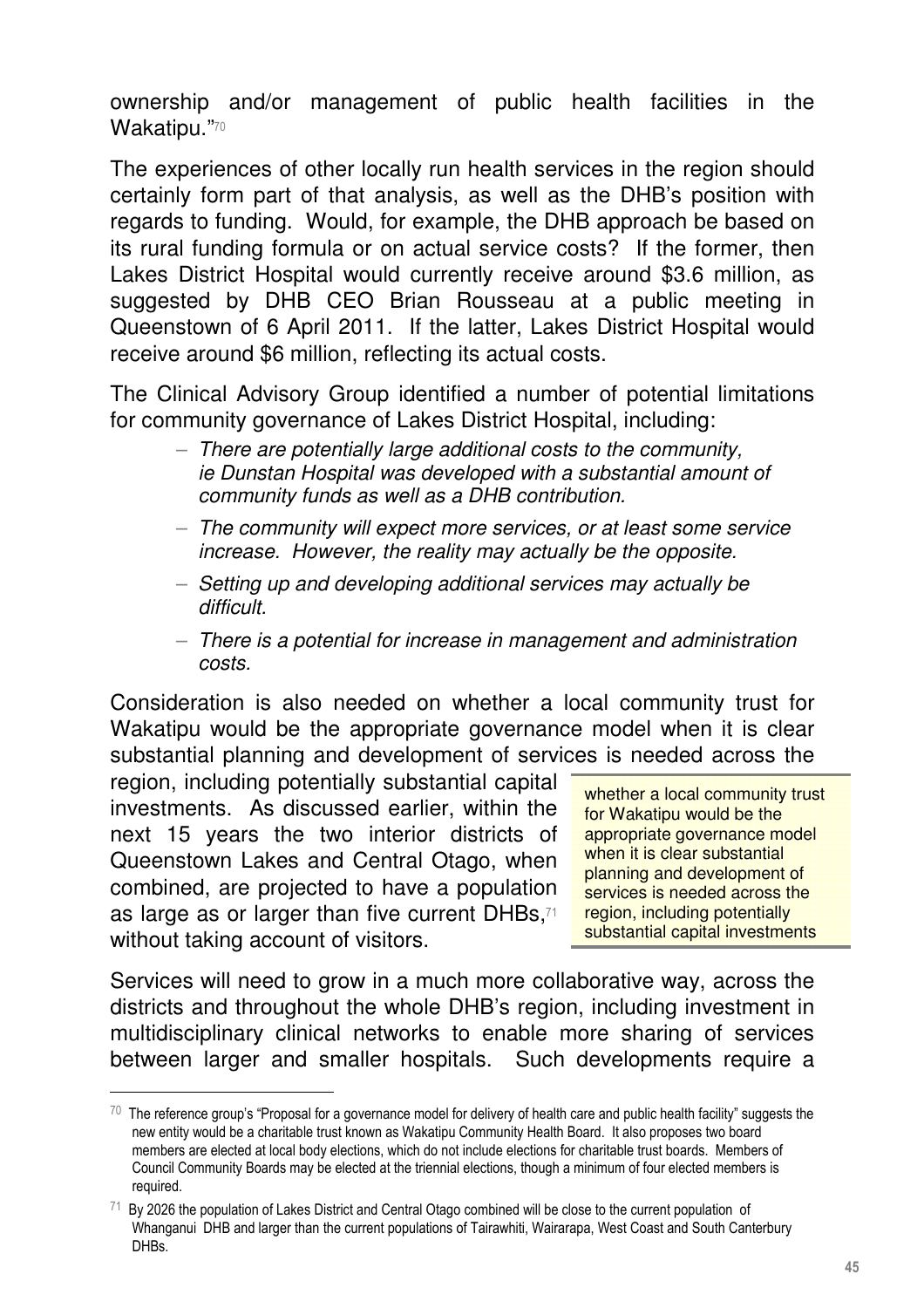more cohesive governance arrangement covering the region rather than fragmenting into more local community trusts. The well-founded community concern about the DHB's lack of attention to local service needs would be better addressed by exploring better ways to ensure the DHB is more accountable and responsive.

From the DHB's perspective, it is easy to see how deeply tempting it must be for a cash-strapped organisation to mitigate risk by off-loading its responsibilities to third parties, such as community trusts and commercial providers

From the DHB's perspective, it is easy to see how deeply tempting it must be for a cashstrapped organisation to mitigate risk by offloading its responsibilities to third parties, such as community trusts and commercial providers. In the short term at least, the DHB might be able to achieve a certain amount of

cost shifting onto the community, as it has in Central Otago. Ultimately, however, the responsibility for ensuring the full range of publicly funded services are provided to the local population remains with the DHB, as the Health and Disability Commissioner has made clear:

The DHB is funded both to provide and contract for health and disability support services to its population, ... These duties do not cease when the DHB makes an arrangement with another provider to provide services. The DHB has a statutory duty to ensure the provision of services for its resident population and to monitor the delivery and performance of services by it and by persons engaged by it to provide services.<sup>72</sup>

The DHB is also responsible for ensuring full emergency services are provided for visitors as well as other services for overseas visitors who come from countries that have reciprocal health service agreements with New Zealand.<sup>73</sup>

If some DHB services were contracted to private providers at the Remarkables Park Development, it is highly unlikely that they would simply absorb costs in the way so many of the community trusts and organisations have. The DHB would find itself with a responsibility to provide the service and no option but to meet the costs generated by the commercial provider.

Community trust governance would also presents potential risks to the medical workforce in the event that Lakes District Hospital medical staff no longer had their wages and conditions of employment covered by the multi-employer collective agreement (MECA) for DHB-employed senior doctors. Doctors who are not employed by a DHB would not be entitled to improvements negotiated in subsequent collective agreements (depending on timing, possibly even the negotiations currently underway)

<sup>72</sup> Health and Disability Commissioner. Decision 07HDC11548

 $73$  Minister of Health. Health and Disability Services Eligibility Direction 2011.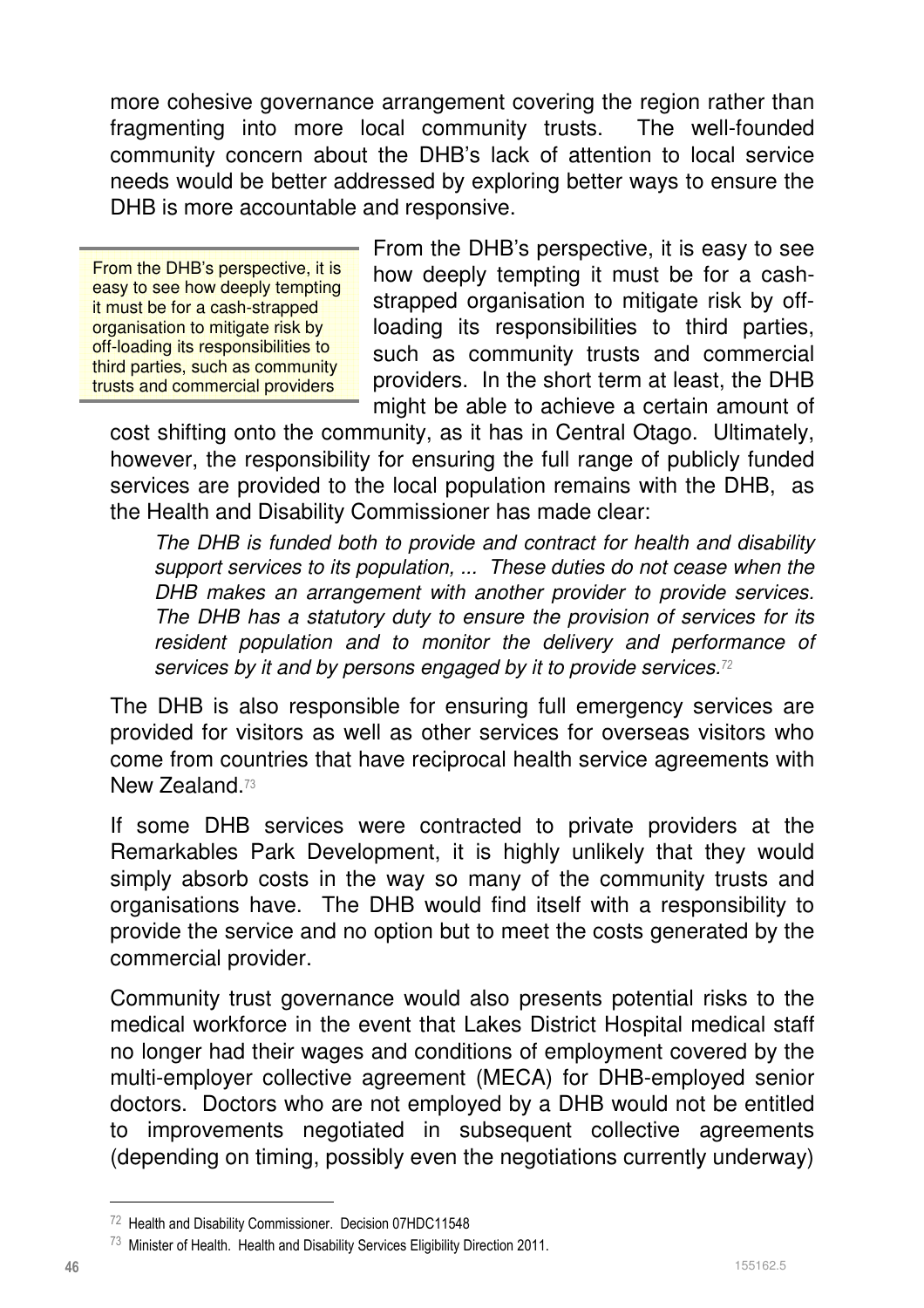and most likely the conditions would fall behind their DHB employed colleagues. This would pose a serious threat to the retention of the current medical staff at Lakes District Hospital and also to future recruitment.

#### **Clinical leadership**

What is often overlooked in planning the delivery of health services is that clinicians (whether doctors, nurses or other health professionals) usually have a long-term commitment to the welfare of their patients and the community from whence they come. Sadly this long-term commitment is often at odds with the short-term views of managers who come and go and, as it seems to the ASMS and its members, may have been captured by the latest management fad or theory or the next passing management consultant.

This has led to too much change in the past with the only constant appearing to be the dedicated health professionals who soldier on in

fractured or poorly functioning services left by departing managers. Senior doctors and other health professionals are left to deal with the consequences of decisions made on the basis of short-term fiscal pressures.

Sadly this long-term commitment is often at odds with the short-term views of managers who come and go

Fortunately, the current and the previous governments have recognised this problem by adopting very clear policies that require DHBs to promote and develop clinician-led and clinician-developed health services through such agreements and policies as Time for Quality (2008) and In Good Hands (2009). The board of Waitemata DHB, for example, has determined that no decisions affecting services will be made that do not have the support of the affected clinical staff.

the Minister of Health's requirement that clinical leadership in DHBs be from "bedside to boardroom". This proposal restricts clinical leadership simply to the bedside.

The principles of Time for Quality are incorporated in the ASMS/DHB MECA. This states that "managers will support employees to provide leadership in service design, configuration and best practice service delivery". Moreover the government has

repeatedly asked DHBs (recently, for instance, in the Minister of Health's "Letter of Expectations" to DHBs) to be led by their clinicians. In particular, he stated the requirement that clinical leadership in DHBs be from "bedside to boardroom". This proposal restricts clinical leadership simply to the bedside.

The DHB belatedly established a Clinical Advisory Group reporting to the Chief Executive, but only after the ASMS protested that there had been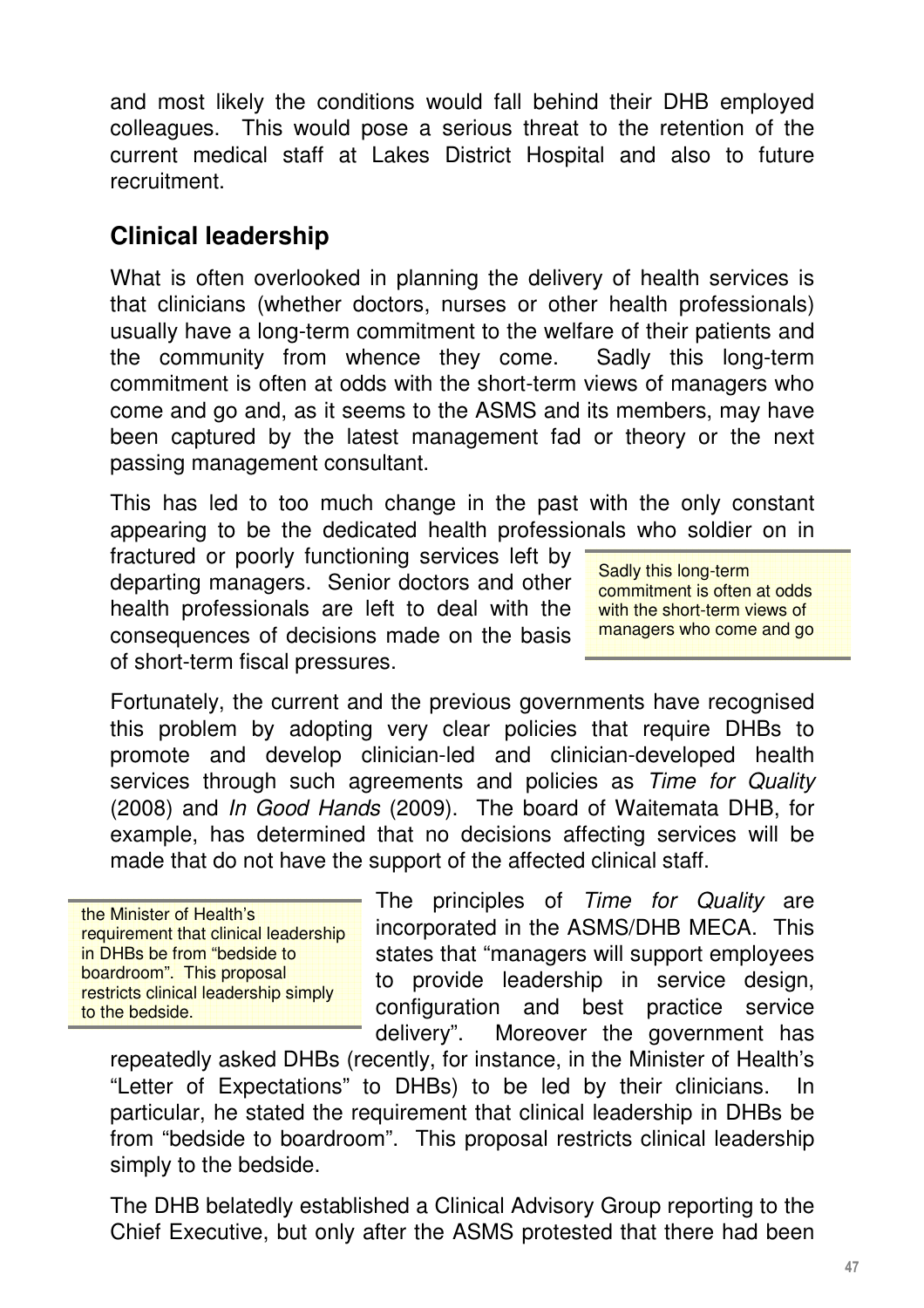no consultation with clinicians in the development of the DHB management's original proposal. The DHB management's revised proposal seems to have ignored the Clinical Advisory Group's advice, the advice of emergency medicine specialists, the local medical officer of health, the medical director responsible for Lakes District Hospital, and the senior doctors and nurses at Lakes District Hospital, the senior doctors at Dunstan Hospital, and one of the GP practices in Queenstown.

The reasons for doing so appear to be that the proposal for a private facility at Remarkables Park is more financially sustainable than continuing a clinically safe operation at Lakes District Hospital. There is no evidence provided to sustain this assertion. No costing is available on how to means test presentations after hours or how much that would cost and there are no figures on any capital costs that will have to be met by the DHB.

Senior doctors are concerned that the degree of disruption that patients will experience under this proposal will not improve their care.

Senior doctors are concerned that the degree of disruption that patients will experience under this proposal will not improve their care. The proposal is poorly thought through and ignores the advice of any clinician other than those who have an interest in drawing in the DHB to mitigating the risk of a very costly investment.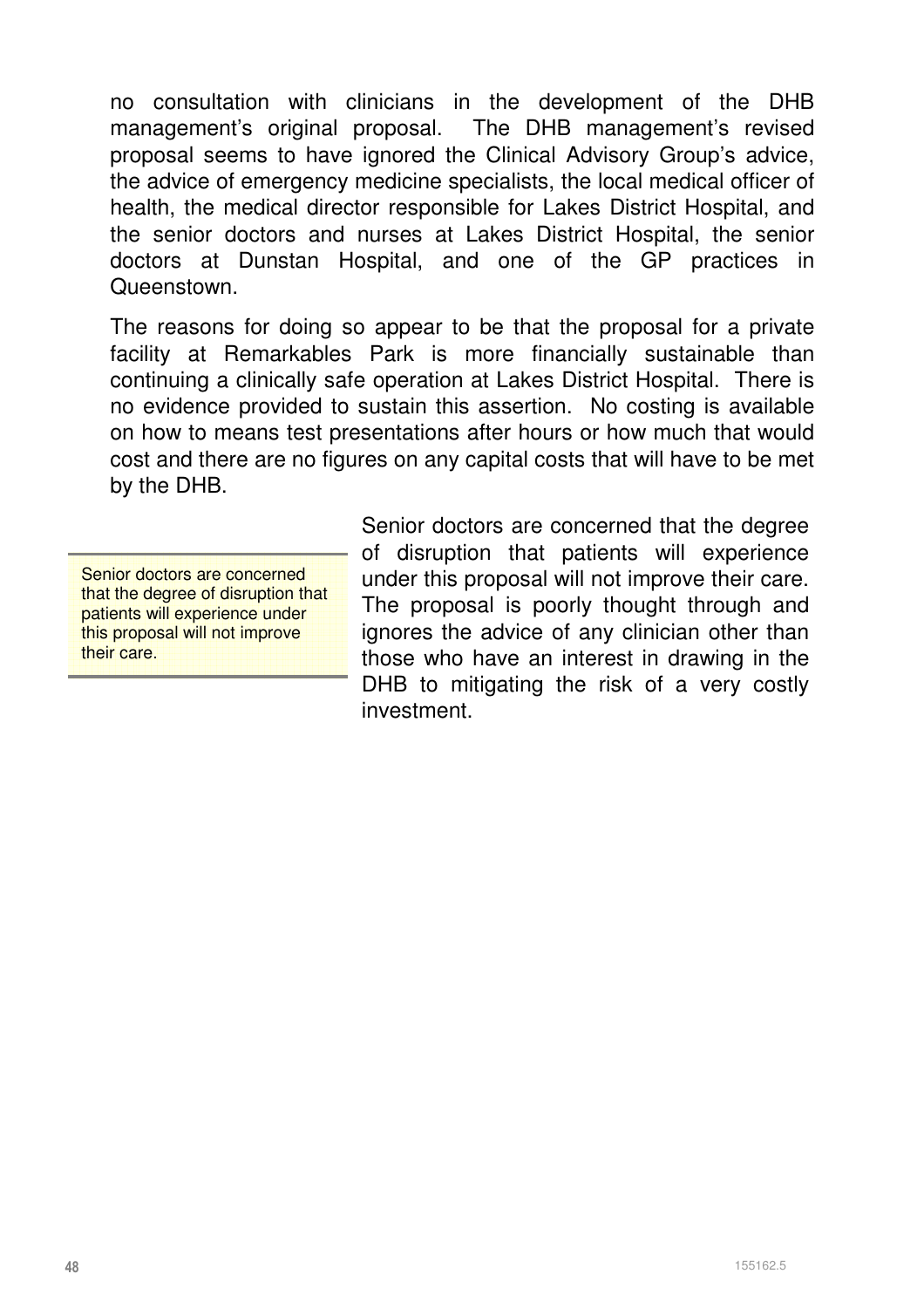#### **Divisiveness in community**

The proposal has proven already to be highly controversial and this can only be expected to increase. It is based in part on favouring one general practice over another. It has alienated the Wakatipu Health Trust which

It is difficult to envisage how one might undermine further public confidence in Southern DHB and those who work for it

has earned a significant following in Queenstown. Further, it has been disempowering of the DHB's own health professional staff in Queenstown. It is difficult to envisage how one might undermine further public confidence in Southern DHB and those who work for it.

With regards to Queenstown, one of the things that is clearly very important when it comes to integrating primary and secondary care is relationships between providers. It is very obvious standing on the sidelines that that's the one thing that's taken a real hammering in Queenstown over this process and it will take many years to repair those relationships, I think, and a lot of harm unfortunately has been done in that regard. $74$ 

Rural hospital medicine specialist, Dunstan Hospital

<sup>&</sup>lt;sup>74</sup> G Nixon: Comment made to the Minister of Health at the New Zealand GP Rural Network Conference, Wellington, 18 March 2011.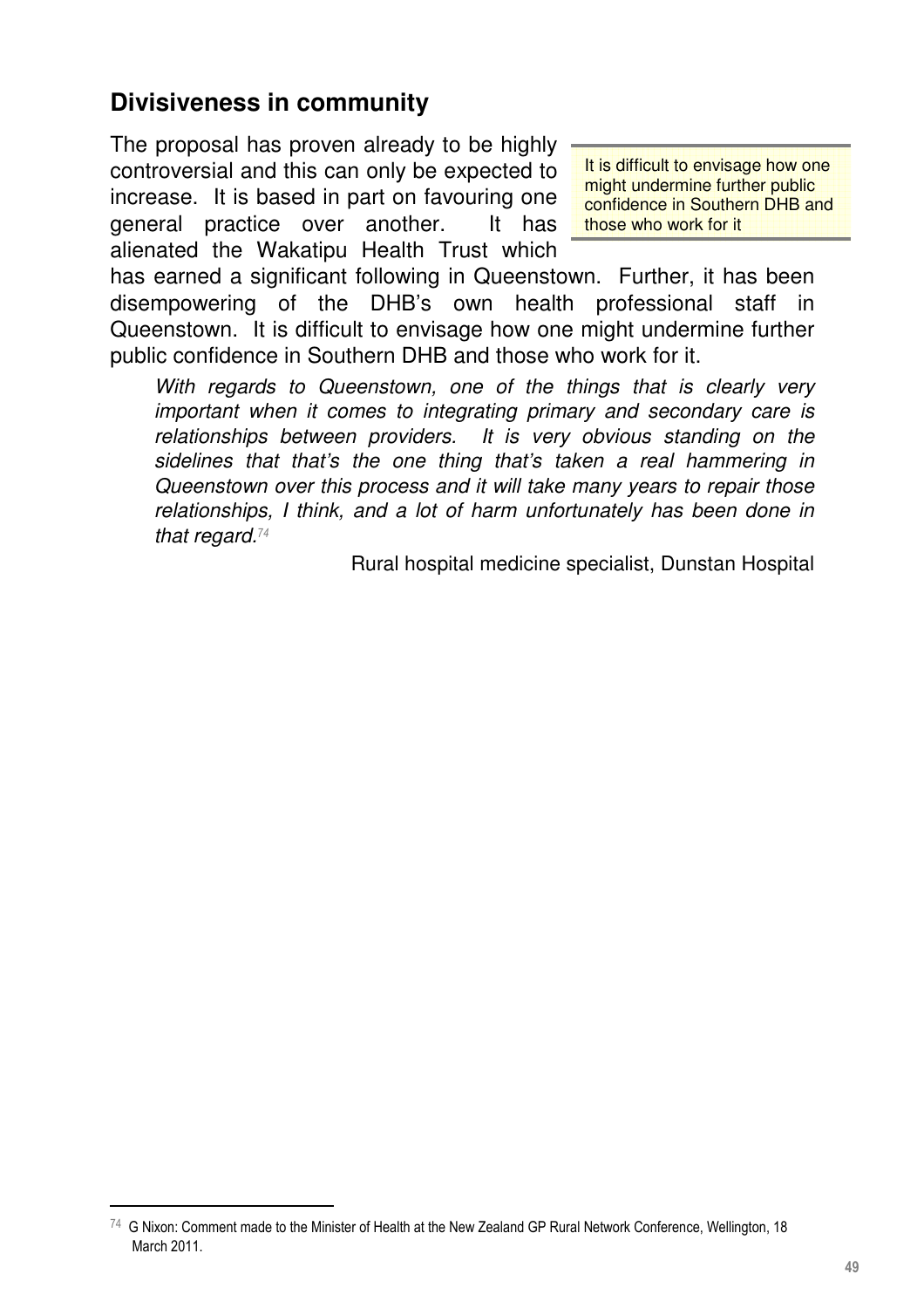#### **An integrated rural health strategy for the Southern DHB**

a holistic review of service funding and provision is now required

In August 2009 the DHB sent the ASMS a copy of the project scope document of the DHB's Hospital Capacity and Health Services Review, fulfilling its obligations under the ASMS-DHB national collective agreement (MECA). This project was

#### presented as follows:

Although isolated reviews of services' funding and provision have occurred from time to time, a holistic review of service funding and provision is now required to ensure OSDHB can effectively plan given the health care challenges ahead.

This review was presented as having five phases:

- development of a health service planning tool or model to identify future health needs
- identify current hospital and health service configuration (this was the Current State Analysis done by Cranleigh Health);
- identify health service needs to 2025 and current gap analysis using data from phase one and two;
- development of a range of rural hospital delivery models, solutions and scenarios. This phase was to include a cooperative approach including OSDHB staff and clinicians. Preferred options were to be peer reviewed; and
- a recommendation of the most viable service configuration, including an overview of factors, including hospital and service configurations, primary health care, maternity care, aged care, ambulance and transport services, relationship and service integration with base hospitals, workforce management and configuration, medical imaging and testing technologies, financial analysis, funding contracting and service measurement and the opportunity for public/private cooperation.

The project terms of reference promised that clinicians (senior doctors and other health professionals) would then be involved in the gaps analysis and the production of the "models, solutions and scenarios" which would lead to a recommended scenario for stakeholder consultation.

The Clinical Advisory Group advised the DHB that an integrated approach, as promised in that project brief, was a necessary precondition to a sound decision-making process that did not risk losing a clinically sustainable service at Lakes District Hospital over unsubstantiated financial concerns. The ASMS agrees.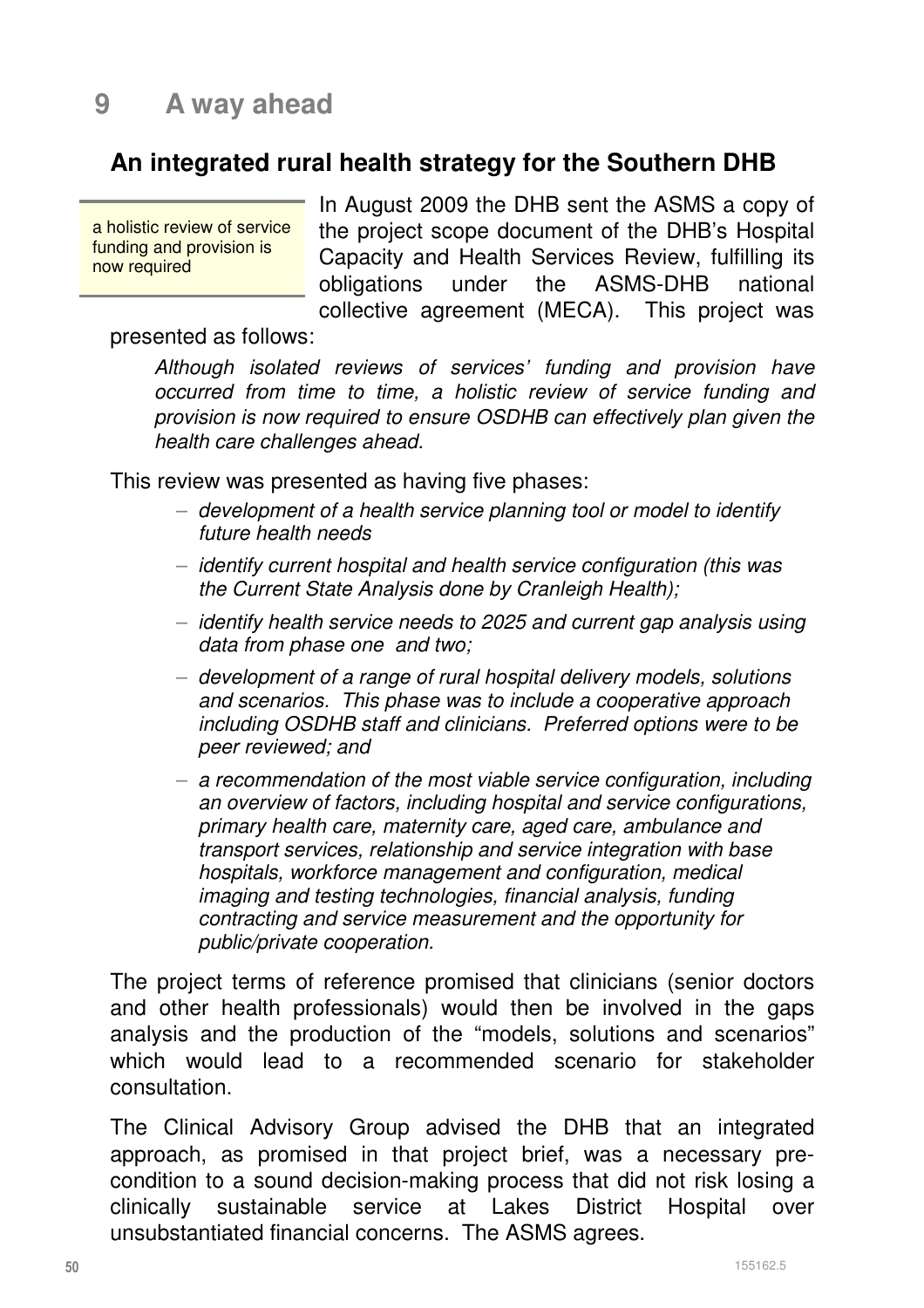But, in contrast, the DHB management's proposal amounts to yet another of the "isolated reviews of services' funding and provision" acknowledged in the project brief (and reiterated in the Hospital Capacity Review). "A holistic review of service funding and provision is now required."

The Clinical Advisory Group noted that the DHB has not undertaken any long-term strategic planning for the Wakatipu Basin, and in fact: "The Rural Strategic Plan planned for

the DHB has not undertaken any long-term strategic planning for the Wakatipu Basin

2007 was either never done or never published and the DHB continues to develop rural service models in isolation across the region."

In particular, the Clinical Advisory Group's majority recommendation was to adopt a local regional approach involving collaboration between Wakatipu and Central Otago services. This is consistent with the government's approach to mitigate pressures on the health workforce as a whole and with its aim of providing services "better, sooner, more convenient".

Such an approach also makes sense considering both districts share common challenges, as discussed earlier, and together will have a population estimated at 60,000-plus in 15 years' time (equivalent to, or larger than five current DHBs).

This paper has posed a question: how, in 15 years' time, will the 60,000+ residents of Queenstown Lakes and Central Otago receive the level of services that is currently shown to be necessary for such a population – and better, sooner and more conveniently?

The answer is not to be found in the present DHB's ad hoc and narrowly focused proposals but in a much better prepared regional strategic plan and process, as recommended by the Clinical Advisory Group and the Wakatipu Community Trust.

Other ministries like education seem to understand strategic planning and have been building new schools to cope with Queenstown's huge growth. How can the health ministry run a hospital in the fastest growing region of New Zealand with the complete absence of a strategic plan and lack of accountability to the community?<sup>75</sup>

 $\ddot{\phantom{a}}$ 

 $75$  Mountain Scene. "Together we'll overcome DHB stonewalling", 21 October 2010.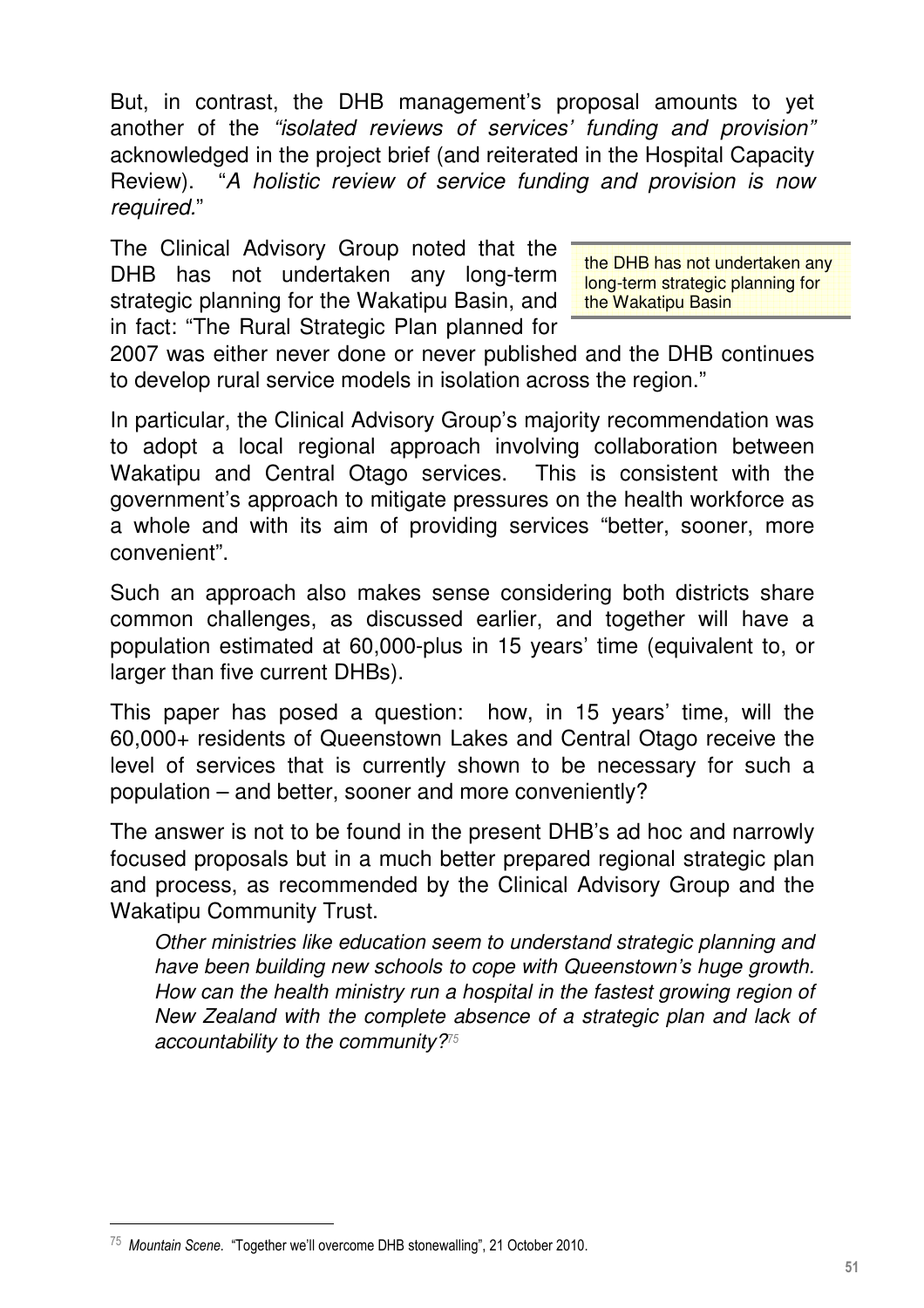A regional (Queenstown Lakes and Central Otago) strategic plan, with all the information requirements identified by the Clinical Advisory Group, needs to be developed within the context of a broader DHB-wide strategic plan

A regional (Queenstown Lakes and Central Otago) strategic plan, with all the information requirements identified by the Clinical Advisory Group, needs to be developed within the context of a broader DHB-wide strategic plan. Both must take into account the wider scope of

government policy (not just a narrow inflexible interpretation of one particular policy – ie development of integrated family health centres).

This point was made in a number of submissions on the DHB management's initial proposal, including that from Lakes District Hospital's medical staff:

Increased thought should be given to health care in the region as a whole, rather than the Wakatipu in isolation. Queenstown would be well positioned to provide more trauma care for those from Wanaka, reducing transport to Dunedin. Lakes District Hospital and Dunstan Hospital provide services which may be considered complementary, and further consideration could be given to service sharing, such as maternity services, paediatrics or diagnostic radiology. Savings can be made by keeping appropriate patients out of base and tertiary hospitals, and these savings should be taken into account when service budgets are considered.

Increasingly DHBs now recognise that processes based on continuous quality improvement are critical for clinical and financial sustainability. This is best

Increasingly DHBs now recognise that processes based on continuous quality improvement are critical for clinical and financial sustainability

achieved using clinical leadership to establish innovative models of care. Some of the kinds of changes that are occurring internationally to help meet future health challenges involve smaller hospitals using clinical partnerships with neighbouring hospitals, and base hospitals, to expand their critical mass, and new regionally focused collaborative models of service involving multidisciplinary clinical networks across organisations.76 Some of these networks may be based in integrated family health centres linked across a number of sites.

Vital to all of this is the fostering of a trusting, collaborative culture. As the DHB's own commissioned research has pointed out, "common characteristics of integrated organisations include shared goals, high trust, close networks and shared processes…"<sup>77</sup>

 $76$  Hon T Ryall. "Improving the Health System: Decisions in Response to Health Ministerial Review Group's Recommendations." Cabinet Paper, released 21 October 2009.

<sup>77</sup> Cranleigh Health. Models of Care: A clinical services plan for Queenstown Lakes District, 15 January 2010.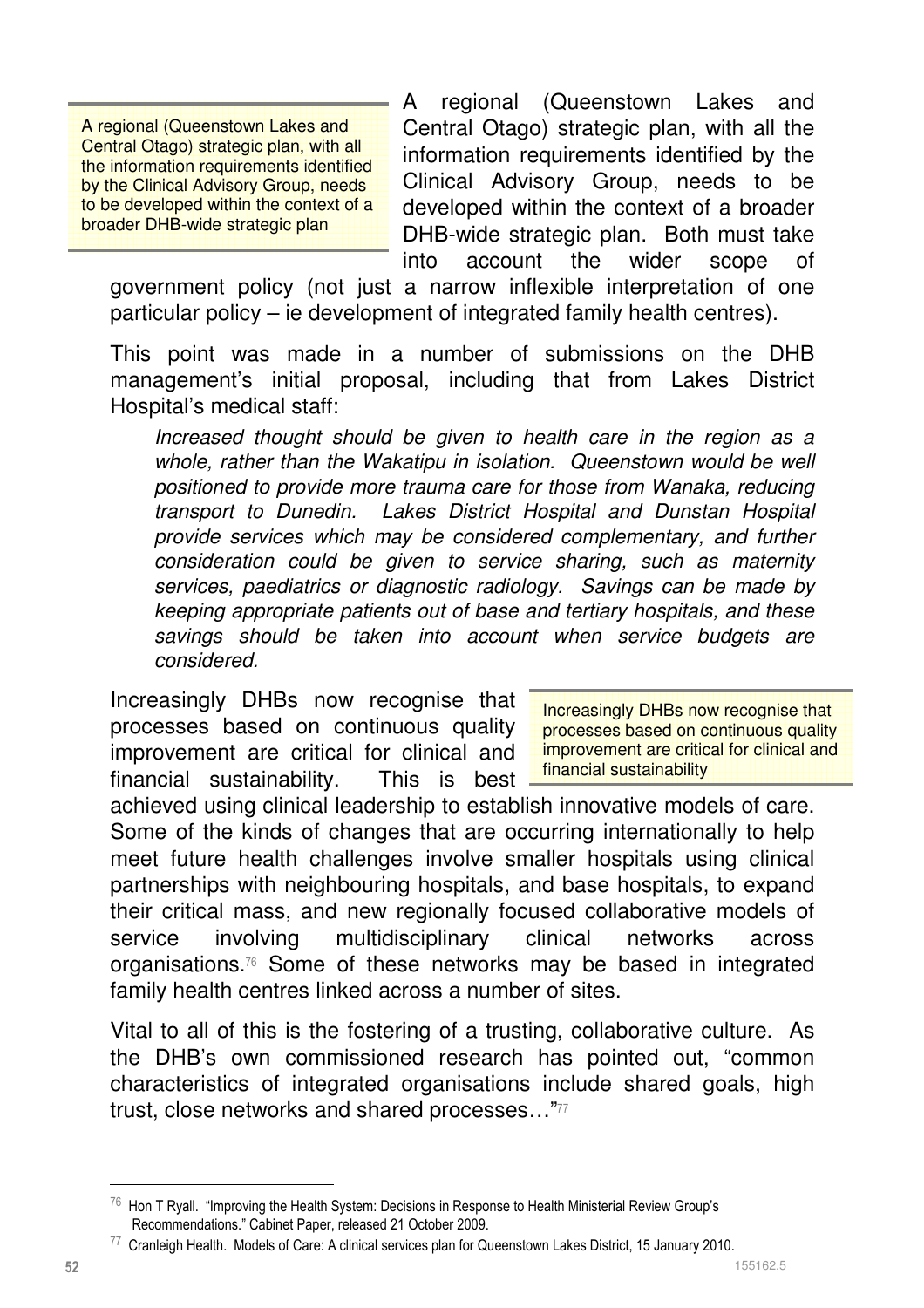Not least, given the projected growth in Queenstown Lakes/Central Otago detailed above, there will need to be well-considered investments in staffing, facilities, technology and transport systems.

The Queenstown Lakes District Council points out that a 20-year plan for infrastructure "is considered to be best practice and essential in such a high growth area as the Queenstown Lakes District".78 On that basis, the DHB is already well behind time to ensure adequate health services are in place for residents of the Queenstown Lakes/Central Otago districts by 2026.

 $\ddot{\phantom{a}}$ 

<sup>78</sup> Queenstown Lakes District Council. Council Community Plan 2009-19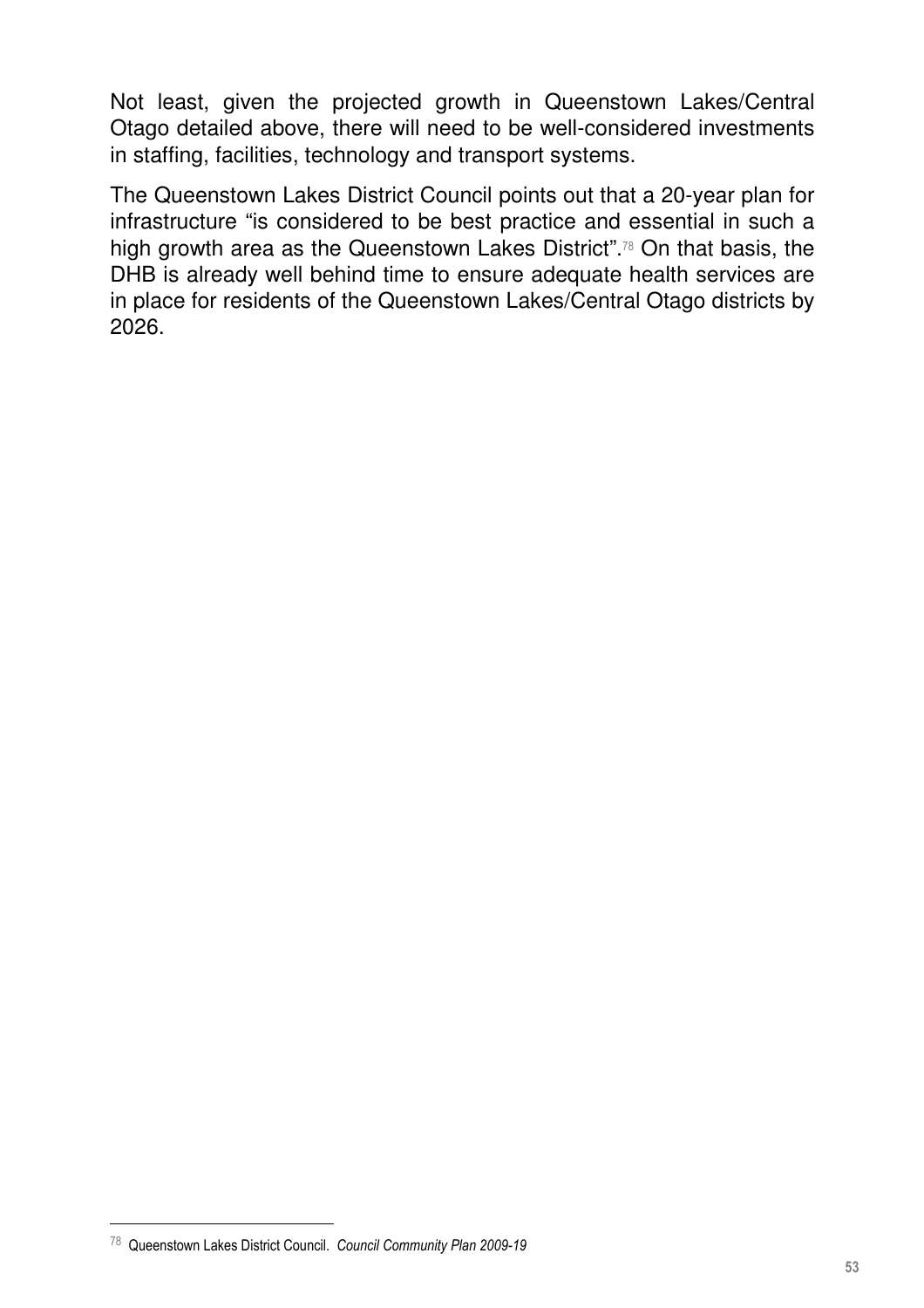## **10 Conclusion**

The DHB has produced no clear evidence to support its proposal

The DHB has produced no clear evidence to support its proposal. On the contrary most of the available evidence does not support the

proposal and suggests its implementation would lead to negative longerterm consequences. The DHB has produced no clear evidence that the current service needs to be "fixed". On the contrary feedback from clinicians and the community is positive.

There is broad consensus that the proposal lacks organisational, financial and clinical robustness and is not the sort of document upon which important decisions such as the future of Lakes District Hospital and the services it provides should be based.

This is such a poor quality document that it risks bringing our whole organisation into disrepute.<sup>79</sup>

Lakes District Hospital clinical staff

At best, the proposal reflects incompetence. At worst the proposal, and the process of managing it, reflects a predetermined decision to sell Lakes District Hospital, shift services to a privately owned site and to shift the provision of some services to private providers. At the very least the process has been damaging on relationships, including trust and confidence.

Either way, it is clear that both hospital staff and the community have lost confidence in the DHB's decision-making processes.

The proposal has been a costly distraction – costly in terms of time, and in staff and community relations, and no doubt costly in terms of spending, which has never been revealed.

The proposal has been a costly distraction

Meanwhile, the DHB appears to have lost sight of the rapidly increasing health demand in the wider Wakatipu/Central Otago region, which requires urgent and substantial planning and development of services, including potentially substantial capital investments.

Meeting increasing health service demand will require continual improvements in quality and cost-effectiveness of services. Services will need to grow in a much more collaborative way, not only across the Wakatipu/Central Otago region but throughout the whole DHB's region, including investment in multidisciplinary clinical networks to enable more

<sup>&</sup>lt;sup>79</sup> Clinical staff, Lakes District Hospital. Wakatipu Health Services. "Communication to SDHB board from medical and nursing staff at Lakes District Hospital with regard to Brian Rousseau's paper (dated 2 March 2011)", 7 March 2011.